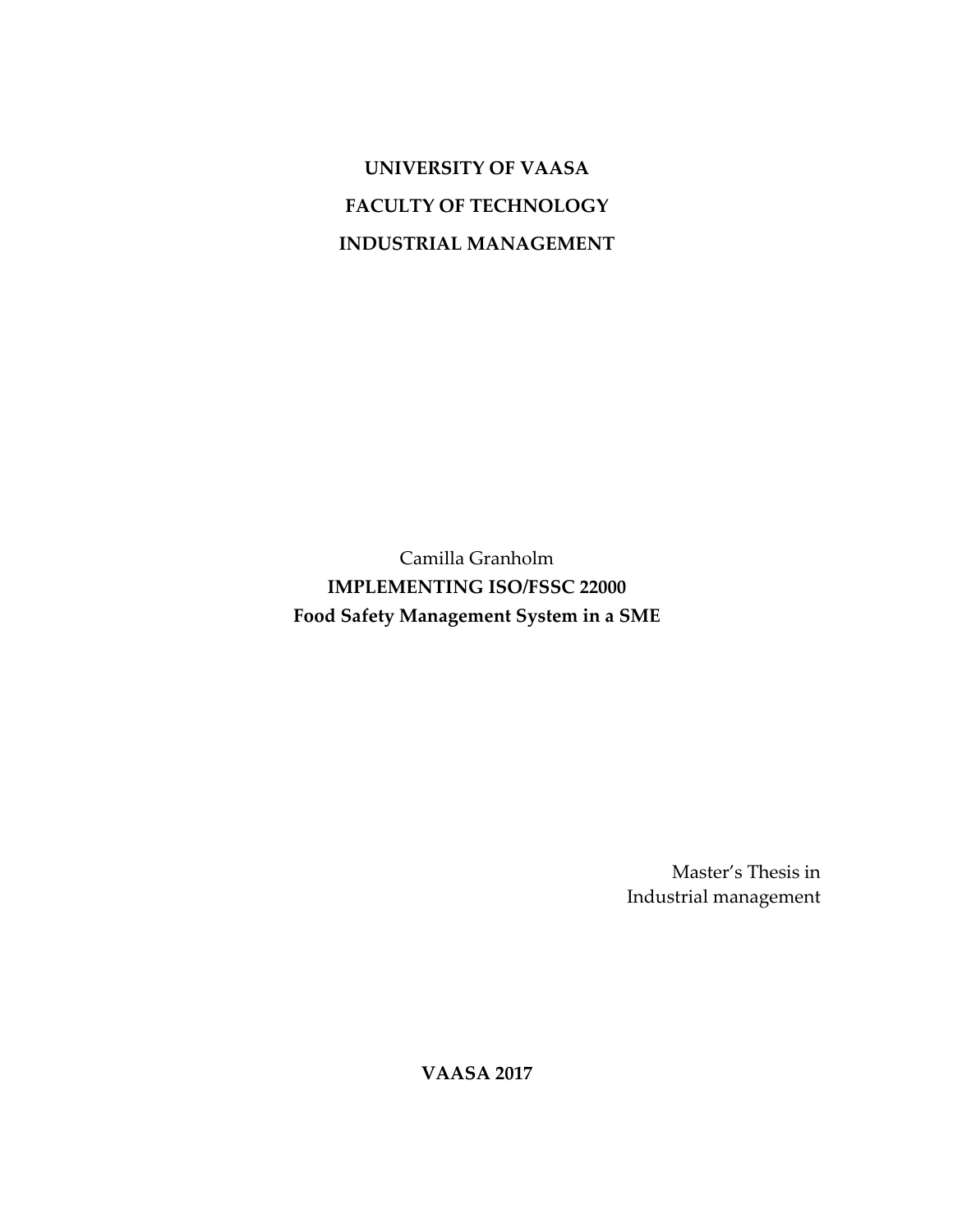# **TABLE OF CONTENTS**

|   | <b>ABBREVIATIONS</b>                                                  | 3              |
|---|-----------------------------------------------------------------------|----------------|
|   | <b>ABSTRACT</b>                                                       | $\overline{4}$ |
|   | <b>LIST OF FIGURES</b>                                                | 5              |
|   | <b>LIST OF TABLES</b>                                                 | 6              |
| 1 | <b>INTRODUCTION</b>                                                   | 7              |
|   | 1.1 Background                                                        | 7              |
|   | 1.2 Purpose                                                           | 8              |
|   | 1.3 Delimitation                                                      | 8              |
|   | 1.4 The company                                                       | 9              |
|   | 1.5 Disposition                                                       | 10             |
| 2 | <b>THEORY</b>                                                         | 11             |
|   | 2.1 Quality management                                                | 11             |
|   | 2.1.1 Commitment to quality                                           | 12             |
|   | 2.1.2 Internal assessment, audits and reviews                         | 14             |
|   | 2.1.3 Benchmarking                                                    | 16             |
|   | 2.2 Quality management system                                         | 17             |
|   | 2.2.1 FSSC 22000                                                      | 18             |
|   | 2.2.2 ISO 22000                                                       | 20             |
|   | 2.2.3 Continuous improvement                                          | 22             |
|   | 2.2.4 Road to certification                                           | 23             |
|   | 2.2.5 Implementing an ISO standard in a SME                           | 26             |
|   | 2.2.6 Implementing ISO 9001 and 14001 in retrospect of ISO/FSSC 22000 | 28             |
|   | 2.2.7 Domestic and EU regulations                                     | 28             |
|   | 2.3 Document management                                               | 29             |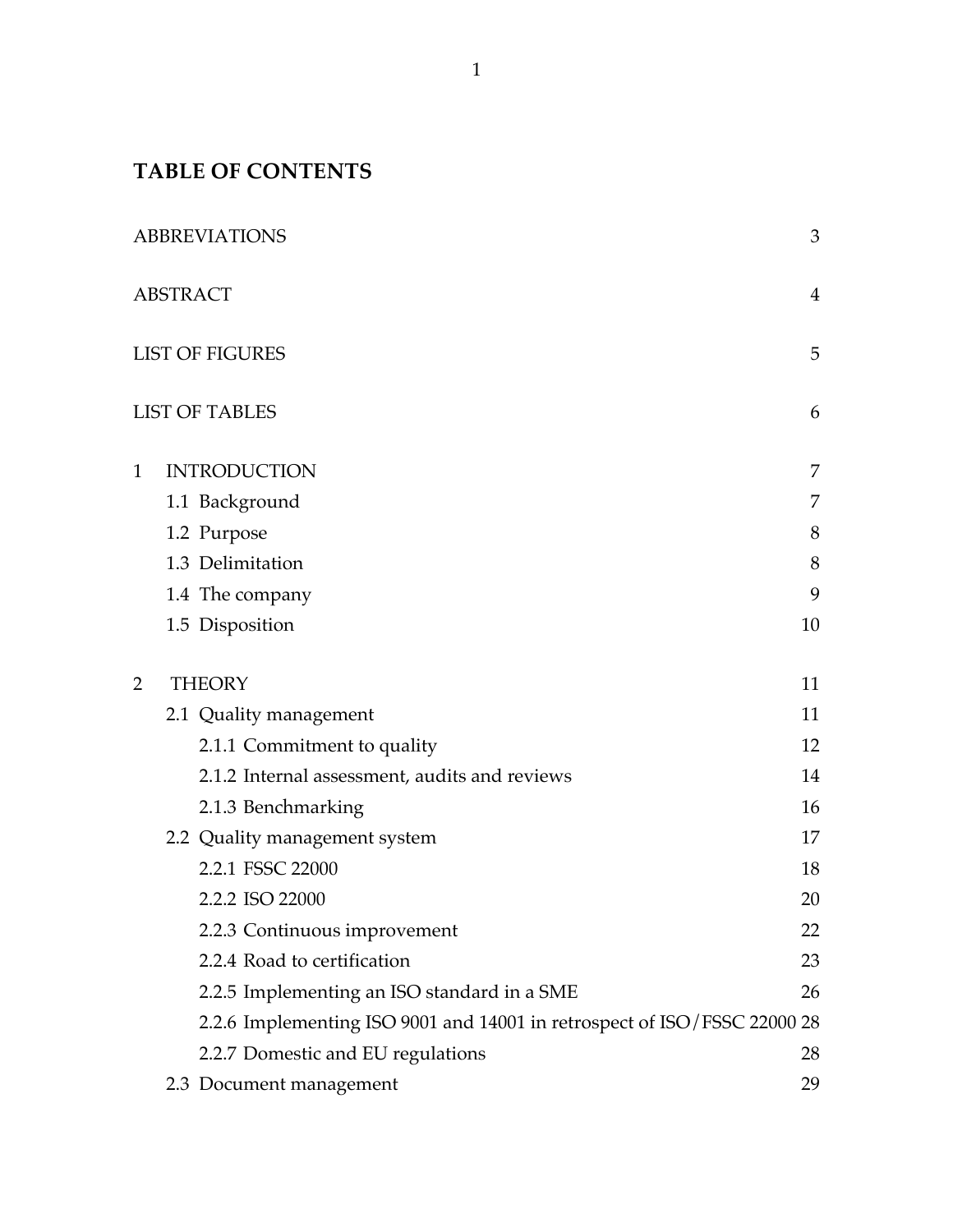| 3              | RESEARCH METHODOLOGY                                                | 32 |
|----------------|---------------------------------------------------------------------|----|
|                | 3.1 Literature review                                               | 32 |
|                | 3.1.1 Acknowledging the requirements to qualify for the certificate | 33 |
|                | 3.1.2 Acknowledging the benefits and challenges                     | 34 |
|                | 3.2 Case study - Arctic Birch                                       | 35 |
|                | 3.3 Benchmarking                                                    | 35 |
|                | 3.3.1 Focus areas                                                   | 36 |
|                | 3.3.2 Benchmarking companies                                        | 37 |
| $\overline{4}$ | <b>RESULTS</b>                                                      | 39 |
|                | 4.1 Benchmarking results                                            | 39 |
|                | 4.2 ISO/FSSC 22000 implementation process                           | 43 |
|                | 4.3 The documentation for FSMS - Quality handbook                   | 49 |
|                | 4.4 Benefits and challenges for the company implementing a QMS      | 51 |
|                | 4.5 Discussion                                                      | 54 |
| 5              | <b>CONCLUSIONS</b>                                                  | 57 |
|                | 5.1 Use of method                                                   | 57 |
|                | 5.2 Benefits for the company                                        | 58 |
|                | 5.3 Further research                                                | 59 |
|                | 5.4 Final thoughts                                                  | 59 |
|                | 5.5 Thanks                                                          | 61 |
| 6              | <b>LIST OF REFERENCES</b>                                           | 62 |
| 7              | <b>APPENDICES</b>                                                   | 67 |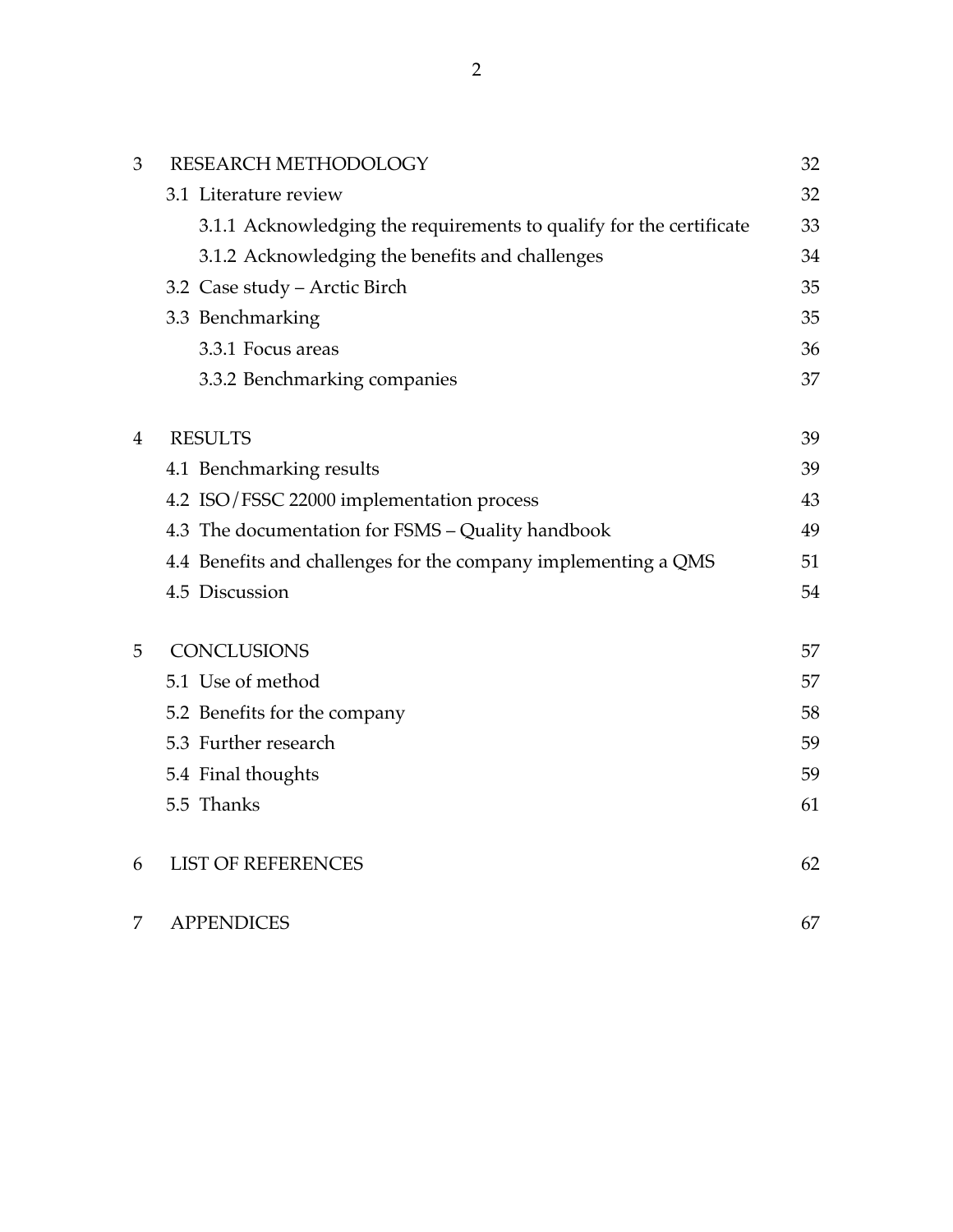# ABBREVIATIONS

| CB                | Certification body                                                                                                 |
|-------------------|--------------------------------------------------------------------------------------------------------------------|
| <b>FSMS</b>       | Food safety management system                                                                                      |
| <b>FSSC 22000</b> | Food safety system certification based on GFSI and ISO<br>standards                                                |
| <b>FST</b>        | Food safety team                                                                                                   |
| <b>GFSI</b>       | Global food safety initiative                                                                                      |
| <b>GVA</b>        | Gross Value Add - productivity metric that measures the<br>contribution to an economy, producer, sector or region. |
| <b>HACCP</b>      | Hazard analysis and critical control point                                                                         |
| <b>ISO</b>        | International organization for standardization                                                                     |
| ISO 22000         | International standard for food safety management systems                                                          |
| <b>OPRP</b>       | Operational pre-requisition program                                                                                |
| PRP               | Pre-requisition program                                                                                            |
| <b>SME</b>        | Small and medium-sized enterprises                                                                                 |
| <b>TQM</b>        | Total quality management                                                                                           |
| QMS               | Quality management system                                                                                          |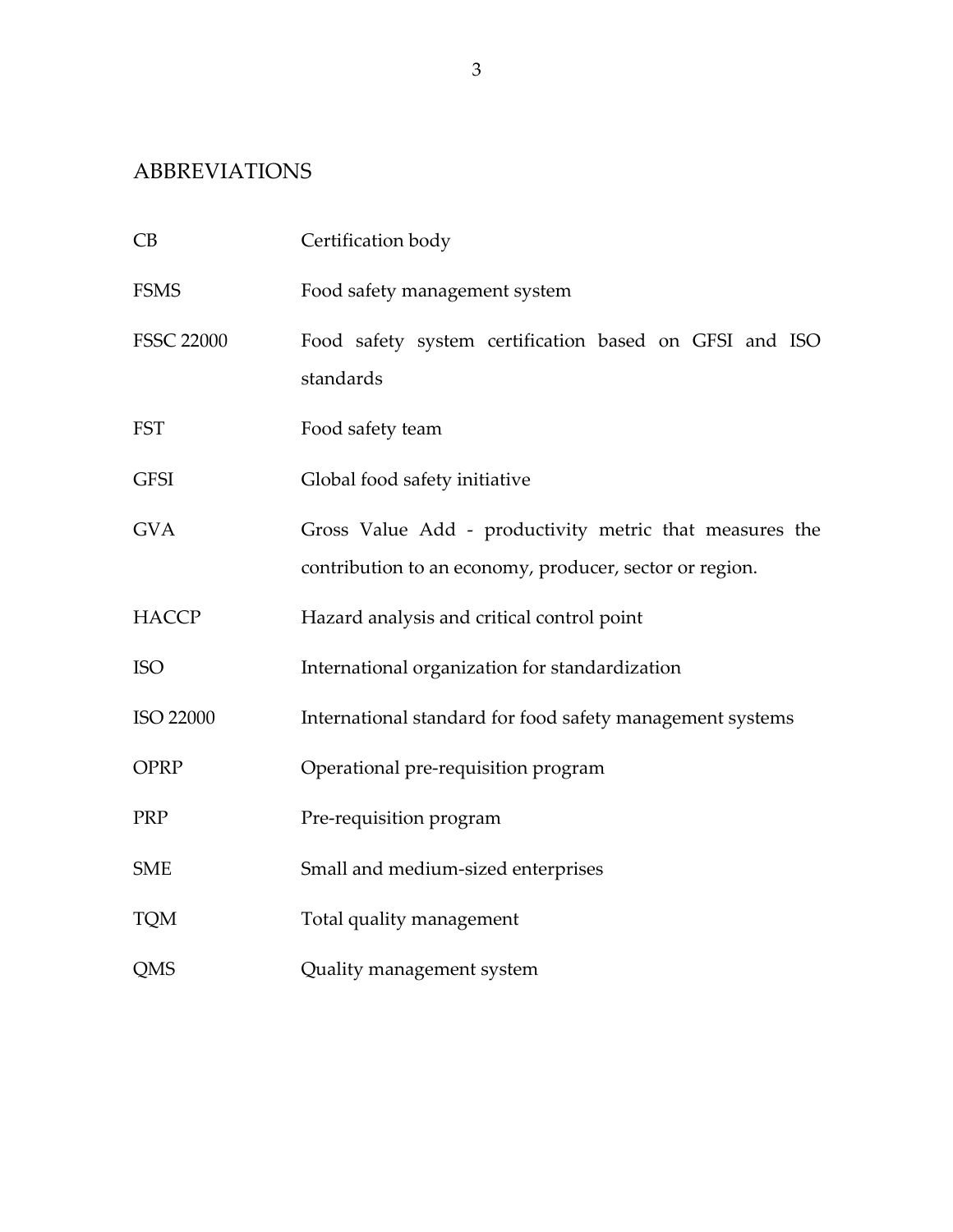| <b>UNIVERSITY OF VAASA</b>                            |                                             |
|-------------------------------------------------------|---------------------------------------------|
| <b>Faculty of Technology</b>                          |                                             |
| Author:                                               | Camilla Granholm                            |
| <b>Topic of the Thesis:</b>                           | Implementing ISO/FSSC 22000 - Food Safety   |
|                                                       | Management System in a SME                  |
| Supervisor:                                           | Päivi Haapalainen                           |
| Degree:                                               | Master of Science in Economics and Business |
|                                                       | Administration                              |
| Major:                                                | Industrial Management                       |
| Year of Entering the University: 2015                 |                                             |
| Year of Completing the Thesis: $2017$ Pages: $68 + 4$ |                                             |

## **ABSTRACT:**

The purpose of this thesis was to find out how to implement a food safety management system, ISO/FSSC 22000, in a small and medium sized enterprise. The thesis work was carried out in parallel with the starting of implementation in a case company. During the course of the thesis the secondary purpose was to find out the benefits and challenges for implementing a quality system such as this.

The theoretical framework includes main concepts such as quality management, continuous improvement and document management. The theory part also presents the concept of ISO 22000 and FSSC 22000 and main aspects to consider in case implementing other quality systems in retrospect.

The main method in the empirical part is literature review, to understand the food safety management system standards and requirements. Benchmarking has also been performed to create a better picture of how other companies within this branch has experienced the implementation. The main result of the thesis was a guideline for how to implement and what to consider when acquiring the ISO or FSSC 22000 certificate.

**KEYWORDS:** Quality Management, Quality Management System, Food Safety Management System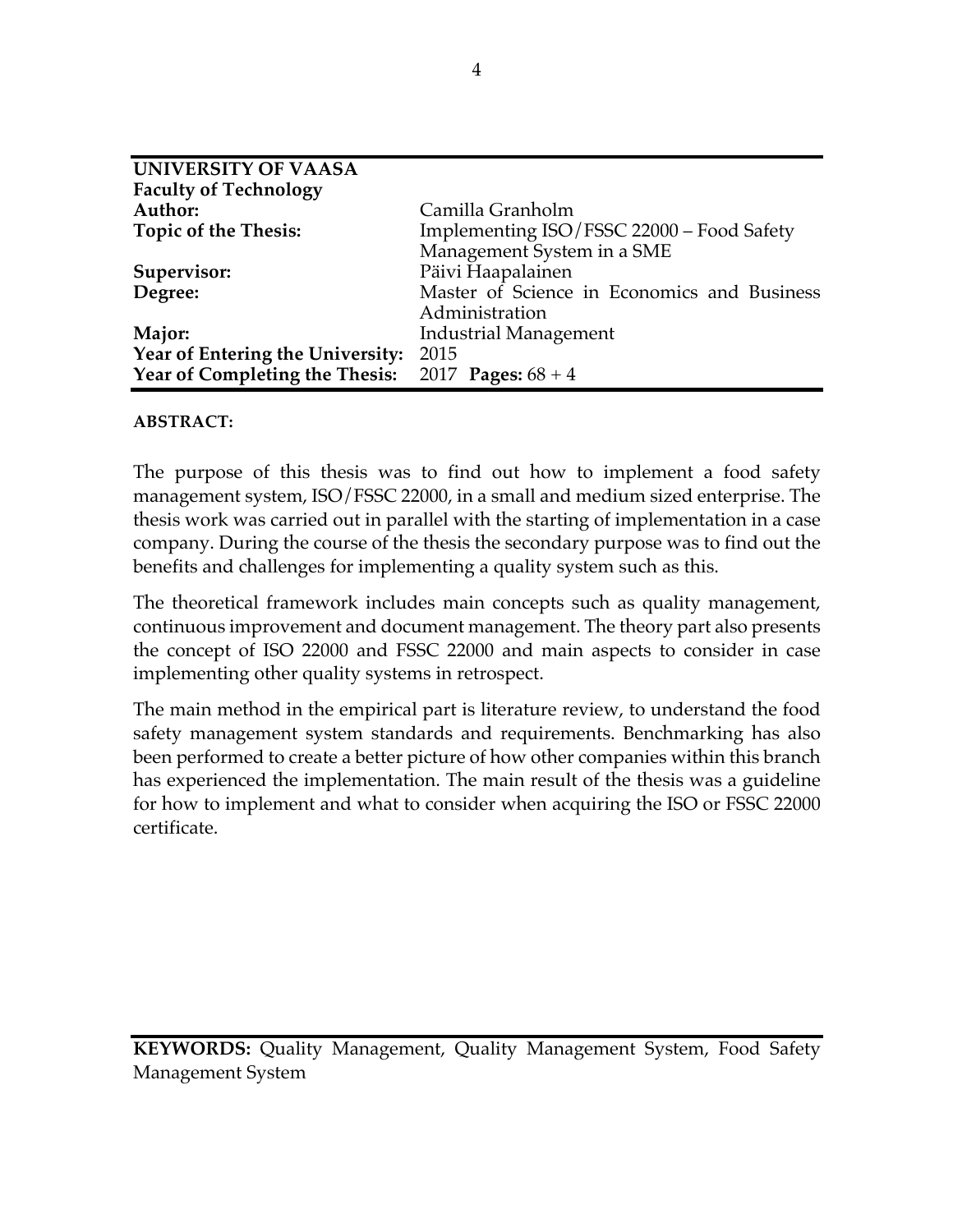# LIST OF FIGURES

| Figure 5. Continuous improvement within ISO 22000 (Bureau Veritas Finland 2017).     |
|--------------------------------------------------------------------------------------|
|                                                                                      |
|                                                                                      |
|                                                                                      |
| Figure 8. Risk management (free translation of material in Bureau Veritas 2017). .46 |
|                                                                                      |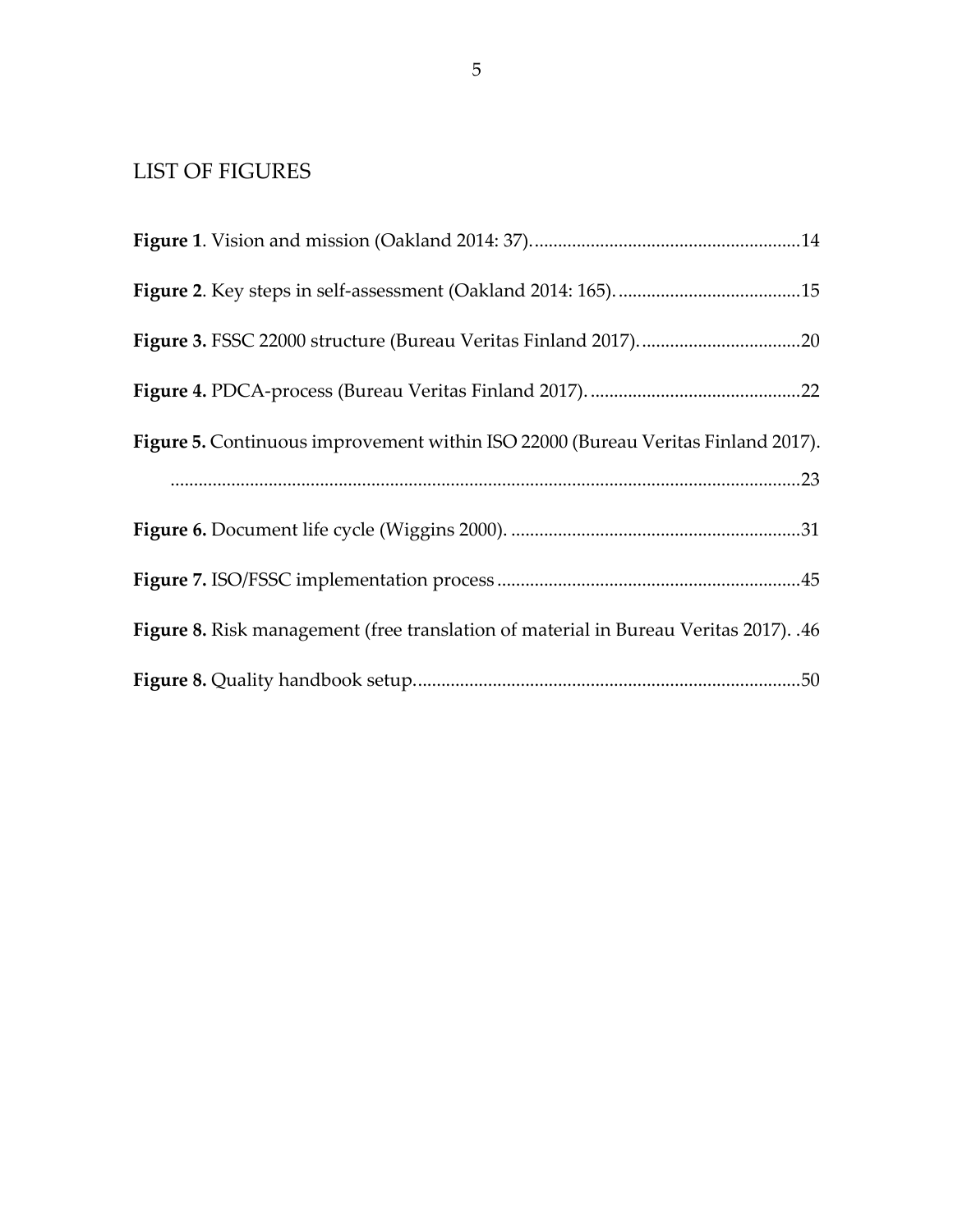# LIST OF TABLES

| Table 2. EU company category for SMEs (European Commission 2015). 26                 |  |
|--------------------------------------------------------------------------------------|--|
| Table 3. Benefits and challenges of the quality systems in the food chain (Kotro, et |  |
|                                                                                      |  |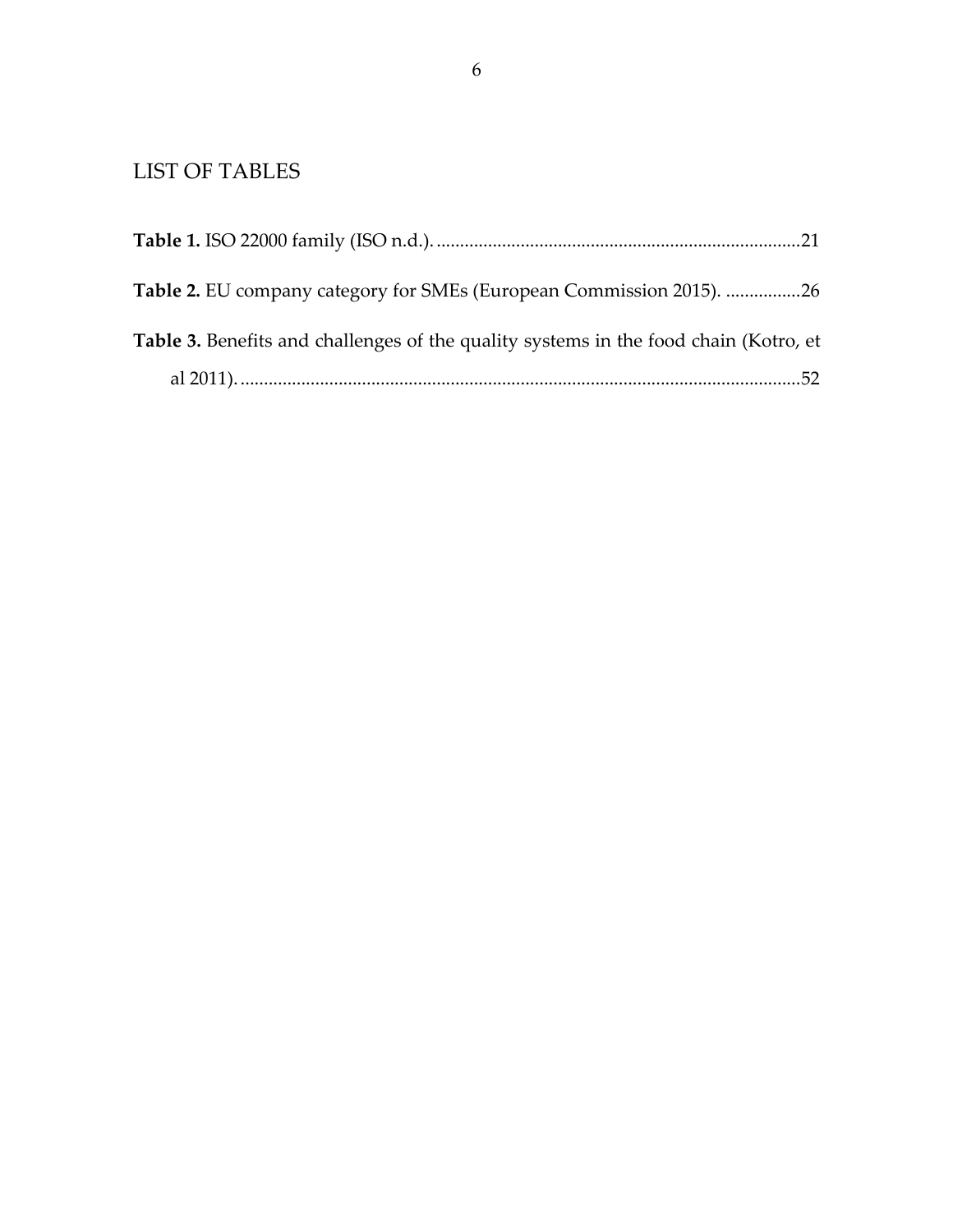## 1 INTRODUCTION

In the autumn of 2016 a company called Arctic Birch was founded as a result of a joint decision between two companies with the aim to produce Finnish organic birch sap. The product development started already approximately 10 years ago and during this time the birch sap and also birch ash has been exported mainly to European countries. Nowadays the export reaches outside the European market and as proof that the product has been produced with regards to food safety a food safety management system (FSMS) will be put in place.

#### 1.1 Background

The idea of the topic for this theses emerged sometime during the winter of 2016- 2017. The newly founded case company, Arctic Birch, needed to develop their quality system according to customer demands. In the beginning the demands consisted only of creating a HACCP plan and maintaining a self-monitoring system (as defined in Evira guidelines 10002/2), but since this is a big portion of the FSMS in the ISO/FSSC 22000 standard requirements, it was decided to go along with implementation. This way the company would increase their competitiveness on the market.

After attending an ISO/FSSC 22000 course in Tampere in March 2017, the picture got clearer and helped with understanding the requirements. The company already had a resource working on the key elements of the HACCP, and together with this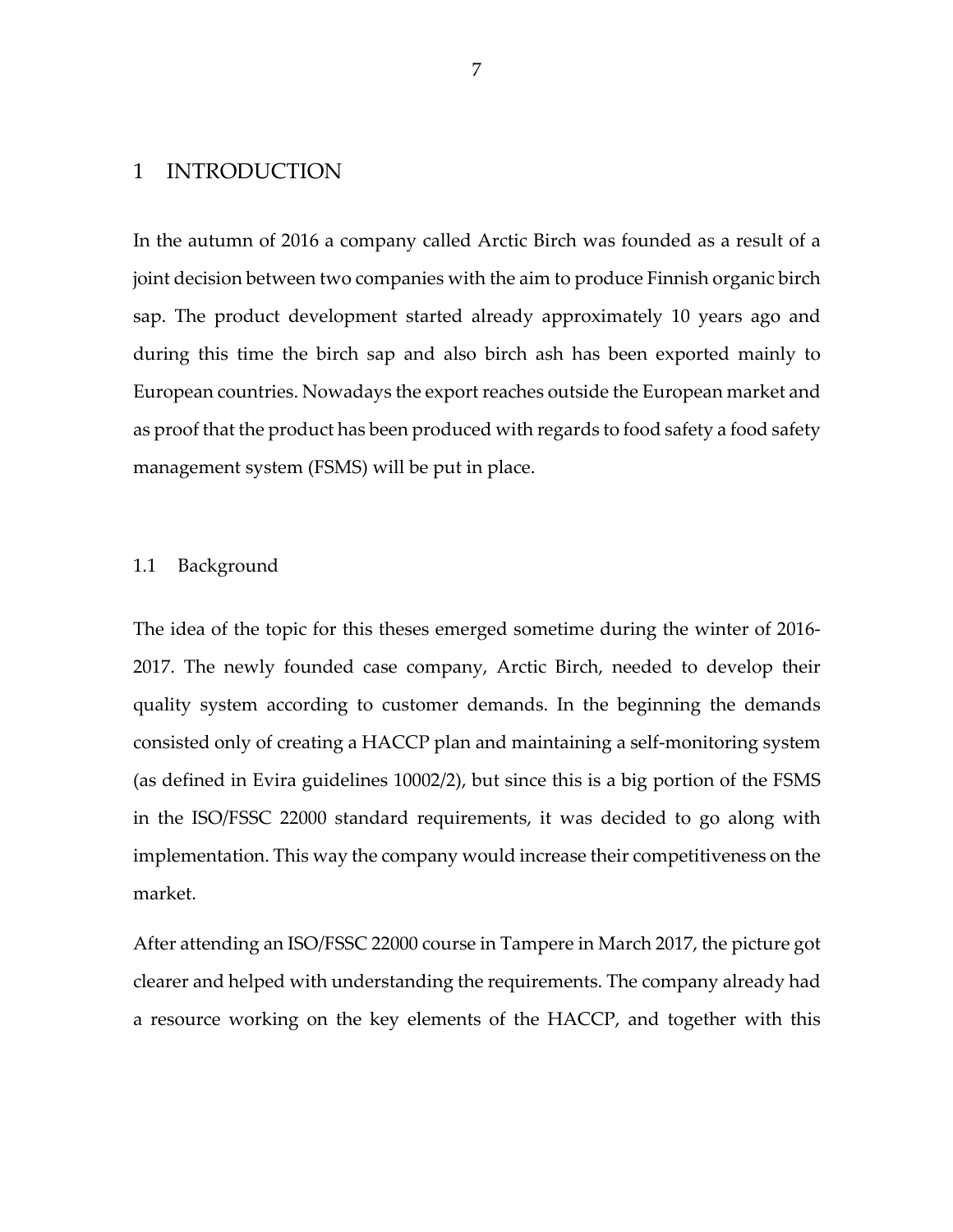resource it would not be an overwhelming job to acknowledge the (additional) requirements for acquiring a certificate for ISO or FSSC 22000.

#### 1.2 Purpose

The major challenges in this research consisted of creating a logical setup of the system in regards to the documentation and to understand the different parts of the standard. Therefore, it was decided that undersigned would start mapping out the requirements and create a setup for the FSMS together with the resource at the company. The aim is to acknowledge the requirements for implementing ISO/FSSC 22000 on micro-sized company and to ensure that a quality system is in place for acquiring the certificate. Therefore, the first research question is: *How do you implement a quality management system in a micro-sized company?*

Some benchmarking will be done to find out how other companies have experienced the implementation and auditing process, which brings us to research question 2: *What are the benefits and challenges of implementing a quality standard in a company manufacturing food?*

#### 1.3 Delimitation

When implementing the ISO/FSSC 22000 it is required that all suppliers for the certified company meet certain expectations. Not all company products are manufactured by Arctic Birch, instead a supplier is used. This manufacturing facility should also meet the requirements of the standard, mainly in regards to the FSSC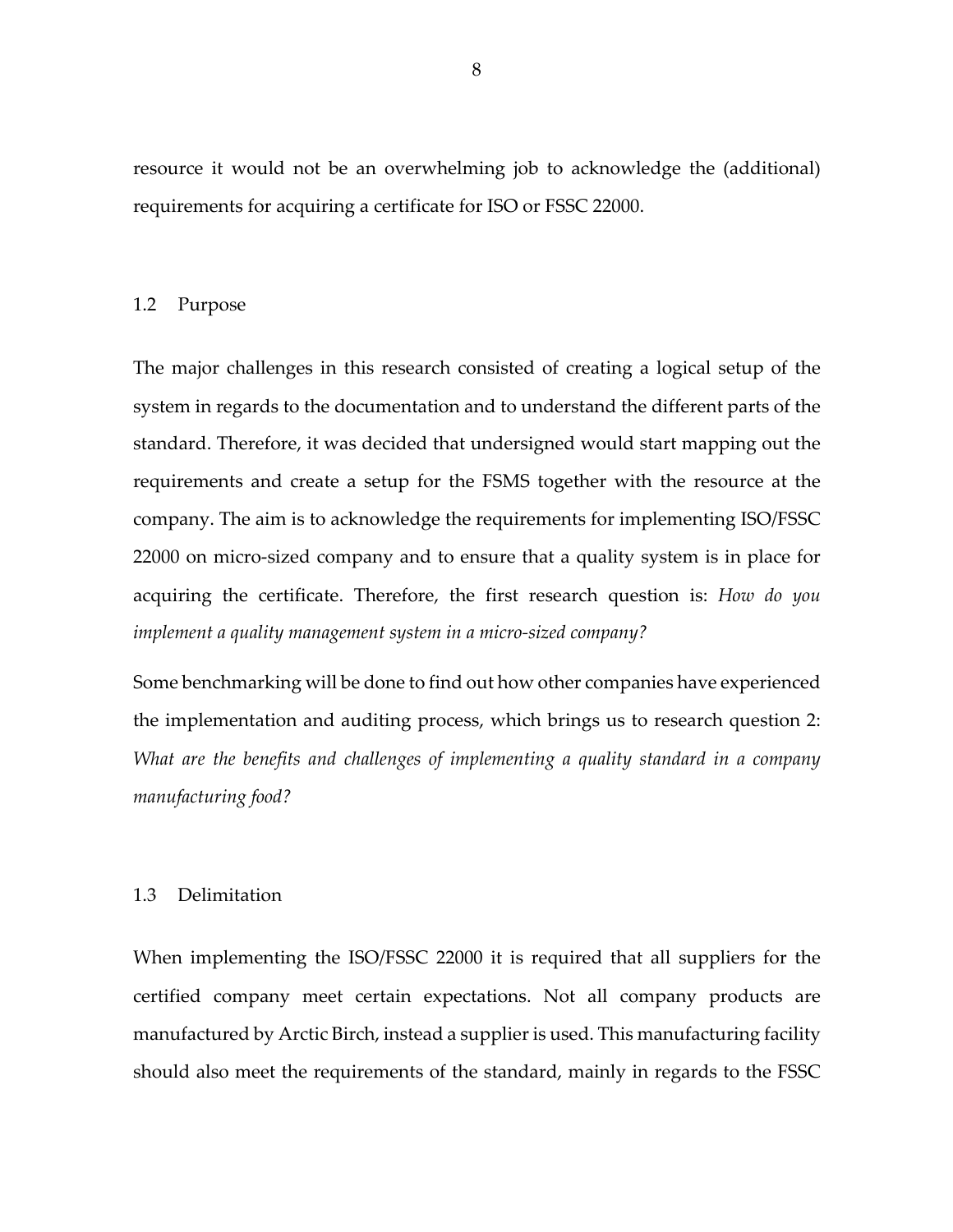22000. The work done to prepare this thesis can act as a framework for them, hence they will not be included in detail in this case study.

The thesis will not include the auditing results from the certification organ, since it is not possible to perform an audit before there is proof that the requirements have been met and implemented successfully. The audit will most likely take place in spring 2019. This is because some of the production is only up and running during one month in spring, due to the restricted availability of the raw material.

### 1.4 The company

Ab Arctic Birch Oy (further revised to as "the company") was founded by two driving spirits in December 2015, but the story began long before that. Since early 2000's two companies, with a common interest for Finnish Birch products, started producing Birch ash and Birch sap products for export to Germany and Sweden. As the market grew and the demand along with it, the company was founded by RTC Granholm's and Arctic Food. The company invested in a factory building, previously owned by Valio, in Kaitsor, Vörå, and the facility was re-built to fit the need and the scale of the production.

Most of the activity takes place in the spring as sap starts flowing through the trunk of the birch tree. The company has over 50 suppliers of birch sap, all with forest areas located in the archipelago of Maxmo and the coastline near the production facility. All forest areas as well as the production is certified according to Finnish food ministry Evira's organic production program.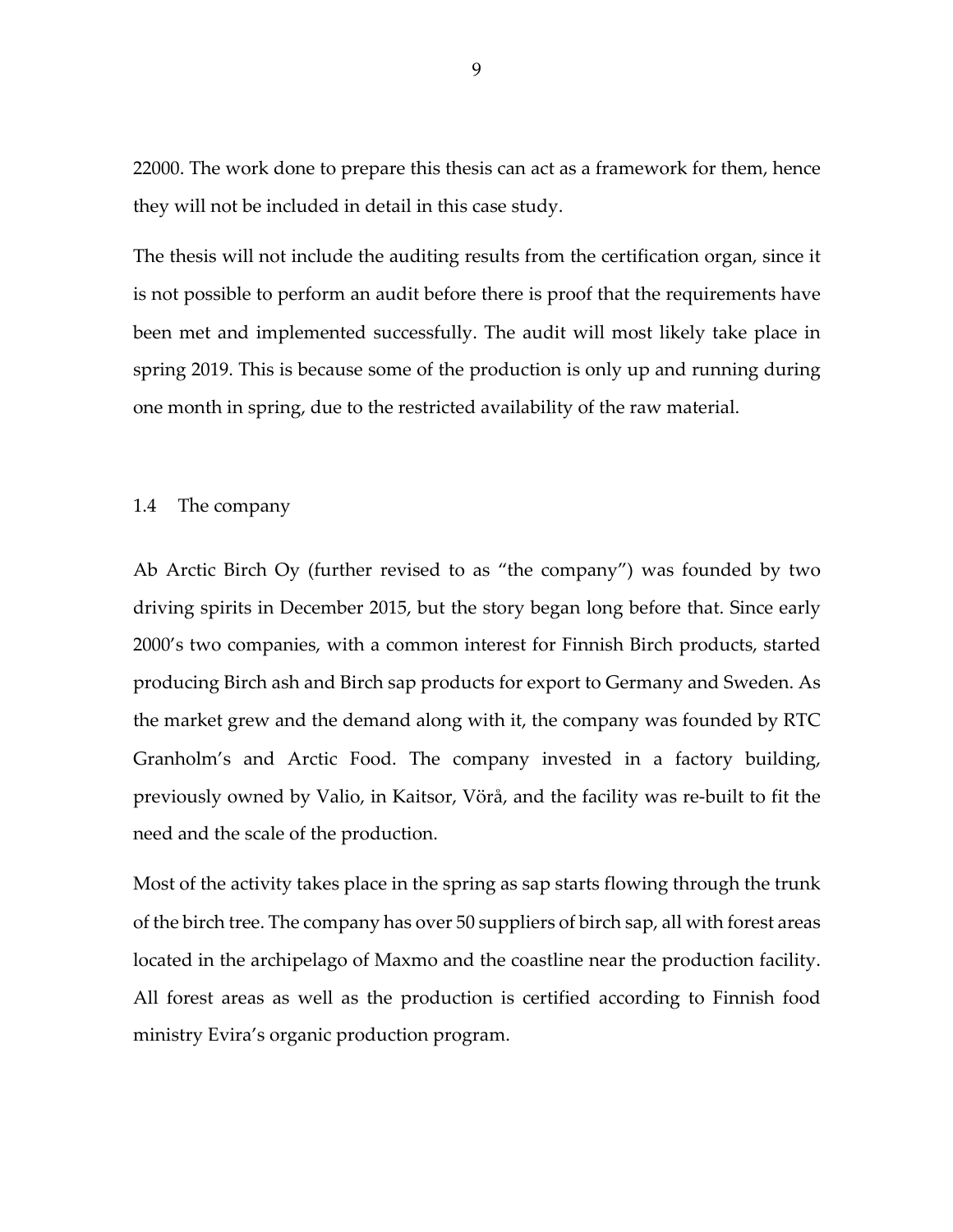# 1.5 Disposition

This thesis starts with providing the background to the selection of this topic and proceeding on to the theory related to the topic in chapter two. In chapter three the method for answering the research question is explained. Chapter four and five provides the results and conclusions of the case study. In the conclusion there is also explained further actions that the case company can use to further develop their quality system.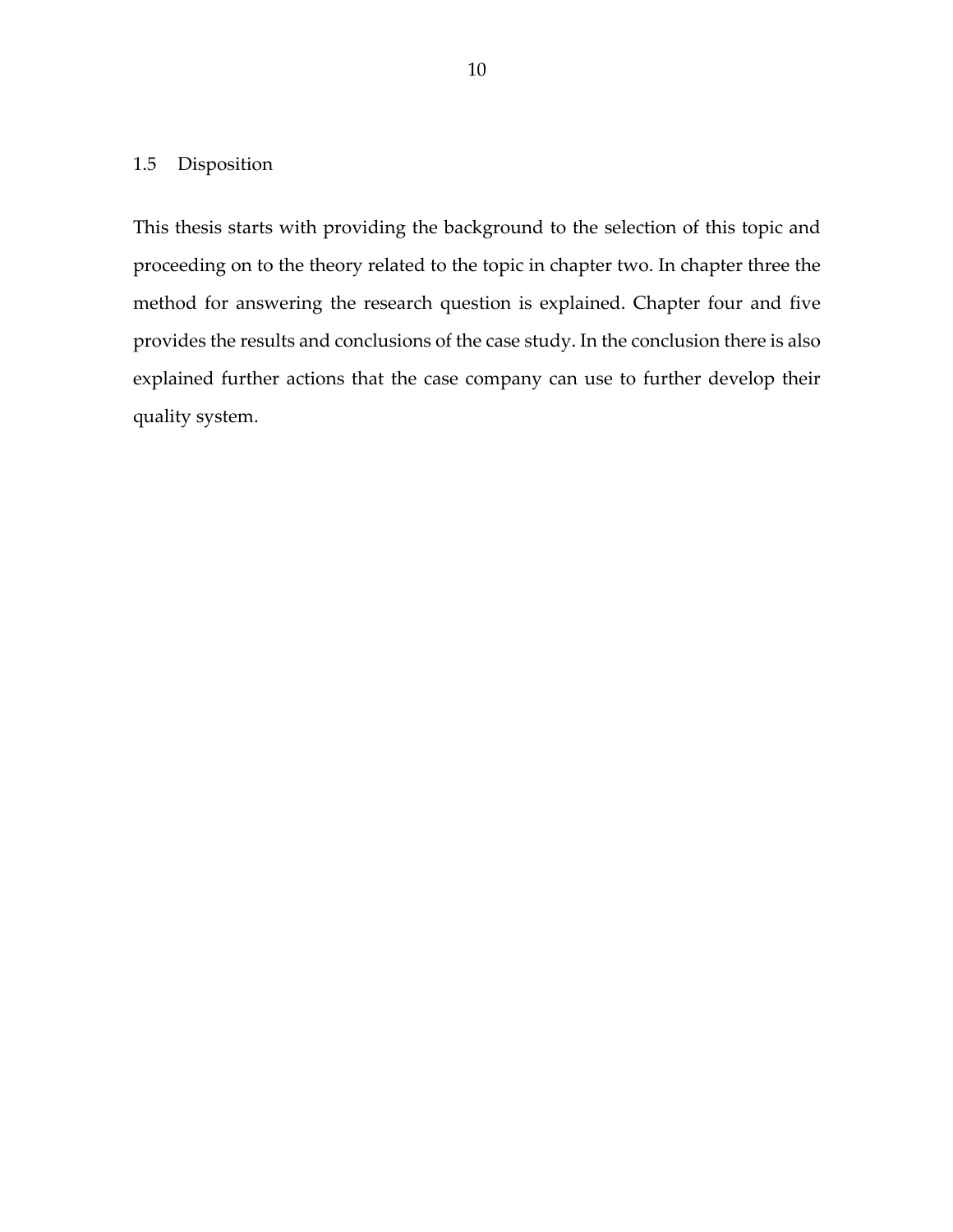# 2 THEORY

Implementing the ISO and/or FSSC 22000 quality management system requires studying the ISO 22000 standard and for FSSC 22000 the international standard developed and recognized by the Global Food Safety Initiative (GFSI) which is based on existing ISO standards (FSSC 22000 2017). All quality standards are based on the concept of continuous development and is developed with the aim to support the companies' quality management system. In this chapter the concept of quality management is explained and the quality systems effecting the case company narrated. In addition to international standards, the local government legislations and regulations should be taken into account. For this company this includes the Finnish Food Act as well as the Finnish Ministry of Agriculture and Forestry legislation for organic food production, since the company is certified for organic production.

A great portion of having a quality system also includes implementing an effective document handling system, hence some basic concepts will be explained.

#### 2.1 Quality management

During the last decades when globalization has led to new markets for companies the customers' demands has increased as a result (Oakland 2014). This is something that every consumer can relate to. The range of products has increased and the consumers' choice is most likely based on quality and opinions from others in addition to the price of the product. In recent decades it has become ever more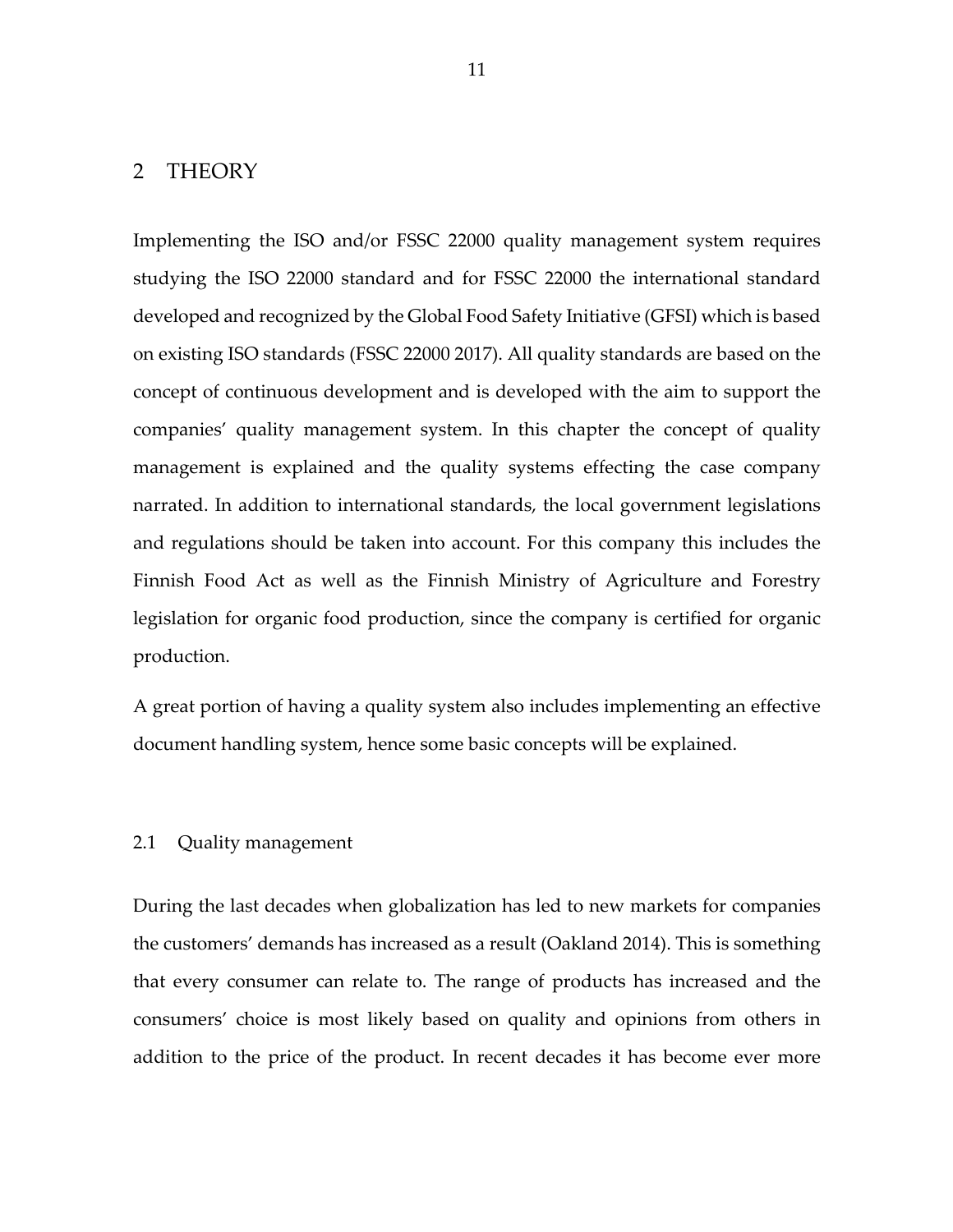important to create high quality products to increase the competitiveness of the company. John S. Oakland (2014: 3-4) states in his book *Total quality management and operational excellence* that *"any organization basically competes on its reputation".* There are many definitions of quality, but they all have some common features included: product characteristics, customer requirements and expectations. According to John S. Oakland (2014: 4) this can be compressed in one sentence; "*Quality then is simply meeting the customer requirements".*

The quality aspect is perhaps most important when it comes to services (e.g. health care) and food. In Finland the concept of REKO-rings emerged in 2013, which is based on a French concept called AMAP. The idea is based on locally produced, good quality foods being sold directly to the consumer from the producer, without generating extra costs for logistics and marketing. The customer can see the quality and knows that it is straight from the producer without having gone through numerous distribution channels. Currently there are around 130 REKO-rings all over Finland. (Eko Nu! n.d.)

### 2.1.1 Commitment to quality

Implementing a quality system of any sort requires commitment from the management. According to Oakland (2000: 33) the CEO of the company "*should accept the responsibility of and commit to a quality policy in which he/she must really believe"*. This is essential, since it is then spread throughout the organization in every level. If the CEO does not commit fully to the implementation, it will lead to a failed attempt to change quality for the better. By leading by example and by communicating the beliefs to rest of the organisation, the continuous improvement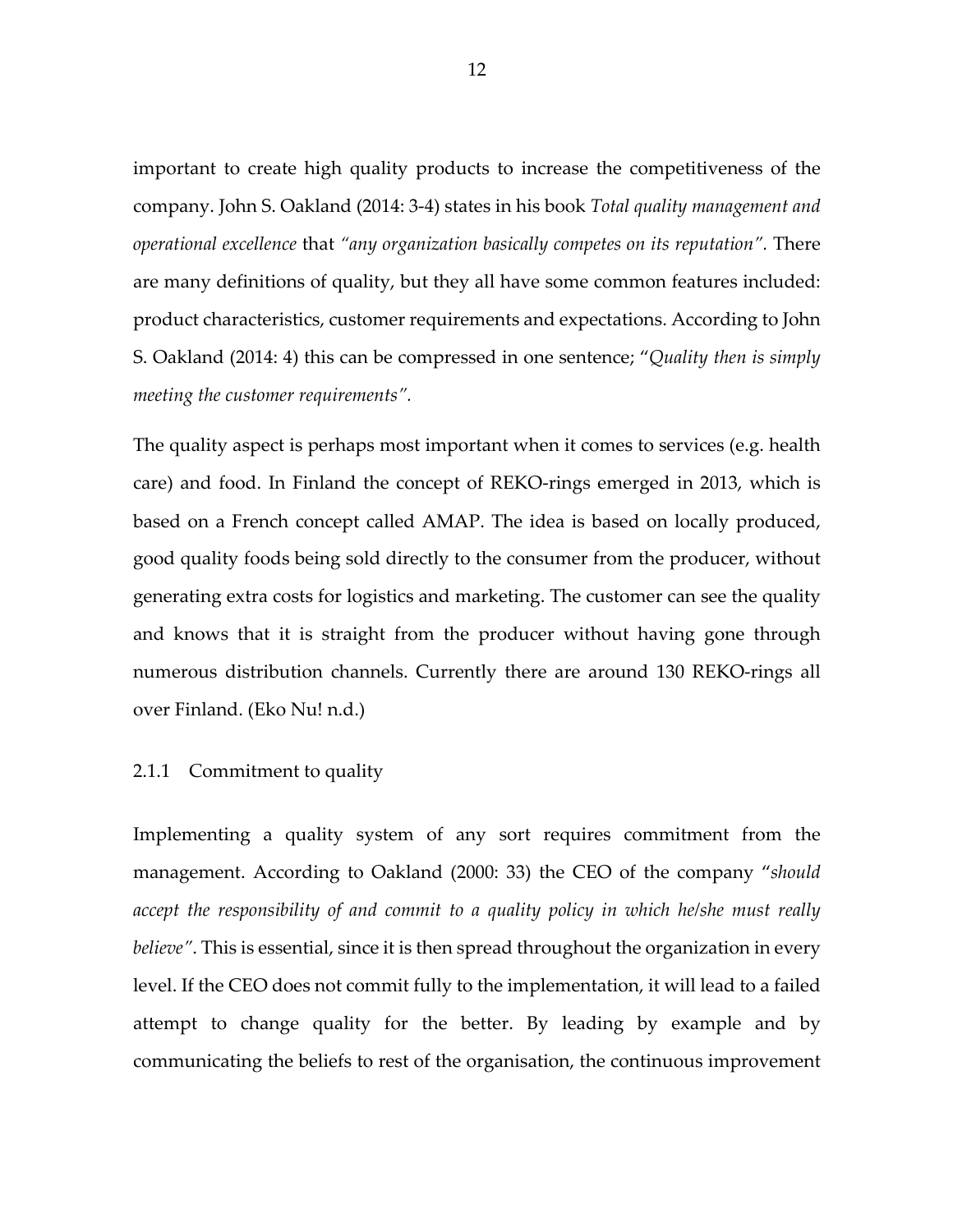will move in the right direction towards better quality within the whole organisation. Quality should be something that can be seen, heard and felt. (Oakland 2014: 33)

It all starts with the quality police, which in this case study translates to the food safety policy, which is one of the requirements of ISO/FSSC 22000. The quality policy is the basic requirement in the creation of total quality management (TQM) and is something that should be known to all employees as a sort of guideline and a way of thinking within the organisation. The policy should be properly thought out and should together with continuous improvement allow for smooth operations and the reduction of errors and waste. Within TQM the following aspects should be taken into account when creating a quality policy; customer needs, the ability of meeting the customer needs economically, ensuring that the suppliers deliver material of required standards, ensuring that sub-suppliers share the organisations beliefs, focusing on prevention instead of detection, education and training for quality improvement within the organisation and for sub-suppliers, measurement of customer satisfaction and keeping regular reviews of the quality management systems. (Oakland 2014: 34)

By extending the quality policy a little bit the company can also create a vision and mission statement. The vision is what the organisation want to be, while the mission is the actual goals, i.e. what the organisation wants to achieve. In addition to the vision and mission the core values and beliefs, i.e. who does the organisation want to be, of the organisation should be stated as well as the purpose, i.e. what are we here for. A basic framework can be seen in Figure 1 below. (Oakland 2014: 37)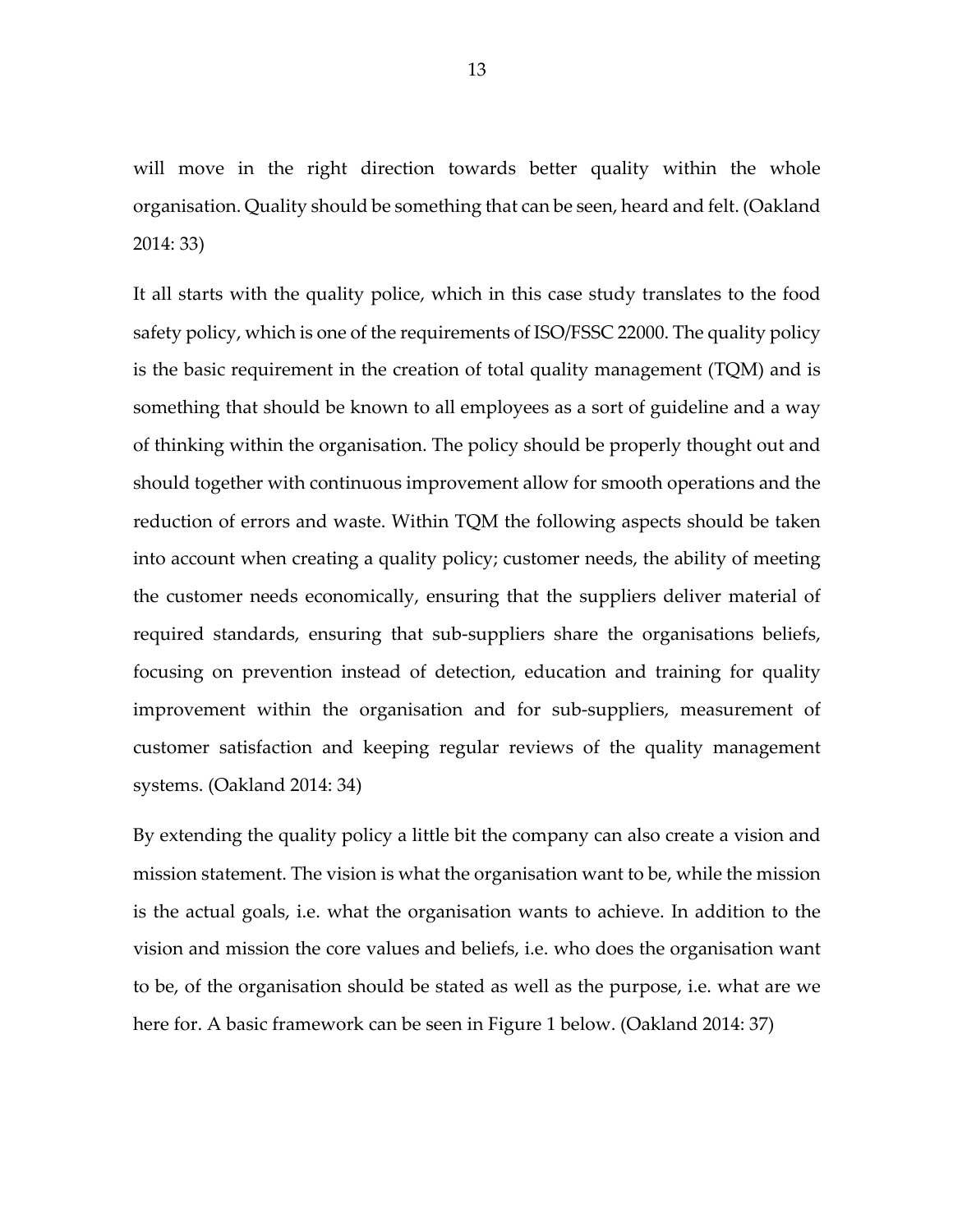

**Figure 1**. Vision and mission (Oakland 2014: 37).

### 2.1.2 Internal assessment, audits and reviews

An important part of the quality management is self-assessment, meaning that every once in a while it is important to look back and review the operations to define strengths and improvement areas. The methods for self-assessing the operations are several, e.g. group discussions, surveys and activity audits, but the key activities remain the same, see Figure below. (Oakland 2014: 165)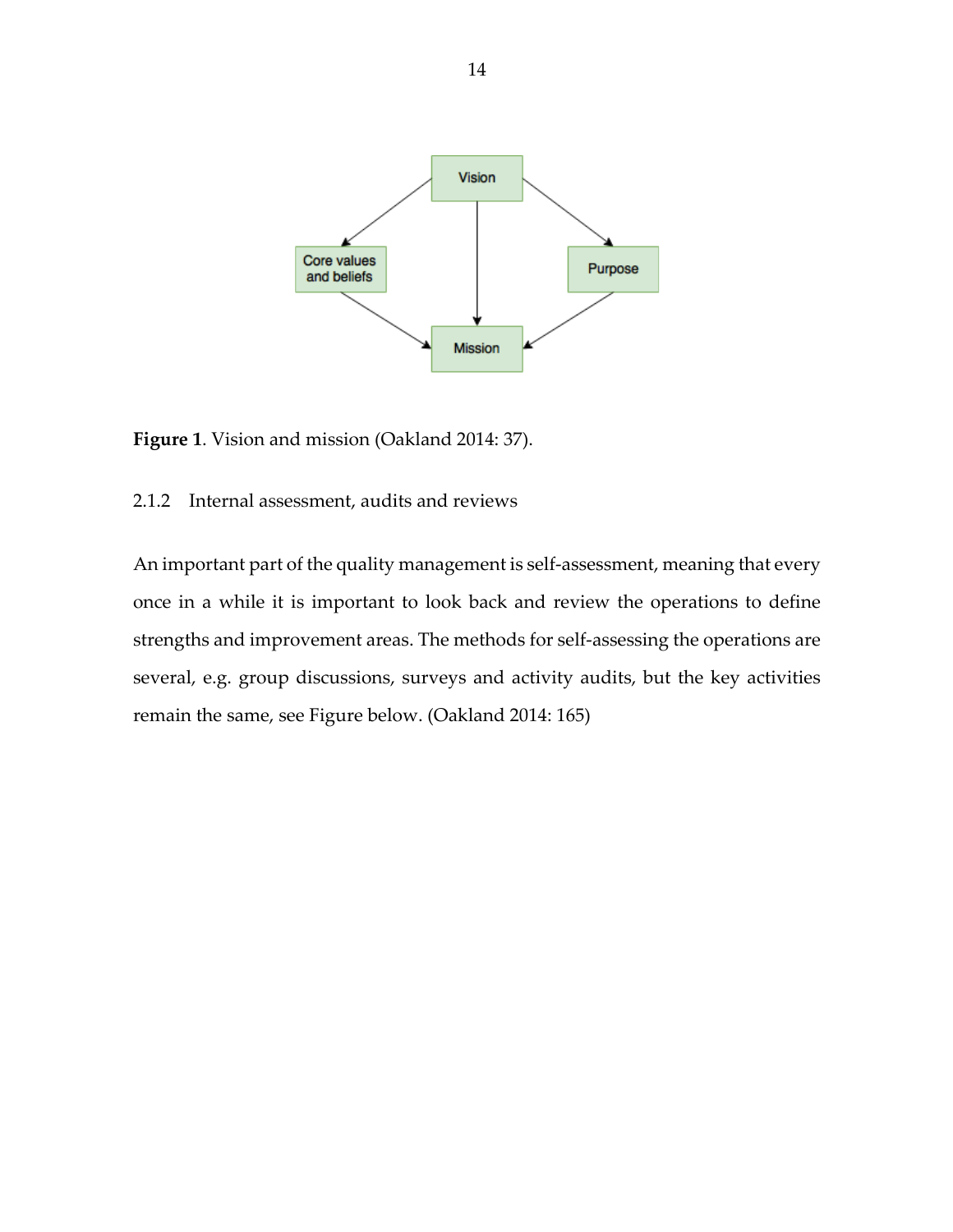

**Figure 2**. Key steps in self-assessment (Oakland 2014: 165).

Within every management system reviews are needed to ensure that the system reaches the desired effect and audits are needed to ensure that the methods used correspond to the documented procedures. During the reviews, the results of the audits should be used. This because, if there is a problem with a process it usually means that there are difficulties following a documented procedure. Thus, by altering a process it is possible to solve auditing problems. (Oakland 2014: 172-173)

The ISO 22000 clearly states that the management should have regular documented reviews with the food safety team (FST) to go through the challenges and need for improvement. According to Oakland (2014: 173) the objectives of the review is to ensure that the system is attaining the desired results, reveal defects and irregularities in the system, check management levels, indicate corrective actions necessary to get rid of waste or loss, uncover potential danger areas and to verify that corrective action procedures are effective.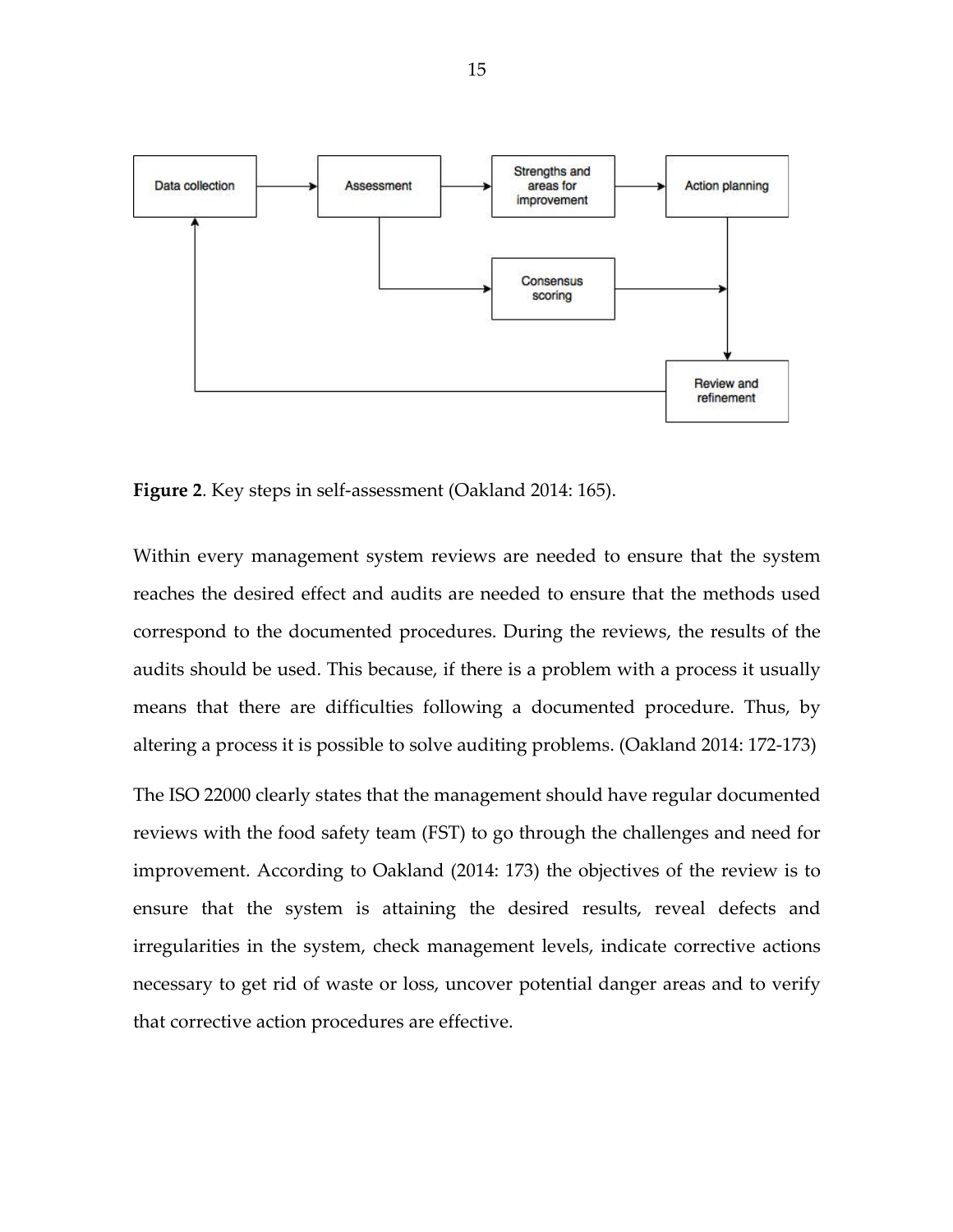There are three types of audits; first party, second party and third party audits. The first party audits are also called internal audits, which is the term used in ISO 22000, and are carried out by the company itself on itself. The people performing the audit can be employees who are independent of the systems being audited or by an outside agent. The second party audit can e.g. be carried out by a customer on the company from which it purchases goods from based on their own or international standards. As an example, A makes minced meat and B is a grosser buying the minced meat products from A. B visits A to audit their operations to ensure they can trust A. The third party auditing process consist of an independent agency which is not bound by any contract between supplier and customer. Third party auditing usually relates to the company acquiring a certificate that proves that they meet the requirement of an international standard. (Oakland 2014: 173, 175)

More information about the auditing process for ISO/FSSC 22000 can be found in chapter 2.2.4.

#### 2.1.3 Benchmarking

There was once a teacher in Vasa University that defined benchmarking as *"legally stealing"*, which is basically a correct perception if you look at the theory*.* According to Oakland (2014: 178) the concept of benchmarking includes comparing your own company's operations, products and services against those of your competitors. The aim with benchmarking is to improve your own company's way of working to stay competitive. (Oakland 2014: 178)

When performing benchmarking activities there are five main stages: plan, collect, analyse, adapt and review. The planning stage consist of recording the current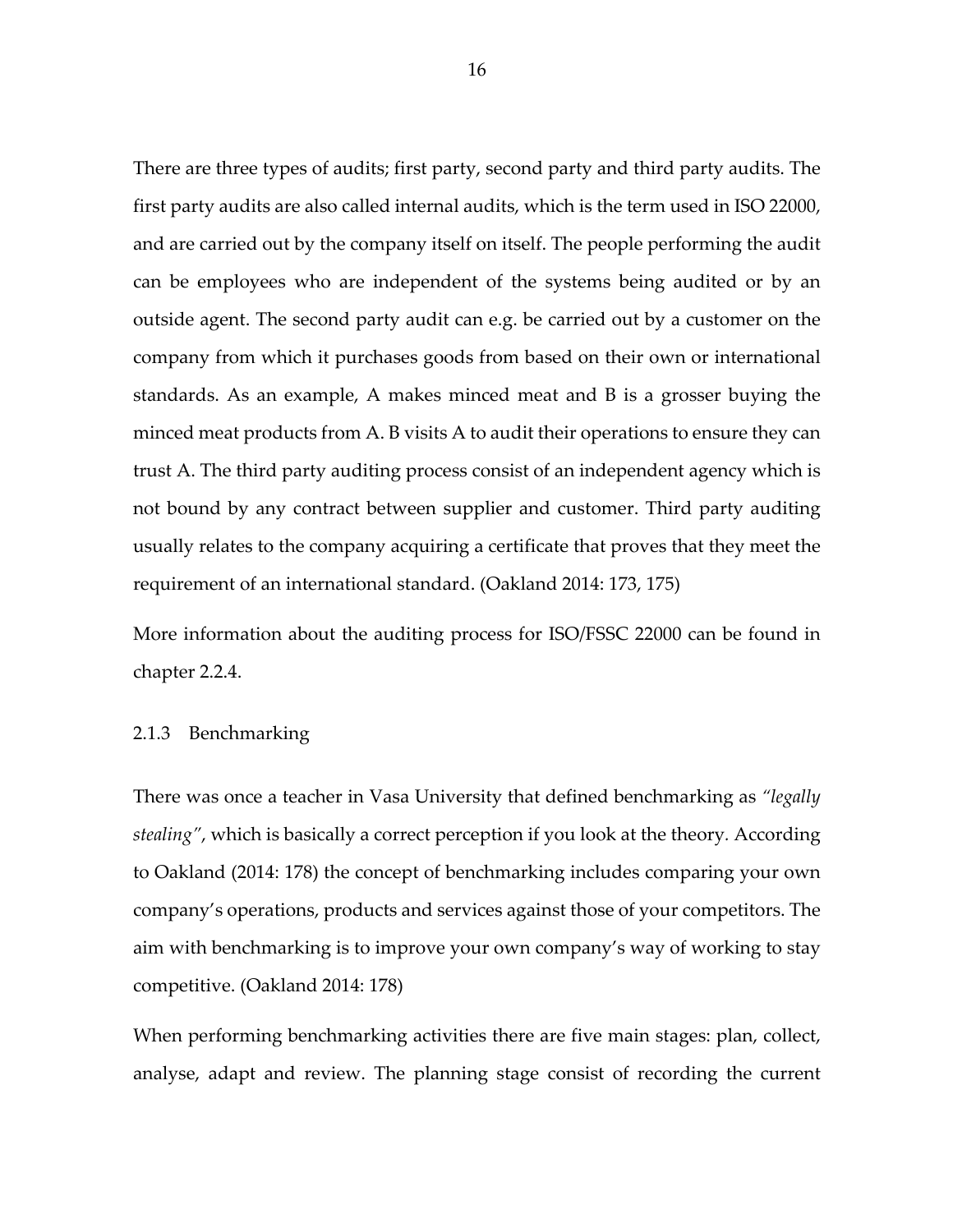performance and identifying the need. The collecting phase includes selecting the best competitors to compare with, preparing a method and using it. Next the data is analysed to compare with the competitor and to identify the prominent practices. The analysis is followed by adapting the information through implementing and sharing best practices. The last stage is to review the results of the benchmarking study, what was learned and assess the outcome and identify further development opportunities. The benchmarking activity will through these five steps contribute to the continuous improvement process in the company. (Oakland 2014: 182-185)

#### 2.2 Quality management system

The definition of quality management system is, according to American Society for quality," a *formalized system that documents processes, procedures, and responsibilities for achieving quality policies and objectives".* John Oakland (2014: 245) defines the QMS as *"an assembly of components, such as the management, responsibilities, processes and resources for implementing total quality management".* The purpose of a quality management system is to improve processes, reduce waste, reduce costs, facilitate and identify training purposes, engage the staff and set an organization-wide direction. A good QMS ensures that both customers' and organisations' requirements are met. (American Society for Quality n.d.; Oakland 2014: 245)

Since the beginning of the QMS era the International Organization for Standardisation (ISO), a non-government network of national standards institutes, has developed several standards to aid in an organisations pursuit to achieve quality. The most known is perhaps the ISO 9001 standard for quality management.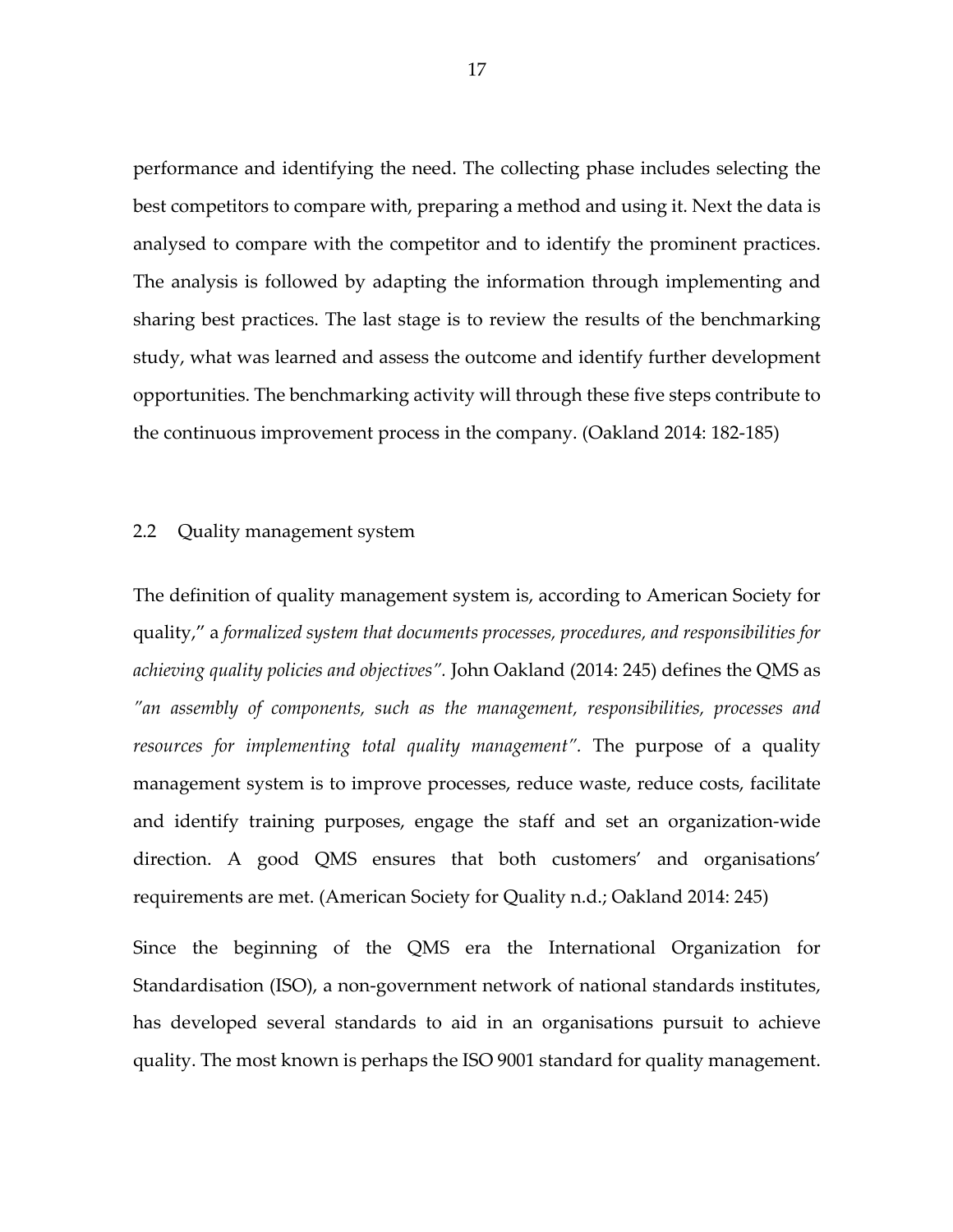Other well-known standards issued by ISO is environmental management ISO 14001, occupational health and safety OHSAS 18001, energy management system ISO 50001, risk management ISO 31000, information security ISO 27001, social responsibility ISO 26000 and food safety management ISO 22000. (ISO n.d.)

Nowadays there are standards for almost everything. A few examples are given in the ISO (2017) published *ISO and food – Great things happen when the world agrees.*  There is, for example a standard, ISO 7304, which provides guidelines for cooking pasta to perfection, another one, ISO 3103, which defines what makes a good cup of tea and finally an ISO 3959, outlining the best conditions for ripening green bananas. In addition to the above there are also several, perhaps more useable, Microbiology standards to help determine what the safe levels of micro-organisms are, e.g. ISO 16140 *Microbiology of the food chain – Method validation* and ISO 6579-1 which explains the process for detection of salmonella. These are only a fraction of the number of standards related to food. (ISO 2017)

#### 2.2.1 FSSC 22000

FSSC (The Foundation for Food Safety Certification) is a Dutch maintained and GFSI approved certification program, which is based on the ISO 22000 standard. In contrary to ISO 22000 the FSSC 22000 is applied on the complete food chain and the organization must, in addition to the ISO 22000 requirements, also comply with the sector specific PRP-program requirements of ISO/TS 22002-1 and the additional requirements in the FSSC 22000 Scheme (Additional requirements for the food safety system, Part II). The additional requirements in FSSC 22000 aim to ensure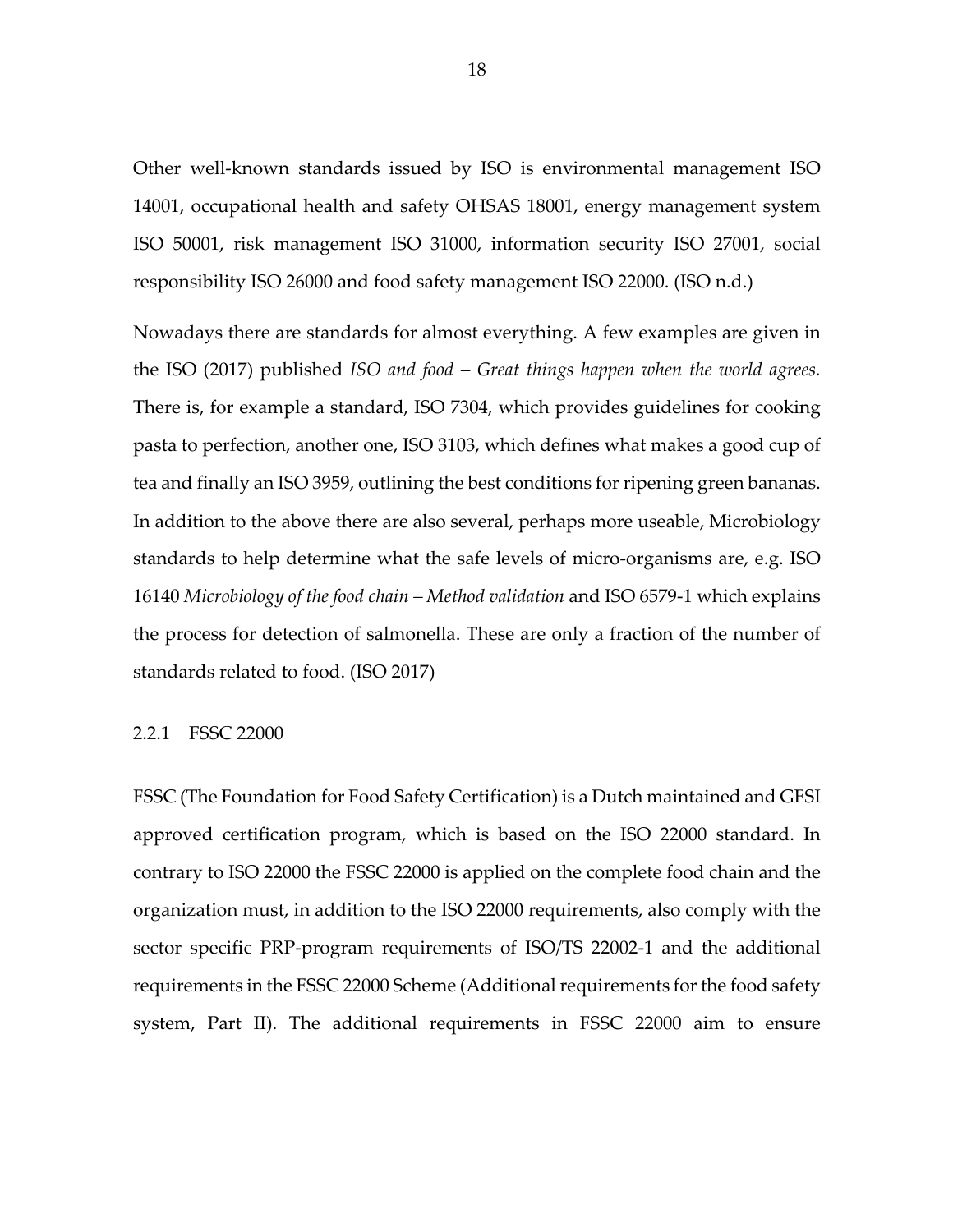consistency and integrity as well as provide governance and management of the Scheme. (Lassheikki, Skogster & Söderström 2016; FSSC 22000 2017)

The first version of the FSSC 22000 was published in 2010. In 2016 version 4 was launched internationally and is said to be more transparent and easier to understand than previous versions. The latest version, 4.1, was drafted only a few months after version 4, because of developments influencing the FSSC 22000. Starting from 1<sup>st</sup> of January 2018 all audits will be according to version 4.1. (Bureau Veritas Finland 2017; FSSC 22000 2017)

In Figure 3 below is a schematic explanation of the structure of FSSC 22000. In this Figure, one can also see that ISO 22000 in turn is built on the HACCP-plan including self-monitoring and additional requirements stated in the published ISO 22000 standard. Except for these, the company should also take into account the national regulations. (Bureau Veritas Finland 2017)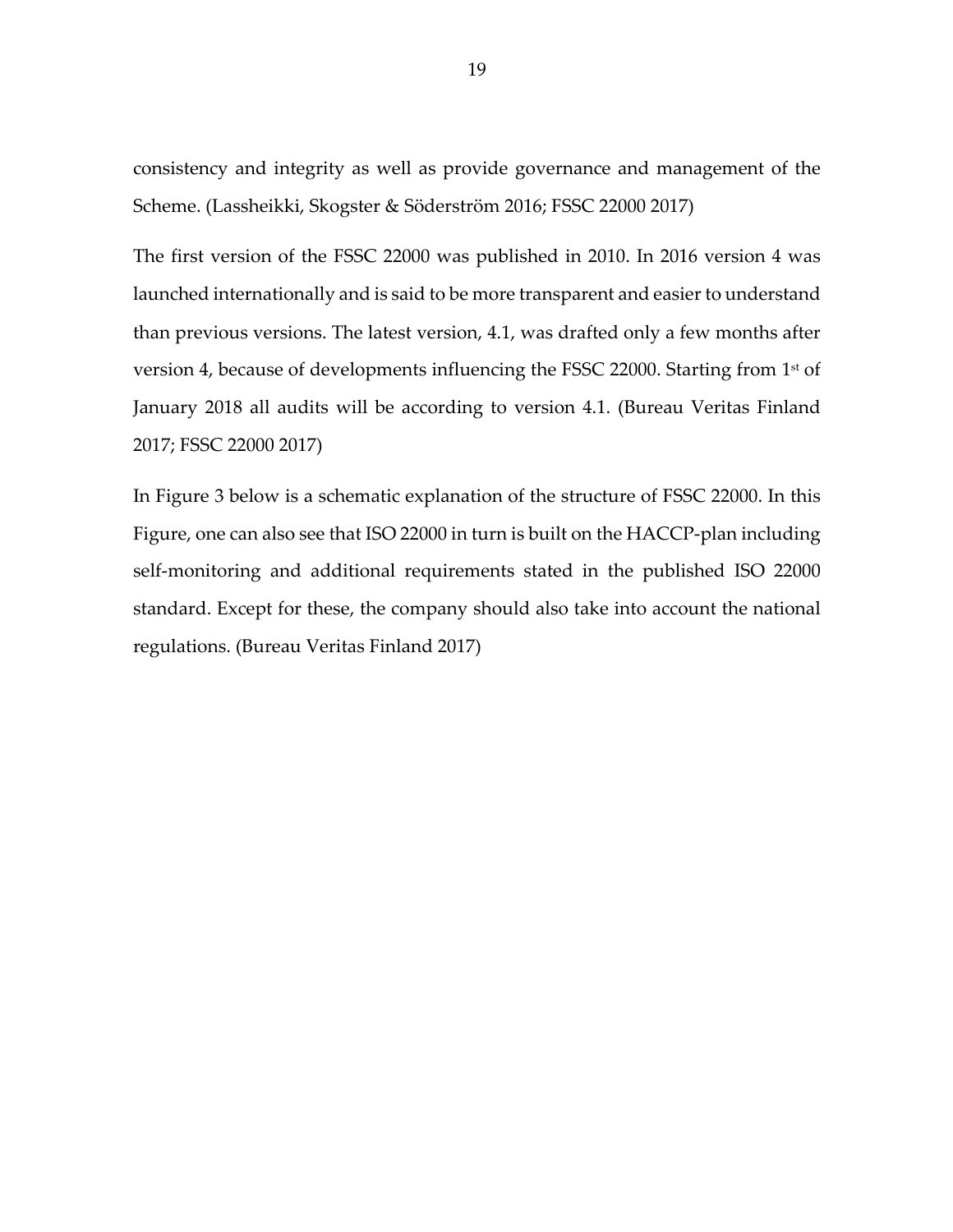

**Figure 3.** FSSC 22000 structure (Bureau Veritas Finland 2017).

#### 2.2.2 ISO 22000

ISO 22000 is international and when certified to, a proof of the company's commitment to producing safe food products. ISO 22000 can be used by any organisation independent on the role in the food chain or the size of the organisation, since it only maps out what the organization needs to do to prove that it controls the food safety hazards to ensure a safe food (ISO n.d.). The current valid ISO 22000 is from 2005 (ISO 22000:2005), but since then new challenges in food safety has emerged requiring an update of the standard. The new version is expected to be published in June 2018 and the main changes include a new high level structure, which will be the same as for all other ISO management system standards, modifications to the risk approach and clarification of the PDCA-cycle (plan-docheck-act). In addition to these, a clearer description will be given in regards to the difference between CCPs, OPRPs and PRPs. (ISO n.d.)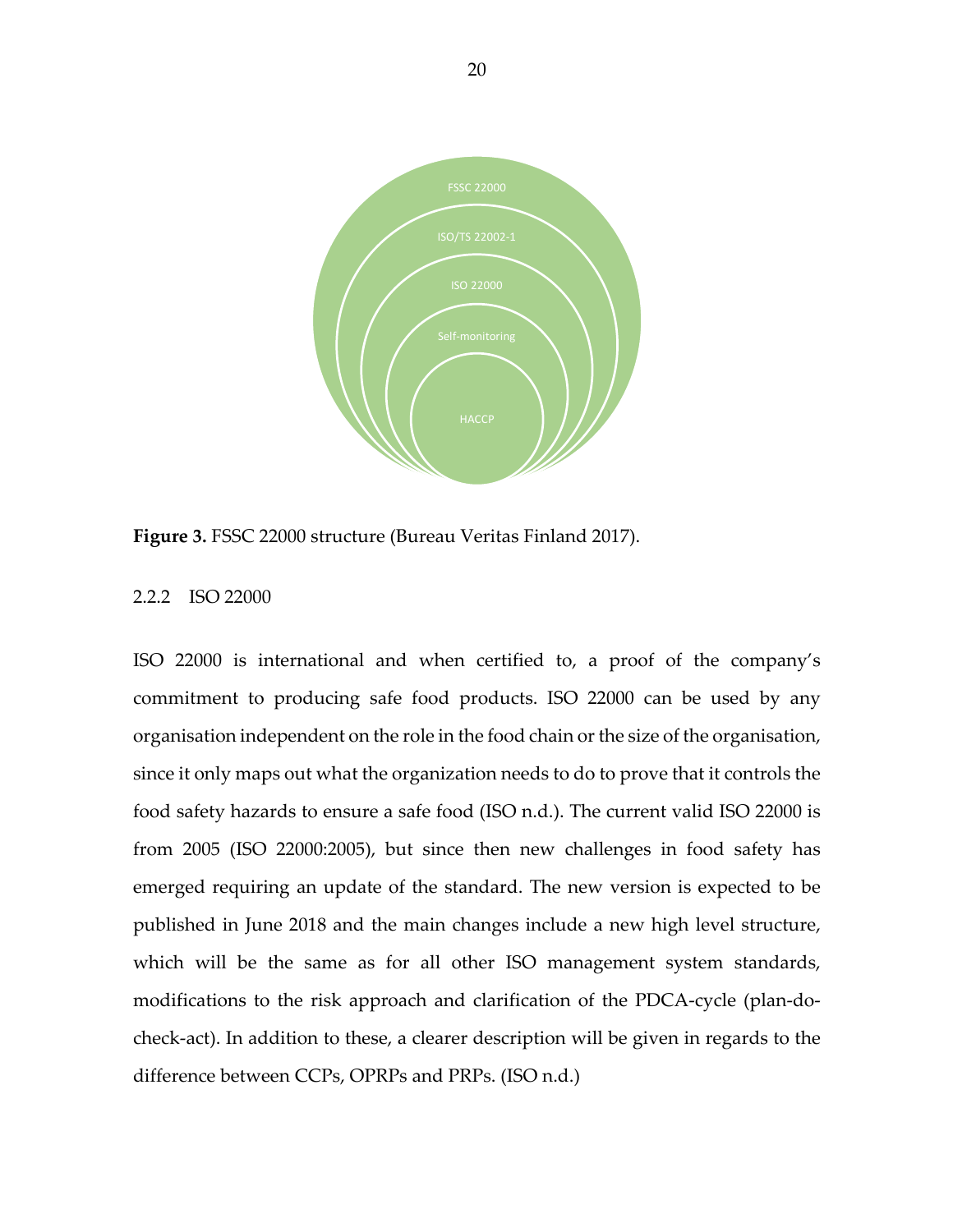The complete ISO 22000 family consist of many publications and the one mentioned above, ISO 22000:2005, is the first one published and the only one that can be certified to. On the next page is a table displaying all the standards that are part of the ISO 22000 family. (ISO n.d.)

ī

**Table 1.** ISO 22000 family (ISO n.d.).

| ISO 22000 family     |                                                                                                                                     |  |  |
|----------------------|-------------------------------------------------------------------------------------------------------------------------------------|--|--|
| <b>Standard</b>      | <b>Title</b>                                                                                                                        |  |  |
| ISO 22000:2005*      | Food safety management systems -- Requirements for any<br>organization in the food chain                                            |  |  |
| ISO/TS 22002-1:2009  | Prerequisite programmes on food safety -- Part 1: Food<br>manufacturing                                                             |  |  |
| ISO/TS 22002-2:2013  | Prerequisite programmes on food safety -- Part 2: Catering                                                                          |  |  |
| ISO/TS 22002-3:2011  | Prerequisite programmes on food safety -- Part 3: Farming                                                                           |  |  |
| ISO/TS 22002-4:2013  | Prerequisite programmes on food safety -- Part 4: Food packaging<br>manufacturing                                                   |  |  |
| ISO/NP TS 22002-5**  | Prerequisite programmes on food safety -- Part 5: Transport and<br>storage                                                          |  |  |
| ISO/TS 22002-6:2016  | Prerequisite programmes on food safety -- Part 6: Feed and animal<br>food production                                                |  |  |
| ISO/TS 22003:2013*** | Food safety management systems -- Requirements for bodies<br>providing audit and certification of food safety management<br>systems |  |  |
| ISO 22004:2014       | Food safety management systems -- Guidance on the application<br>of ISO 22000                                                       |  |  |
| ISO 22005:2007       | Traceability in the feed and food chain -- General principles and<br>basic requirements for system design and implementation        |  |  |
| ISO 22006:2009       | Quality management systems -- Guidelines for the application of<br>ISO 9001:2008 to crop production                                 |  |  |

\* Will be replaced by ISO/DIS 22000

\*\* Currently under development

\*\*\* Will be replaced by ISO/DIS 22003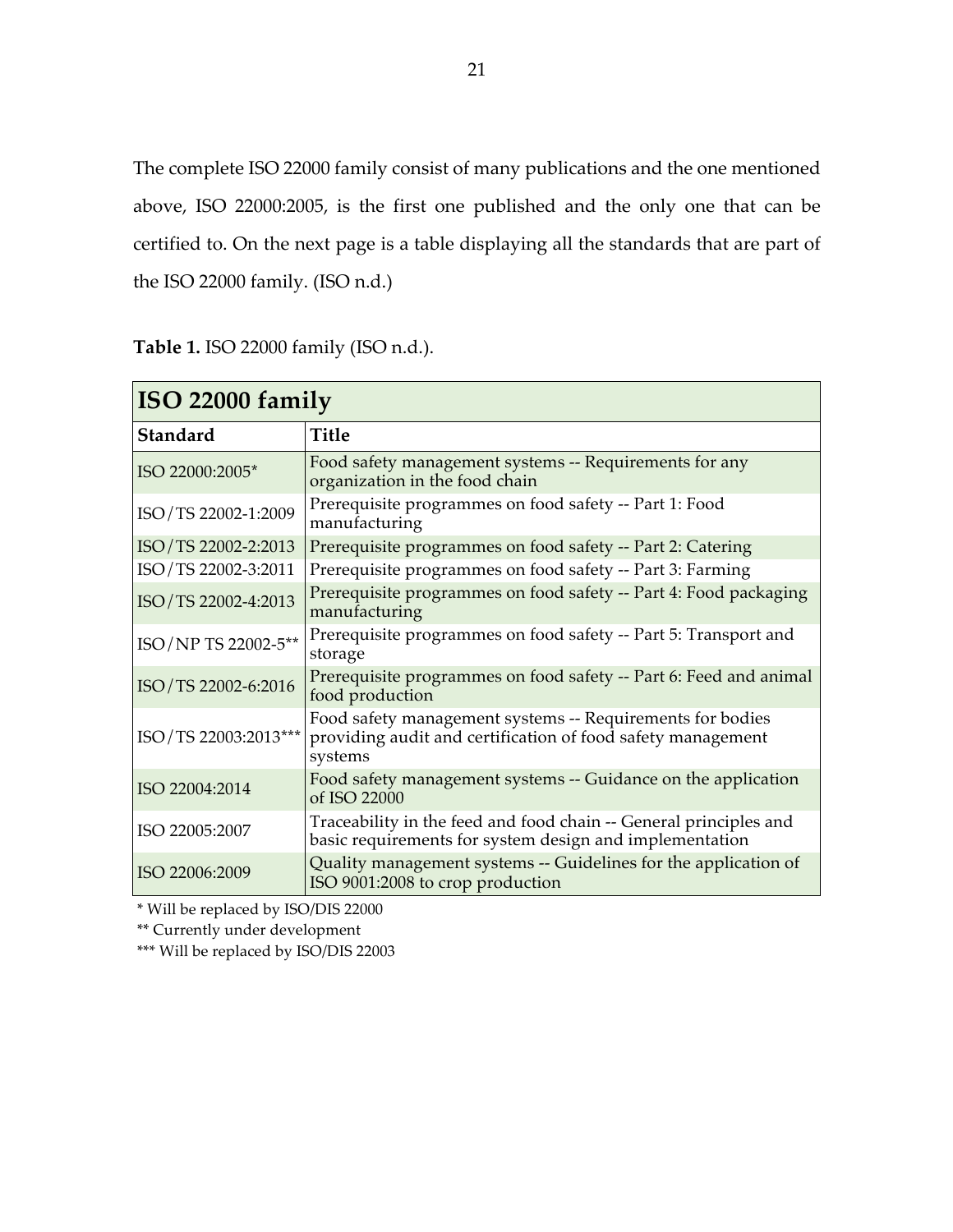#### 2.2.3 Continuous improvement

An important concept in all quality management systems is continuous improvement. The concept is closely linked to the company strategy and should have a chosen approach and a defined method used to achieve continuous improvement (Oakland 2014:266). Within ISO/FSSC 22000 the concept can be managed by the PDCA-process displayed in Figure 4 below. The PDCA-process can be applied in all quality management systems independent of type. (Bureau Veritas Finland 2017)



**Figure 4.** PDCA-process (Bureau Veritas Finland 2017).

In the planning phase you set up the objectives and processes, which are needed to reach results in regards to the company quality policy. In the do-phase the processes are carried out. In the check-phase the processes and products are followed up, measured and compared to the objectives, policy and product requirements. The results should be reported and in the act-phase measures are taken to improve the weaknesses and reduce wastes in the process, thereby improving the quality and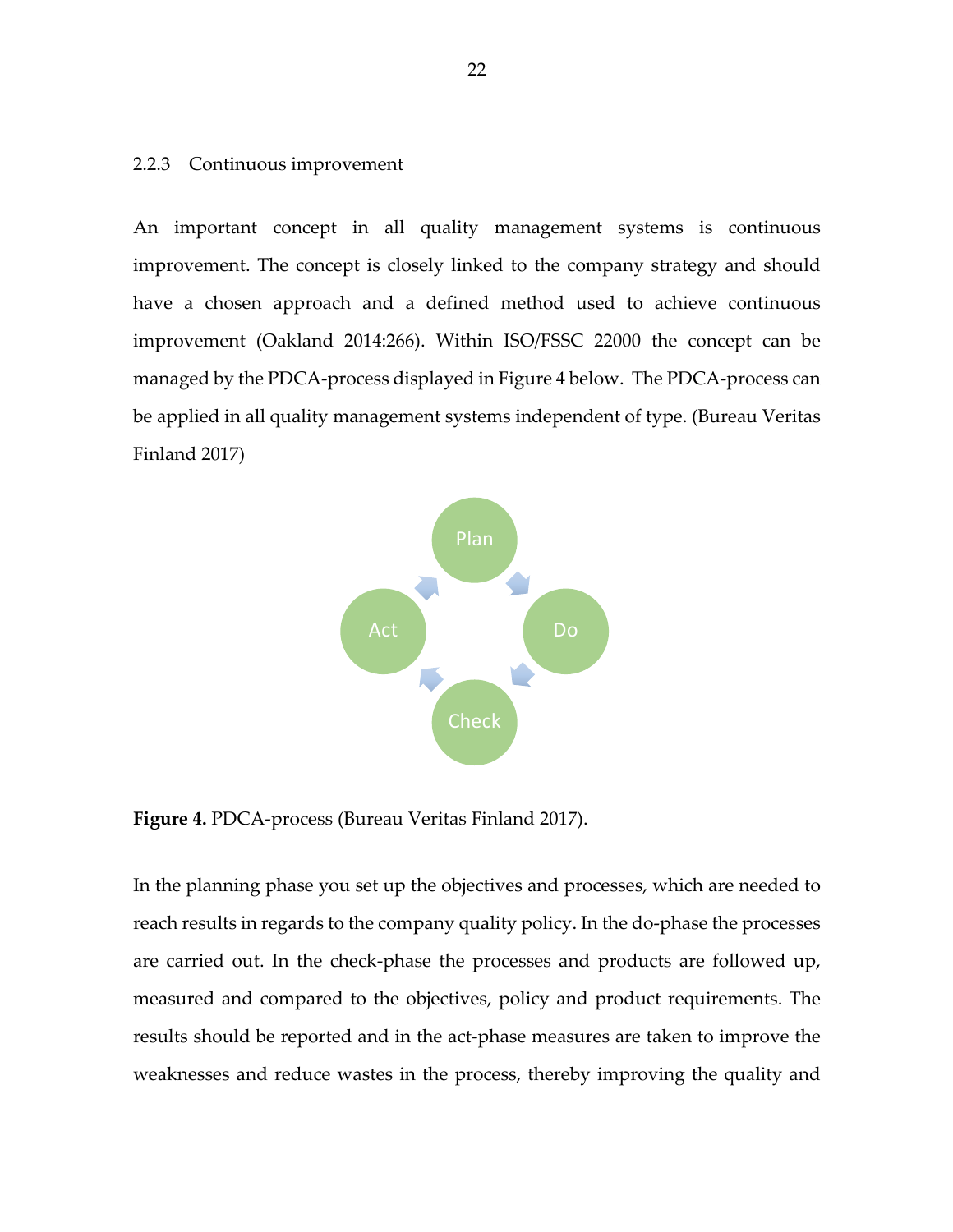reaching the objectives. Within ISO/FSSC 22000 the PDCA-process is particularly important when it comes to the hazard analysis. In the quite recently published ISO 22004 additional guidance is provided on this matter. Among other things the ISO 22004 provide guidance on how to reach continuous improvement with the PDCA approach, see Figure 5. (Bureau Veritas Finland 2017)



**Figure 5.** Continuous improvement within ISO 22000 (Bureau Veritas Finland 2017).

# 2.2.4 Road to certification

According to DNV (Det Norske Veritas 2017) there are ten steps to acquiring certification to a QMS:

- 1. Get to know the standard. At this point one should also reflect whether or not this is suitable for the company.
- 2. Study the written standard to understand the requirements.
- 3. Get a team together to create a strategy.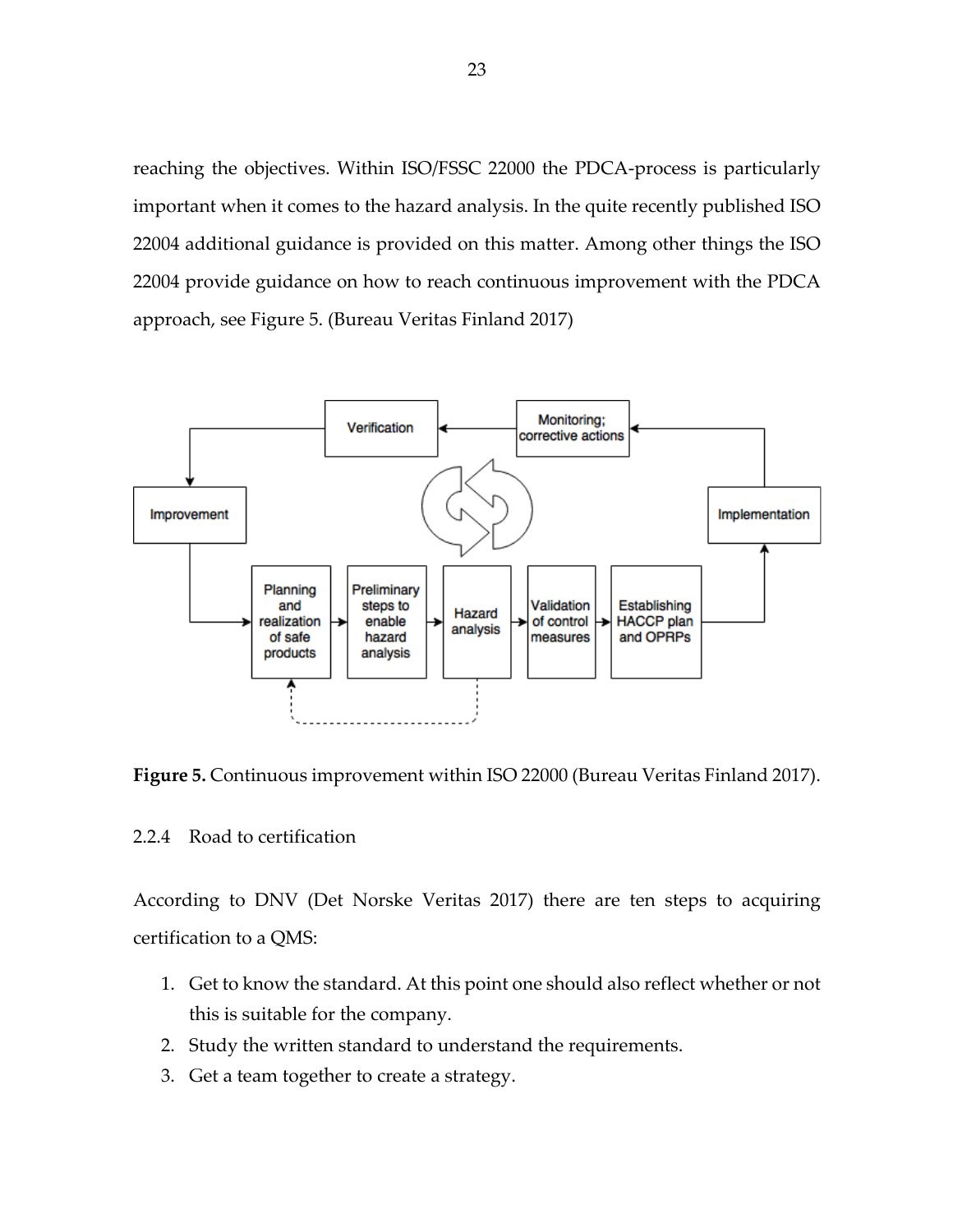- 4. Acknowledge the educational need.
- 5. Map out possible need for consultation.
- 6. Create the documentation for the QMS.
- 7. Determine, manage and document processes.
- 8. Implement the processes and way-of-working through communication and education.
- 9. Conduct the possible pre-certification with the certification body (CB) to acknowledge areas of improvements.
- 10. Chose the CB carefully to get accredited.

In addition to this, Det Norske Veritas (2017) also provide tips and tricks that they have found useful for the companies on their path to certification. One of these tips is to start the certification process with a correct mind-set. Another states that it is beneficial to thoroughly study the standard and use it as a guideline when setting up the management system. At the same time, the company should think about what kind of effect the management system will have on the company. The fourth tip is to use the standard for continuous improvement and the fifth is to acknowledge the risks and processes which have an impact on the company's ability to reach their objectives. The last tip is that the company acquiring certification should choose their CB (and cooperation partner) wisely, since the cooperation with the chosen CB will continue for many years as the certificate requires maintaining to reach continuous improvement and keeping the certificate. (Det Norske Veritas 2017)

The process within Bureau Veritas is quite similar. According to *"Instructions for the organisation being audited"* (free translation from the Finnish title *"Ohjeita auditoitavalle organisaatiolle"*), which was received by e-mail from Bureau Veritas 25th September 2017, the certification process is basically the same for all ISO QMS.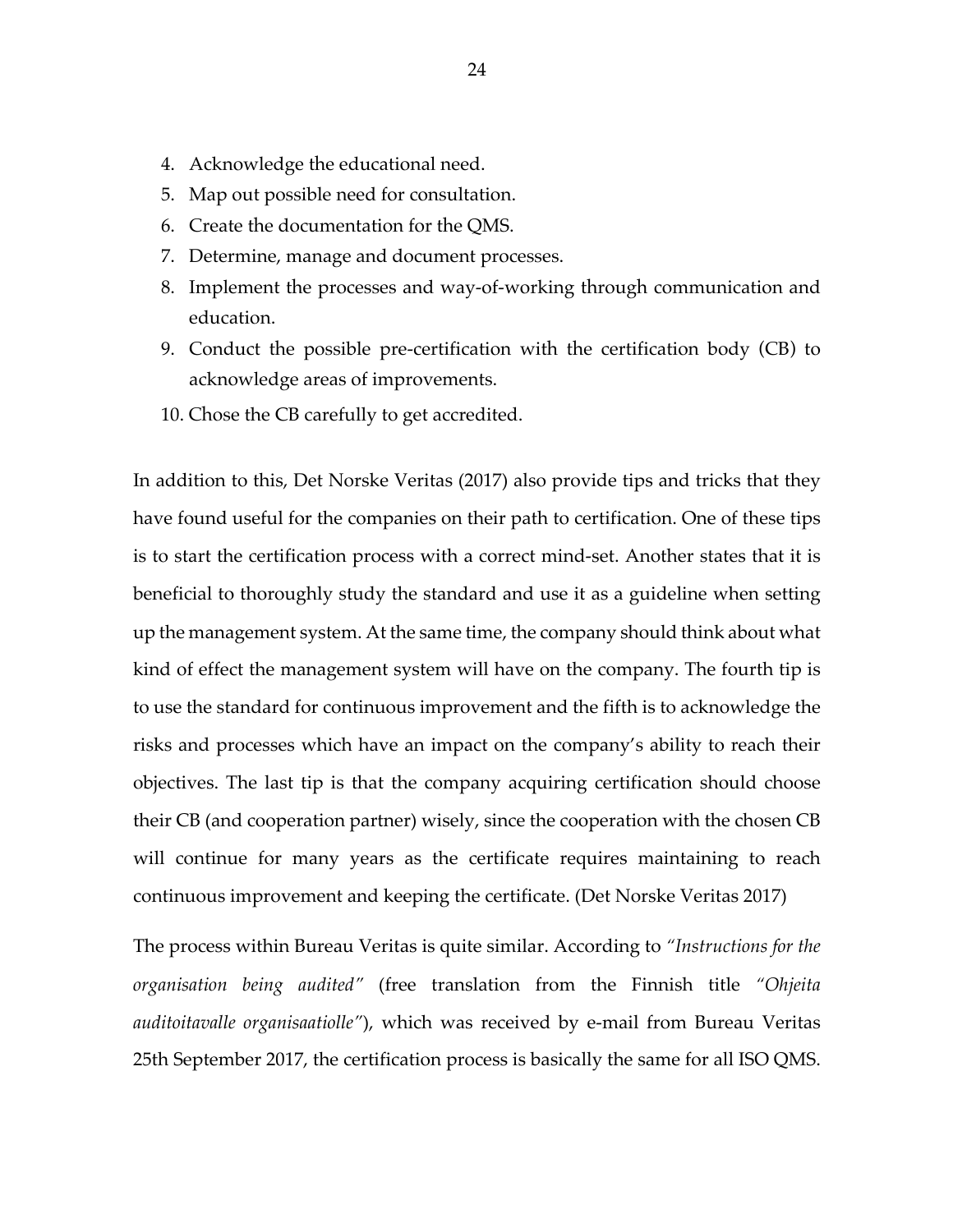The CB cannot take part in the actual creation of the QMS, however, they are allowed to provide education concerning the contents of the standard. According to Bureau Veritas (2017) the complete certification process in brief:

- 1. The company creates their QMS and implements it in its activities.
- 2. Before certification the company must perform one internal audit and one management review.
- 3. After the contract has been signed between the CB and the company, the first certification audit is in two steps. In step one the CB checks that everything has been taken into consideration. At this stage the CB does not go through the actual activities. This first step is usually called a "pre-audit".
- 4. The second step is the actual audit, where the company activities are examined. If deviations are noticed, the company has three months' time to correct the deviations. The corrections are then notified and approved by the auditor if everything is in order.
- 5. After the audit is performed and deviations corrected and approved, a certification request can be made. If and when everything is in order a certificate will be awarded, which is valid for three years.
- 6. Periodical audits are performed by the CB after the first and second year after awarding the certificate.

In regards to step 3 above, it is recommended that the audits are not started before the QMS is defined, documented, educated and communicated as well as the internal audit and management review performed within the organisation being audited. These actions provide the actual evidence of the QMS. (Bureau Veritas 2017)

After the certificate has been awarded and after the first three years, a re-certification audit has to be ordered well in advance before the certificate expires. If the re-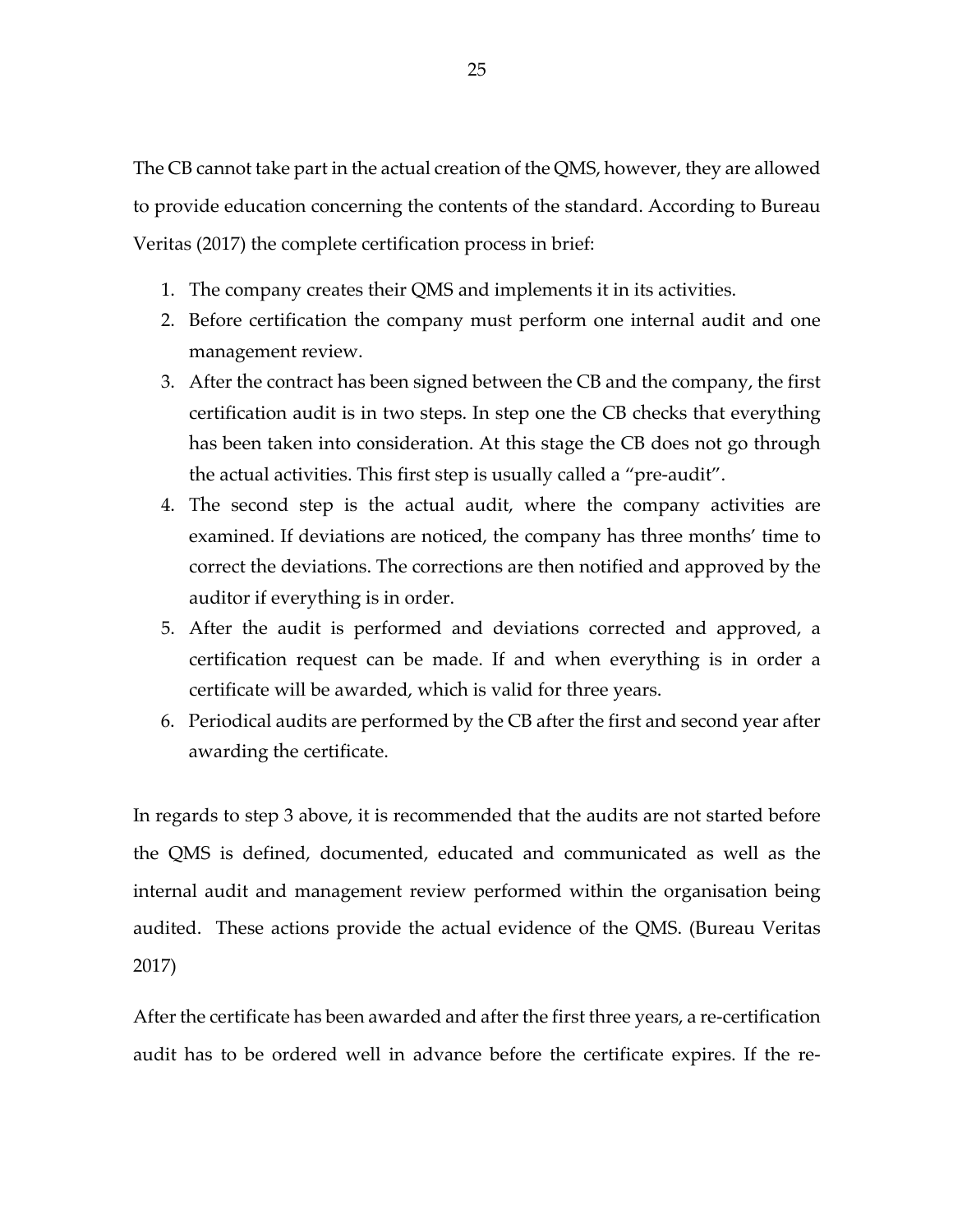certification is made and deviations are found, there needs to be time to correct these before the expiration. (Bureau Veritas 2017)

If the company initially has been certified to ISO 22000, the steps for acquiring the FSSC 22000 certificate is quite simple. The two-step certification process is not needed, instead the audit is based on the recertification Scheme requirements. This recertification corresponds to a normal audit with the aim to *"confirm the continuing conformity of the food safety management system as a whole with all Scheme requirements".*  In addition, the audit report from the CB should disclose the information, i.e. transition audit from ISO 22000. The report should also include details from previous audits related to nonconformities and should also confirm the validity of existing certificate as well as compliance with all Scheme requirements. The certificate for FSSC 22000 is valid for three years as well, but at least one of the two annual audits should be unannounced. (FSSC 22000 2017)

## 2.2.5 Implementing an ISO standard in a SME

The EU determine an SME according to staff size and turnover/balance sheet total, see Table 1 below for company categories. According to this the case company applies to SME company category *Micro*. (European Commission 2015)

| Company category | <b>Staff headcount</b> | <b>Turnover</b>         | OR   Balance sheet total |
|------------------|------------------------|-------------------------|--------------------------|
| Medium-sized     | < 250                  | $\leq 50 \text{ m} \in$ | $\leq 43$ m $\epsilon$   |
| Small            | < 50                   | $\leq 10 \text{ m} \in$ | $\leq 10 \text{ m} \in$  |
| Micro            | < 10                   | $\leq 2 m \epsilon$     | $\leq$ 2 m $\in$         |

**Table 2.** EU company category for SMEs (European Commission 2015).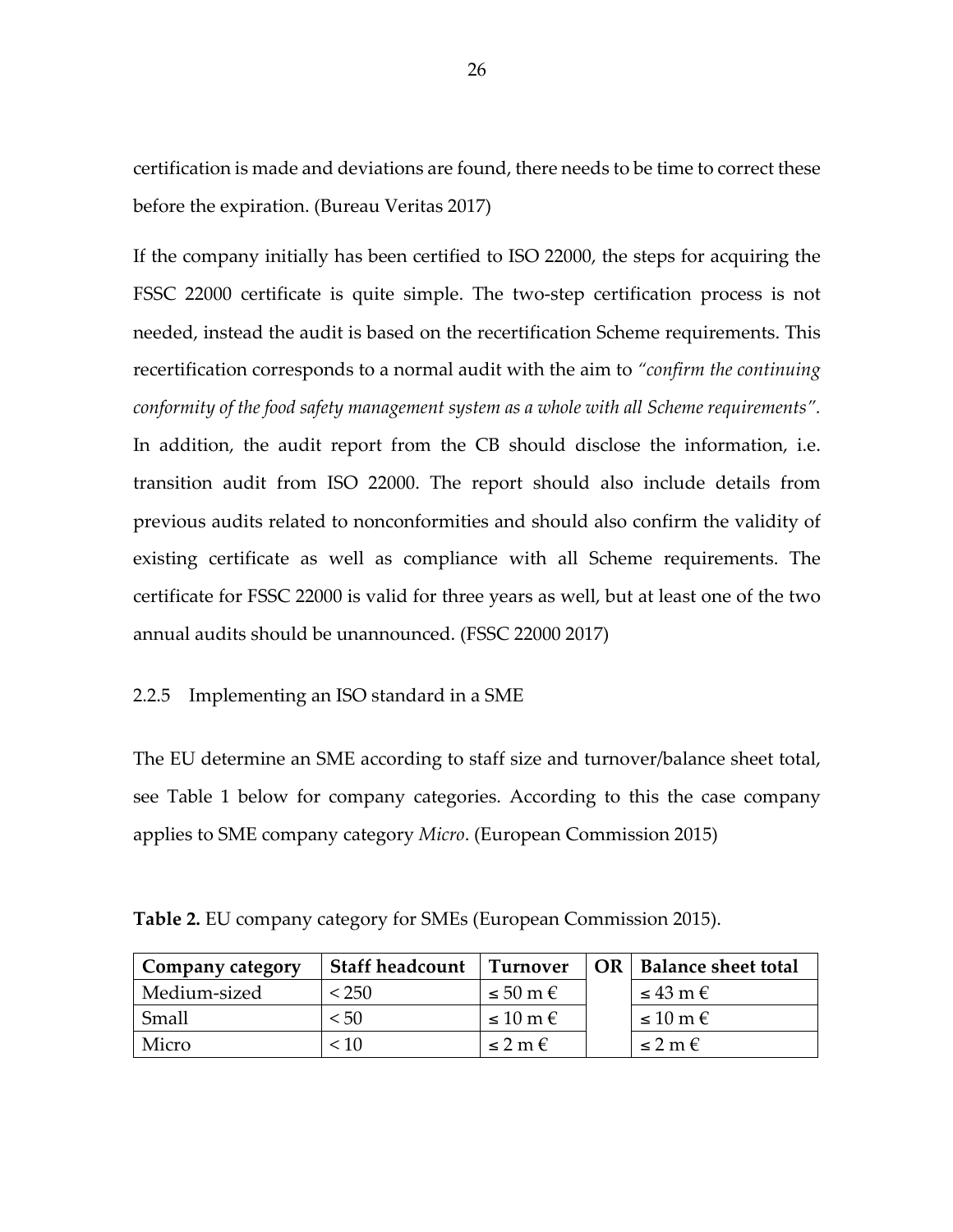In the European Union SMEs make up for 99 % of all businesses (European Commission, 2015). Globally SMEs are estimated to be 90-95 % of all businesses. SMEs are less complicated and more flexible than large businesses and are the ones generating growth and jobs. For example, SMEs employ approximately 60 % of private-sector workforce world-wide. SMEs grow faster and are better at innovation compared to large firms. They contribute around 50 % to world gross value add (GVA). (Gasiorowski-Denis 2015: 7-9,13)

The benefits of implementing an ISO standard in a SME are easier access to global markets, increased operational efficiency and increased confidence thanks to the well-known concept if ISO standards. There are downsides and challenges as well. One of the biggest is the manager commitment, usually due to reluctance of allocating necessary resources, such as time, money and personnel. This is the reason why the vast majority of SMEs do not implement standards, since the lack of resources forces the company to think short-term. The implementation of a standard is a long-term process and the benefits are not always visible. If, however, the management is fully on-board and participating, the return of investment can be of considerable size. The amount of SMEs to implement standards may also increase with improved relationships between companies in the same industry group, creating so to say *"strength in numbers"*. (Gasiorowski-Denis 2015: 9-10,12)

According to Gasiorowski-Denis article *"The small-business advantage"* in ISOfocus Magazine edition 109 (2015), SMEs are not doomed to fail. Instead, because of the innovative culture in SMEs and developed standard solutions to help small businesses to leverage their competitive advantage, the SMEs may play a big part in shaping the world as we know it in the future. (Gasiorowski-Denis 2015)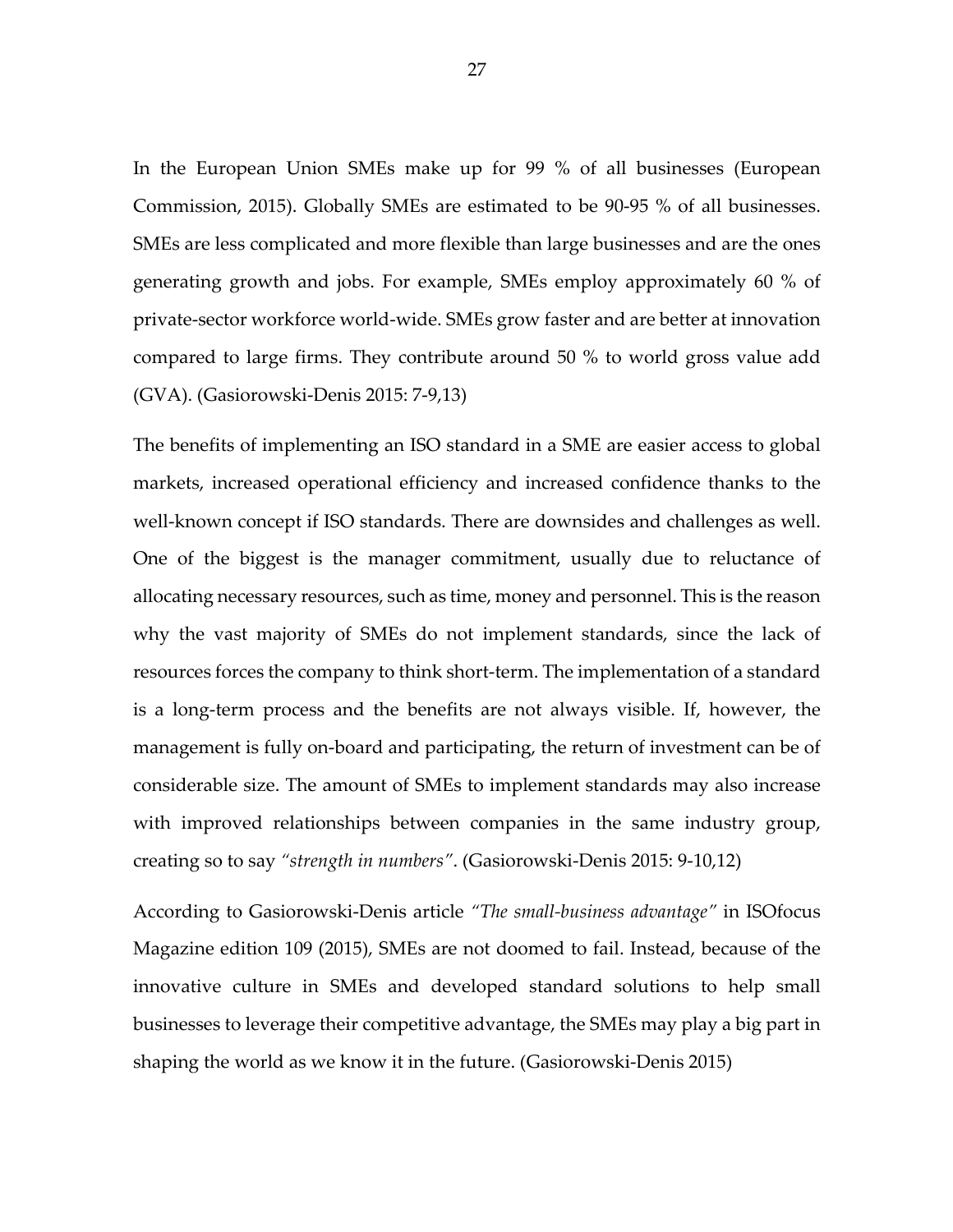#### 2.2.6 Implementing ISO 9001 and 14001 in retrospect of ISO/FSSC 22000

The ISO standards are all connected and a vast part of the standards are similar. In ISO 22000 standard the Annex A provides cross-references between ISO 9001 and ISO 22000 and vice versa, providing the user with a brief overview and confirmation of the similarities between the two standards. Many sections are exactly the same when comparing to ISO 9001, e.g. both standards use the same definitions with some additions related to FSMS, the same requirements for document control and the same internal audit requirements. Other sections that require more focus on FSMS, but are similar to ISO 9001, are control of monitoring and measuring as well as management review. With these common points a simultaneous use of two standards enable the user to have less documents to manage, more consistent guidance to the workforce, more understandable system that is better supported by the management and an integrated system that might be the foundation for a more comprehensive business management system in the future. The implementation of additional ISO standard might become even easier in the future, since, as earlier stated in section 2.2.2, the updated ISO 22000 standard, expected during 2018, will have a high level structure, which will be the same as for all other ISO management system standards. (ISO & ITC 2007)

#### 2.2.7 Domestic and EU regulations

In addition to the ISO standard and FSSC 22000 requirements, the company must also conform to all local regulations that applies. Concerning food safety, the company is obligated to follow the Finnish Food Act 13.1.2006/23, the European Union legislation concerning food and food control as well as the Ministry of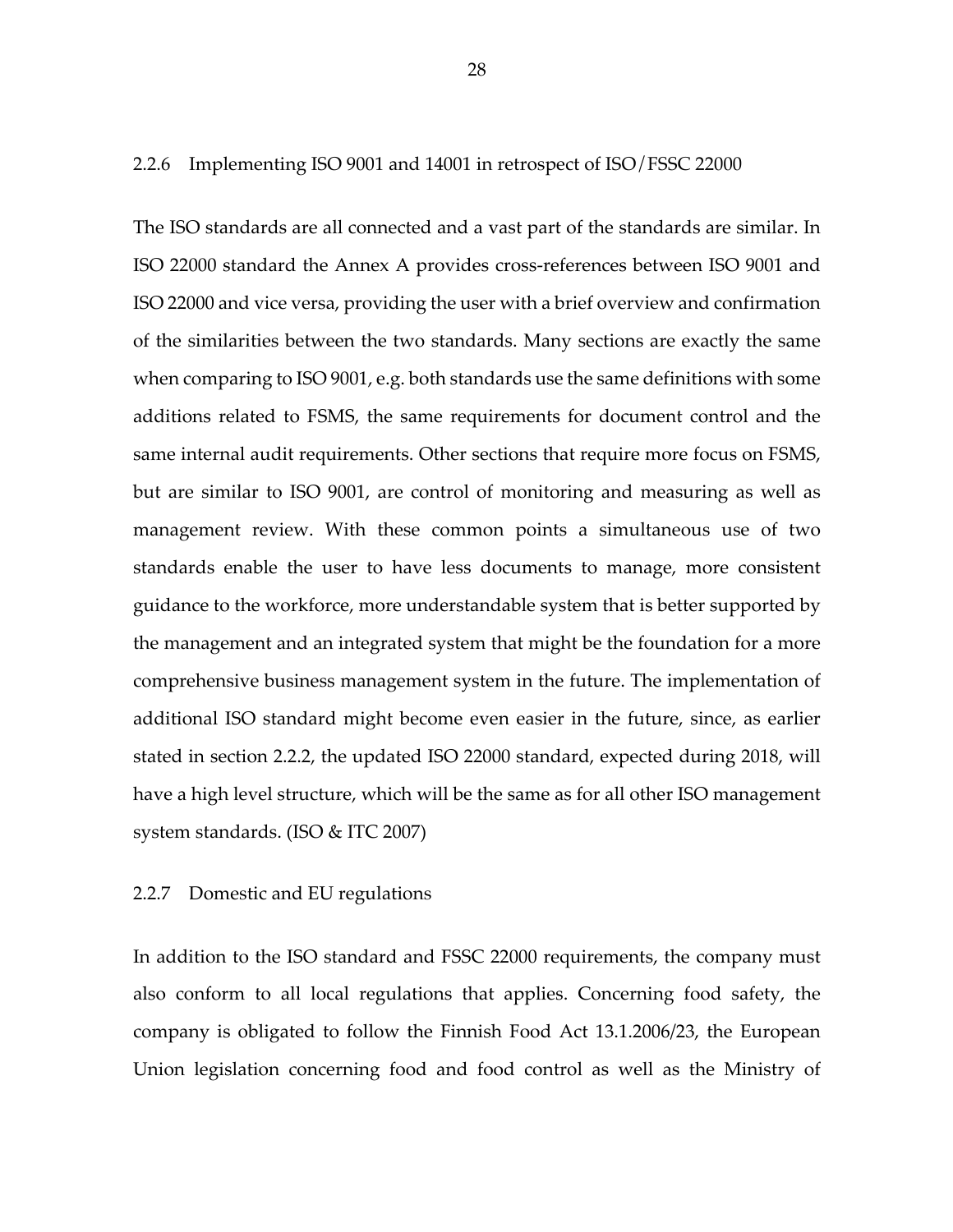Agriculture and Forestry act for organic production 21.4.2015/454. The actual supervision is performed by the Finnish Food Safety Authority, which in Finland goes by the name Evira. The Ministry of Agriculture and Forestry is the advisory committee for preparing Finnish legislations concerning food and food safety. (Evira 2016)

According to Evira web-page (2016) the company should ensure that the food that is produced, handled, manufactured, packed, transported, imported, stored and sold are safe and in accordance with regulations. To provide proof of this the company should have a self-monitoring system, which corresponds to company operations, in place. The control authority's (municipal level) main purpose is to ensure that the self-monitoring of the company is in order.

#### 2.3 Document management

*"Document management is the process of applying policies and rules to how documents are created, persisted, and expired within an organization."*

(Microsoft n.d.)

In any company, large or small, implementing an effective document management system is essential. Nowadays there is a nearly unlimited amount of documentation handling system software available to assist companies depending on the need. For this particular company it has been decided to use the already implemented open source cloud services for storing the quality system related documents in addition to physically stored paper copies. For this to be effective a logical structure with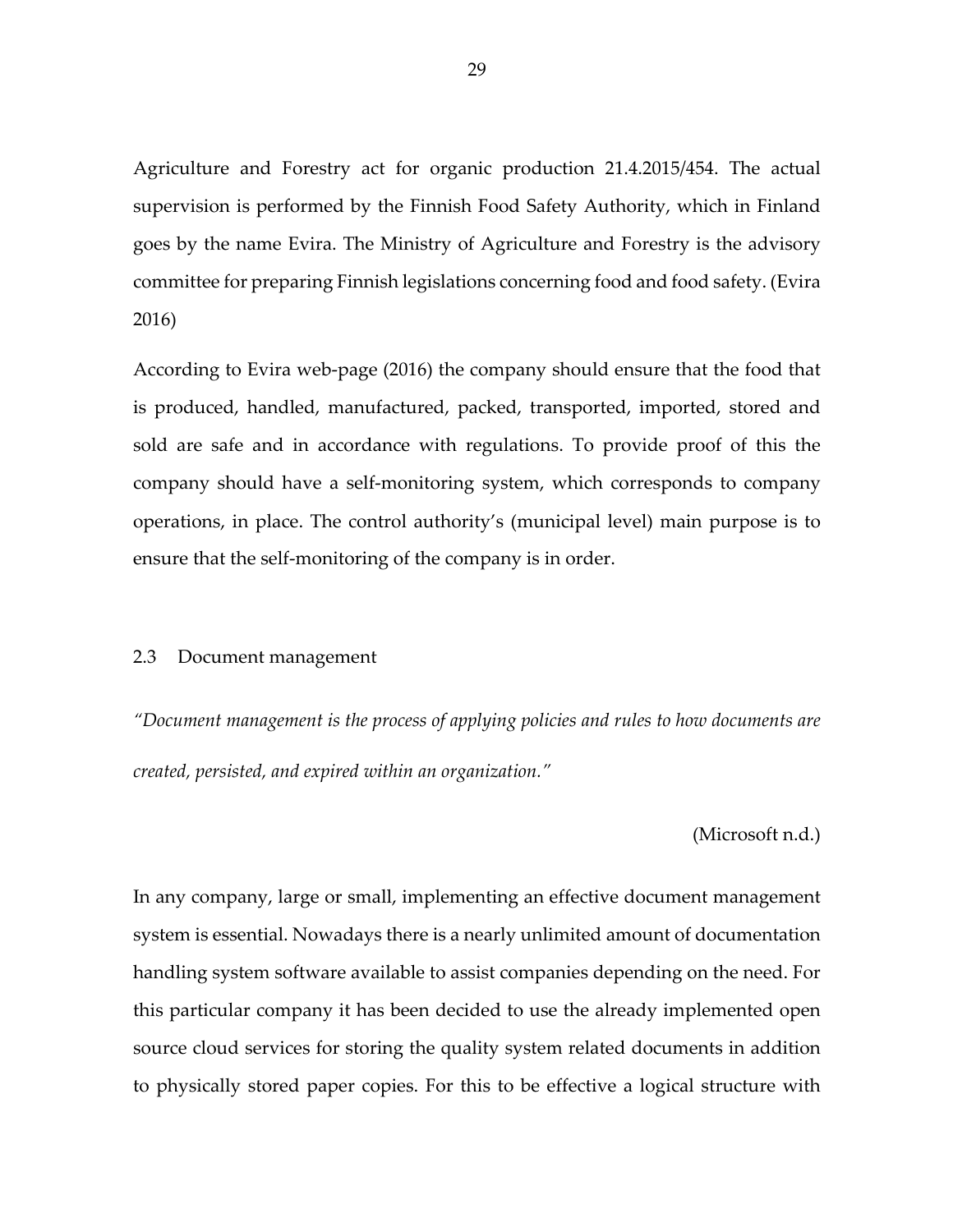revision handling is significant to enable every person with access to easily find the relevant and latest information.

Based on the requirements listed in ISO 22000, certain documents must be set up and the company must be able to display these documents during an audit. It has also been decided within the company to archive old revision of documents for a certain time period. There are no requirements in the ISO 22000 on how to store the documents or the layout of the document, the standard only requires that the document includes some basic information (other than the actual content): date, name of the creator and a header. Based on the standard, the certified company must also ensure that the information is accessible at any time. (Bureau Veritas Finland 2017)

In order to plan and develop the information lifecycle an information management system must be created. Based on Figure 2.12 "*The information life cycle* in *Effective Document Management"* written by Bob Wiggins (2000), a document life cycle suitable to the company was created, see figure below. (Wiggins 2000)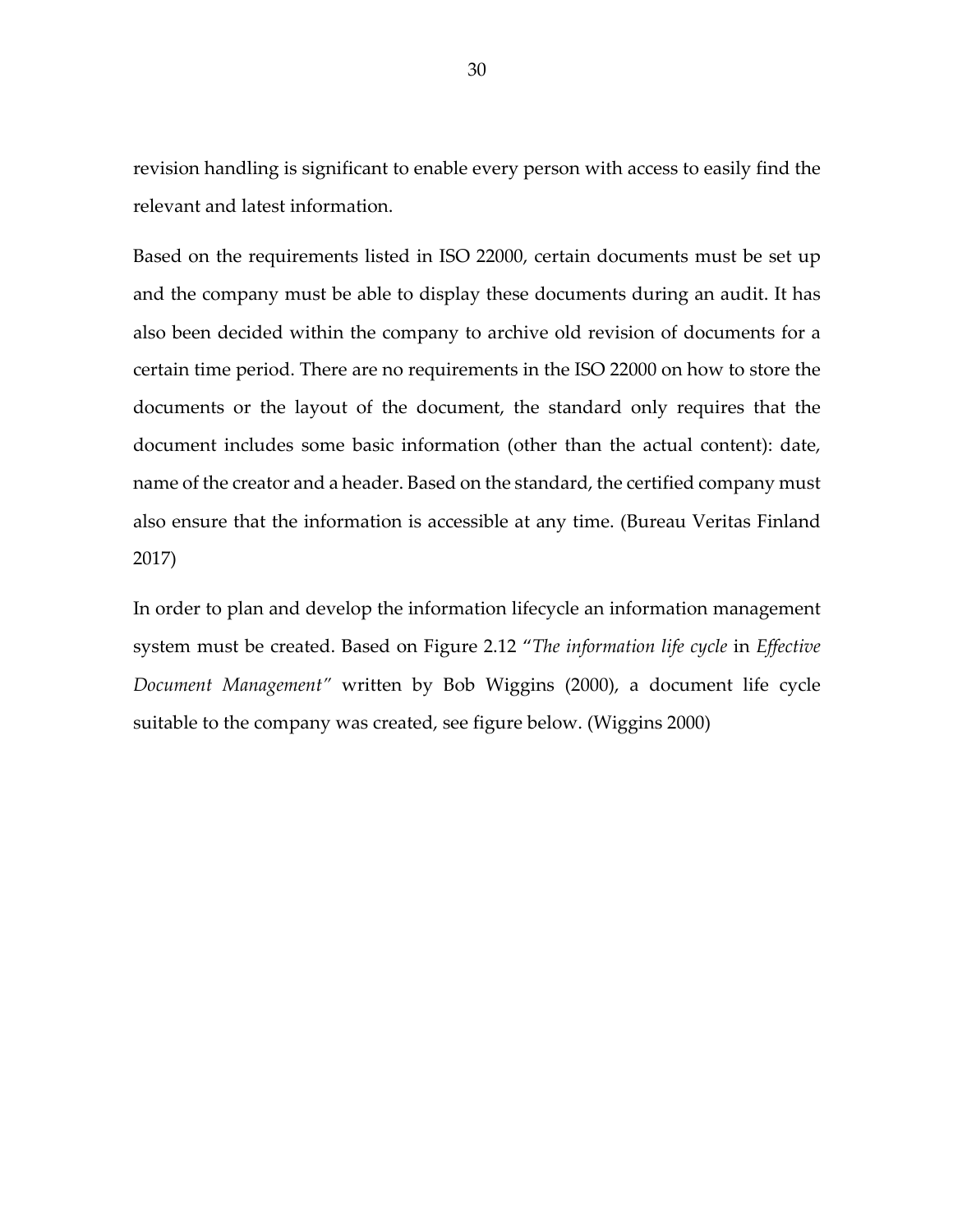

**Figure 6.** Document life cycle (Wiggins 2000).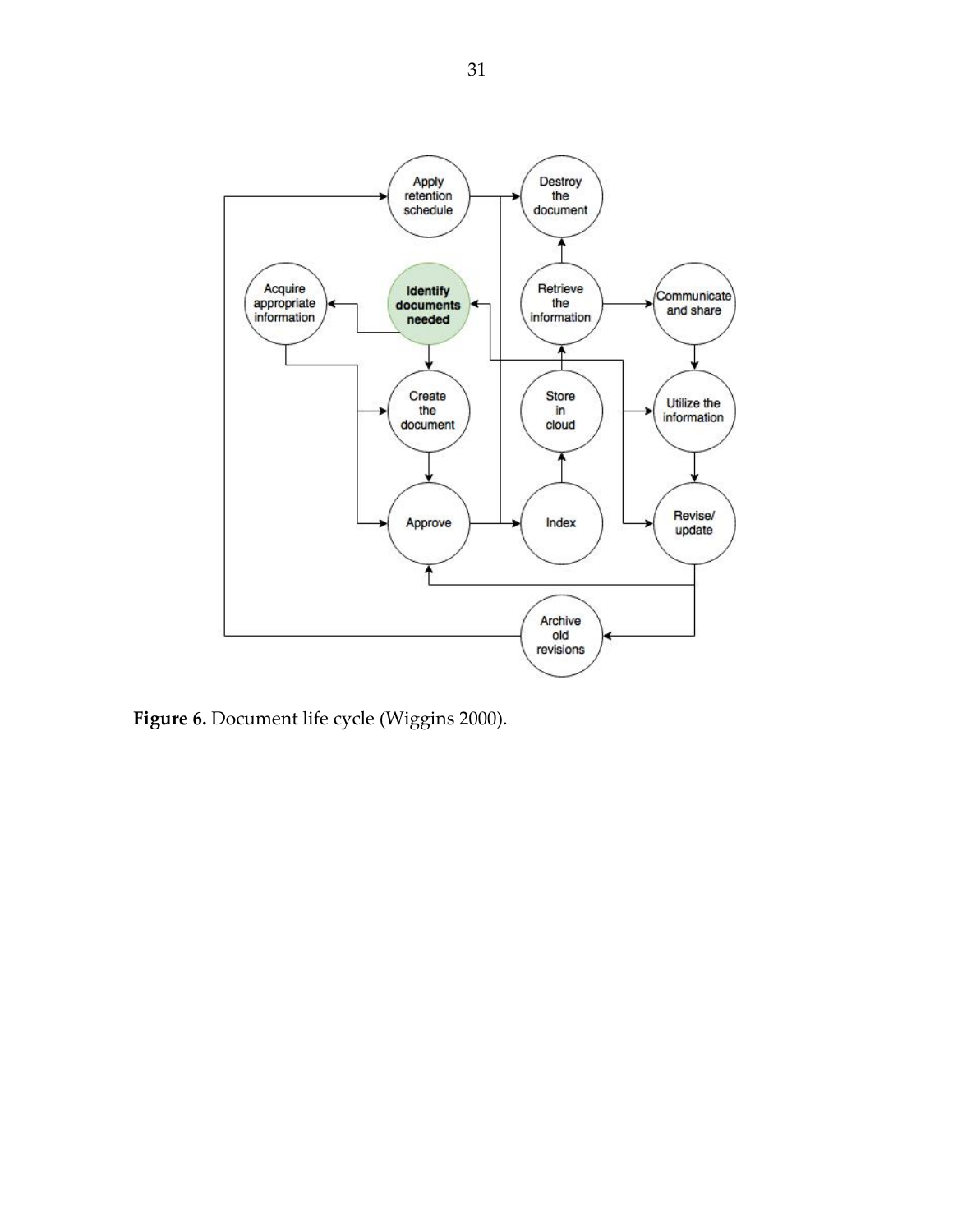## 3 RESEARCH METHODOLOGY

In this part of the master thesis the methods for answering the research questions is presented. The research questions are:

- 1. *How do you implement a quality management system in a micro-sized company?*
- 2. *What are the benefits and challenges of implementing a quality standard in a company manufacturing food?*

To answer question one, available literature will be studied along with starting the certification process in the case company. The benchmarking procedure will also have a positive influence in answering this question. Question two will be answered with input from companies who have already implemented ISO/FSSC 22000 in their procedures. Relevant literature will also be studied. Below the different methods are explained in more detail.

### 3.1 Literature review

Certifying to ISO/FSSC 22000 requires a deeper understanding of the requirements in the standard ISO 22000:2005 *Food safety management systems — Requirements for any organization in the food chain*. Therefore, the standard will be carefully studied together with the additional requirements in ISO/TS 22002-1:2009 *Prerequisite programmes on food safety -- Part 1: Food manufacturing* and FSSC 22000 certification Scheme in the event that the case company decides to go all in and acquire a certificate for FSSC 22000. The ISO 22000:2005 was purchased, while the ISO/TS 22002-1:2009 requirements have been made partly available in the course material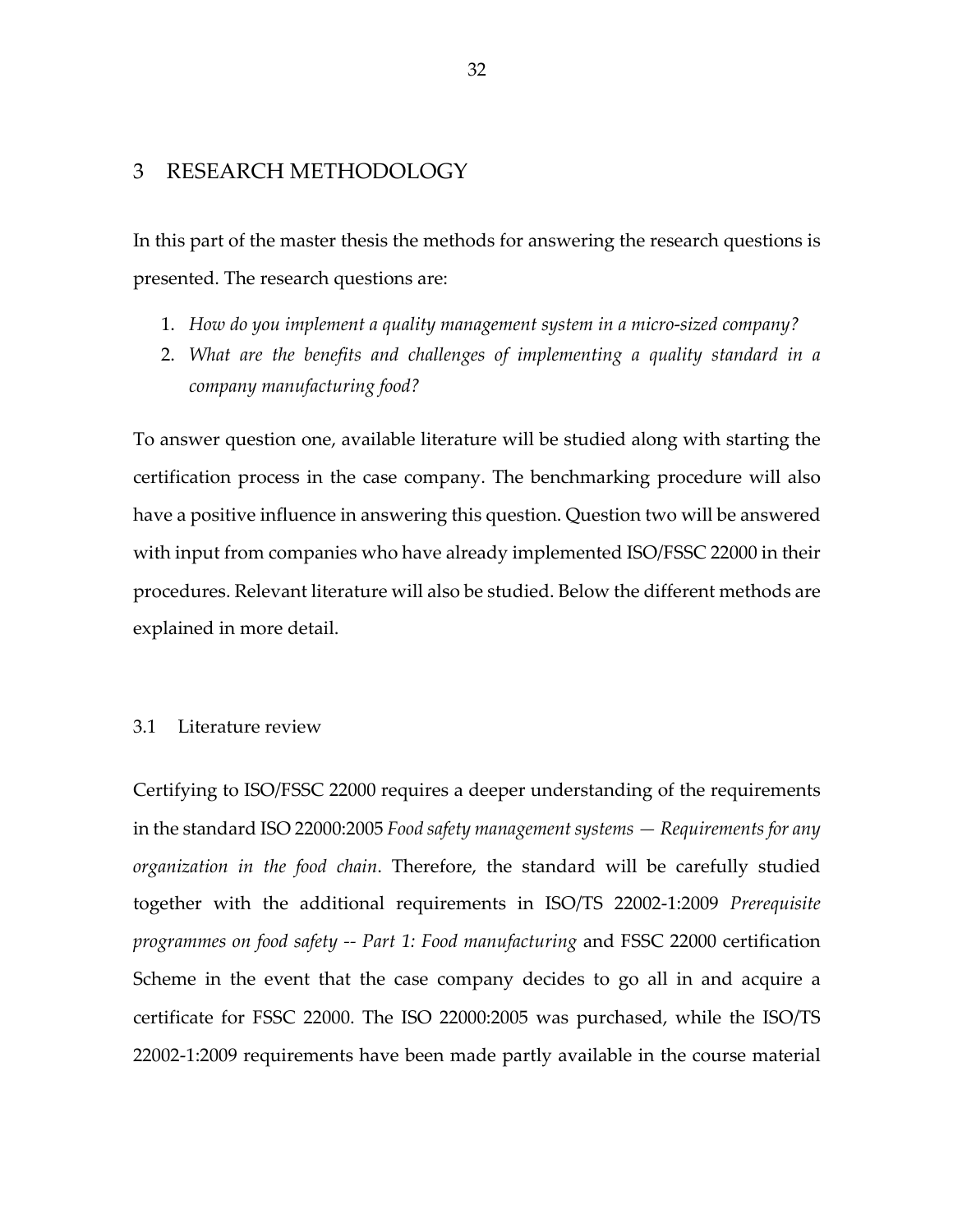received in March 2017 from Bureau Veritas. The course material also included the FSSC 22000 requirements, but these are also available for download free of charge at the official FSSC 22000 web-page www.fssc22000.com. In addition to the purchased ISO 22000:2005, a related hand-book published by ISO/ITC called *"ISO 22000 Food Safety Management Systems – An easy-to-use checklist for small businesses – Are you ready?"* will be used to further understand the requirements of the standard.

3.1.1 Acknowledging the requirements to qualify for the certificate

The ISO 22000:2005 standard consist of requirements for several areas. First is the food safety management system general requirements followed by the documentation requirements. Next is the management responsibilities which deals with management commitment, food safety policy, FSMS, responsibility and authorities, food safety team, communication, emergency preparedness and response and management review. The following section brings up requirements concerning resources, such as human resources, infrastructure and work environment. Next comes the actual planning and realization of safe products including PRPs, hazard analysis, OPRPs, CCPs and HACCP plan, verification planning, traceability systems and non-conformity control. At the end of the standard the requirements regarding validation, verification and improvement of the FSMS is explained.

The ISO/TS 22002-1:2009 standard, explicitly used within food manufacturing, specifies in more detail the requirements to be considered in relation to ISO 22000:2005. These mainly relate to the PRPs already mentioned briefly in ISO 22000:2005. The FSSC 22000 certification Scheme consist of six parts, where the last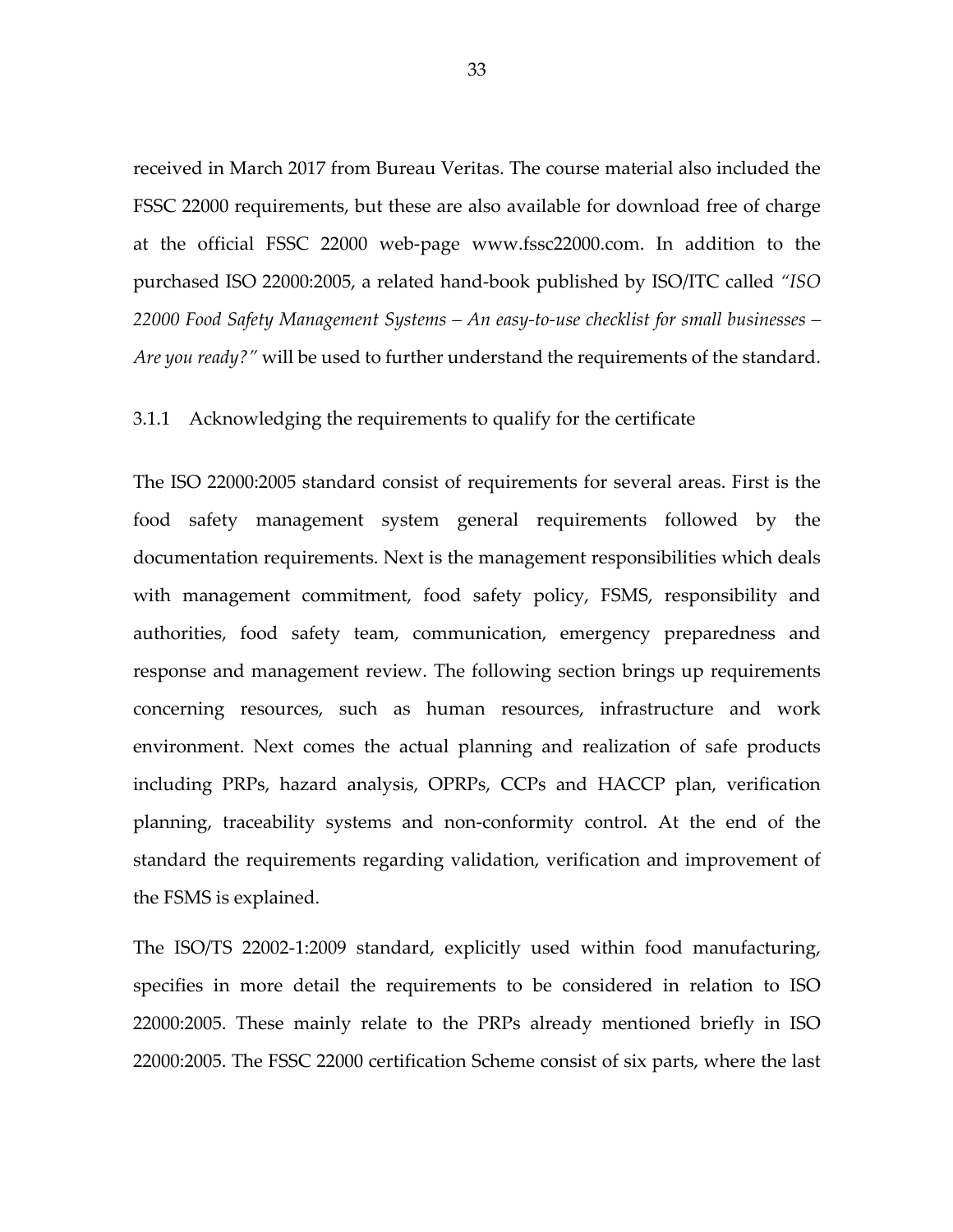four consist of general requirements and requirements for certification process, CB and accreditation bodies. The last two mentioned will not be studied since they do not apply to the party acquiring for certification. The FSSC 22000 certification Scheme also consist of eight annexes, which do not state any requirements, but in turn provides information about audit time calculation, the actual certificates, auditor competence, nonconformity grading, accreditation scopes as well as audit report templates.

There is also two additional option for the literature review, which are the published ISO 22004:2014 *Food safety management systems -- Guidance on the application of ISO 22000* and ISO 22005:2007 *Traceability in the feed and food chain -- General principles and basic requirements for system design and implementation*. These publication does not contain any additional requirements to ISO 22000, instead it provides advice on the implementation of the ISO 22000. These will be used if seen necessary.

3.1.2 Acknowledging the benefits and challenges

The 15th edition of the journal called *Kasvu* published by MTT (currently known as Luke, the Natural Resources Institute Finland) and written by Kotro et al (2011) will also be used, since it includes a section where the benefits and challenges of the food chain quality standards are presented. These benefits and challenges have been collected by the writers as a result of studying numerous sources of literature. (Kotro, et al 2011)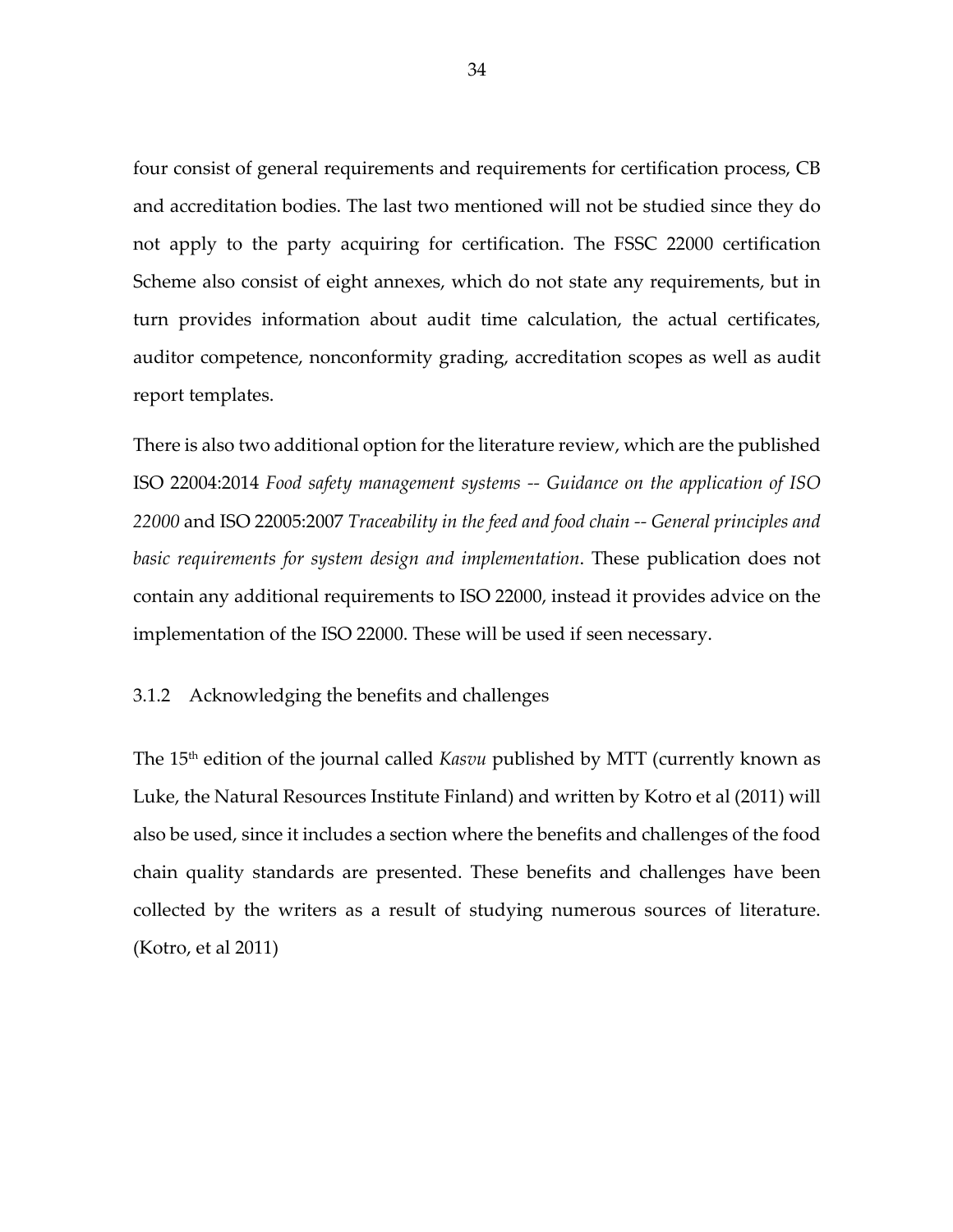#### 3.2 Case study – Arctic Birch

As stated in chapter 1.2 the purpose of this thesis is to "*acknowledge the requirements for implementing ISO/FSSC 22000 on micro-sized company and to ensure that a quality system is in place for acquiring the certificate".* To fulfil this purpose and to answer research question number one, a case study will be done at Arctic Birch. As framework for this case study, chapter 2.2.4 will be used to create a structured way of working. By working together with the companies own resources to develop the FSMS, the aim is to create a quality manual including all the necessary processes, work instructions and technical documents for acquiring a certificate for ISO or FSSC 22000 in the future. The main part of the quality manual will be made in house by the resource. In this process the checklist published by ISO & ITC (2007) will be used to ensure that everything is in place in regards to the ISO 22000 standard. The management will also be involved in developing the management responsibilities related documents and processes.

To further get an overview of everything that needs to be developed, if acquiring the FSSC 22000 certificate, a complete checklist will be made that covers ISO 22000:2005, ISO/TS 22002-1:2009 and FSSC 22000.

#### 3.3 Benchmarking

The main method for answering research question number two is benchmarking. For this, three Ostrobothnian companies manufacturing food have been chosen; Oy Snellman Ab, Jeppo Potatis Ab/Jepuan Peruna Oy and Oy E. Boström Ab. Jeppo Potatis is certified according to ISO 22000, while the other two is certified to FSSC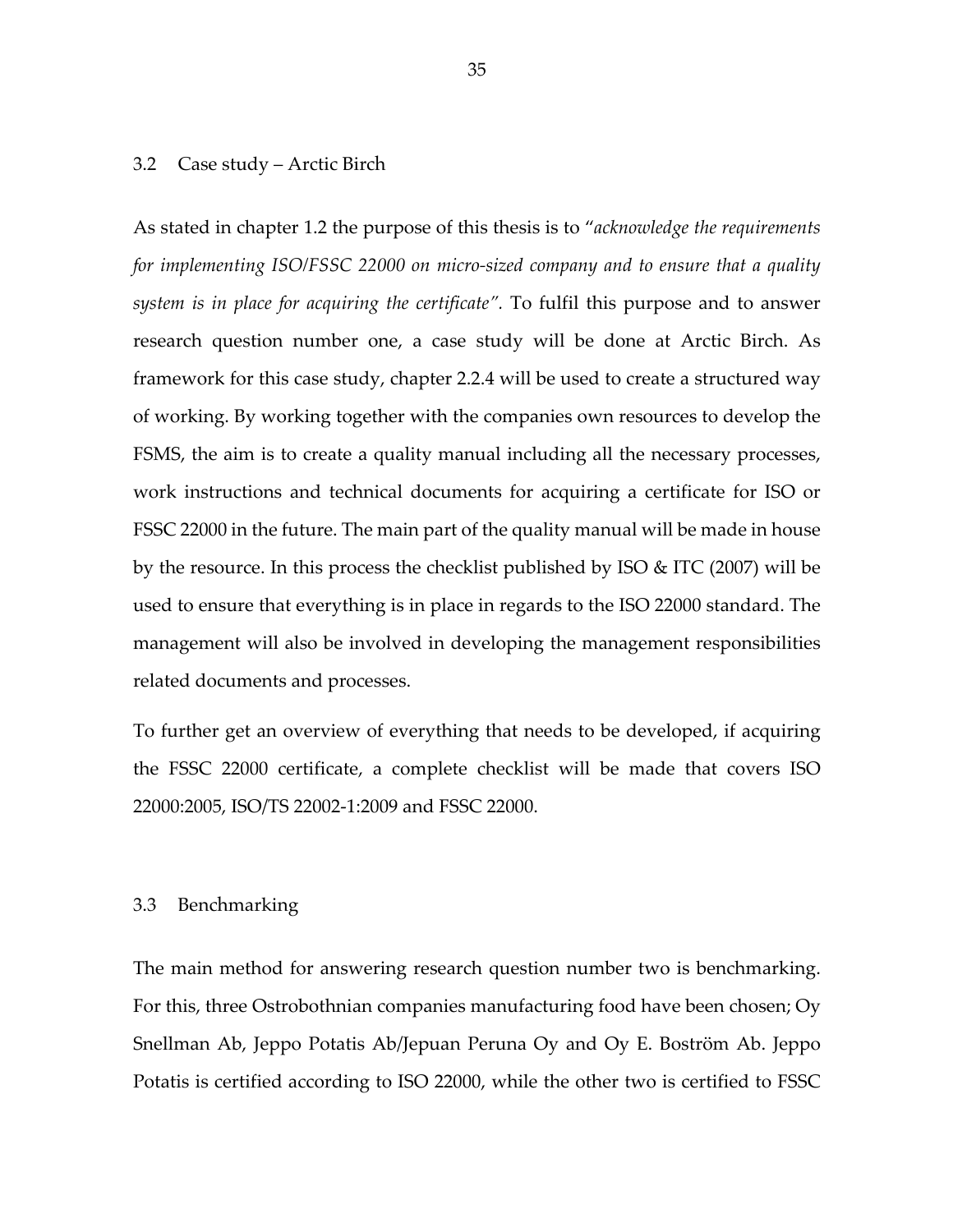22000. Jeppo Potatis and Boström have used Bureau Veritas Finland as CB while Snellman have used Inspecta.

### 3.3.1 Focus areas

The five stages of benchmarking are plan, collect, analyse, adapt and review according to chapter 2.1.3. In this case the planning case was quite simple, since there is not a certificate in place and no finalised procedures to compare to yet, however, some documented procedures are already in use during the production in accordance with Finnish legislation. The need for information and comparison with others is on the other hand large, since it would benefit the case company to know how others go about their certification process.

Instead of asking the spot-on questions, the question will be made on a higher level, with possible supporting questions if needed. The companies will initially be contacted by phone to establish a relationship, followed up by the actual questions by e-mail. The questions would be presented to the benchmarking companies on the language by their choice, either English, Swedish or Finnish. The questions can be seen in Appendix 1. The three last steps of the benchmarking, i.e. the actual results, will be presented in chapter four.

The focus areas of the benchmarking questionnaire will mainly be on the process; i.e. how did they go about to acquire the certificate for ISO/FSSC 22000. Since one or more of the companies might also be certified for organic production as the case company, a question related to this will also be asked. Since the selection of the CB is very important, the reasons for choosing Bureau Veritas and Inspecta will also be asked.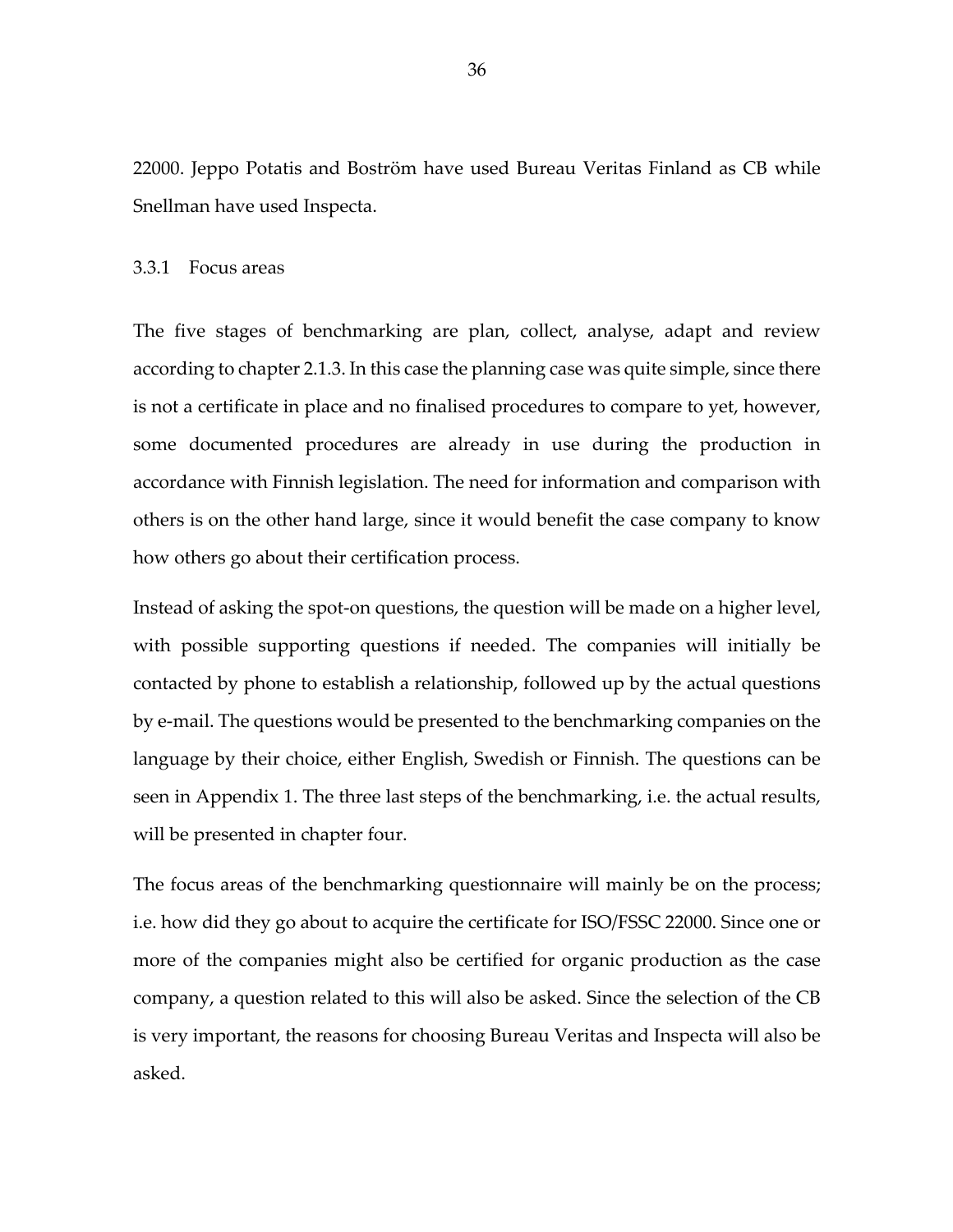In addition to the focus area, some supporting questions will, as earlier mentioned, also be asked if needed in retrospect of the first e-mail. This to ensure that a reply will be received concerning the benefits and challenges of implementing and using the ISO/FSSC 22000.

## 3.3.2 Benchmarking companies

When choosing the companies to contact, the search mostly included the following criteria; ISO or FSSC 22000 certified, familiar and nearby. The familiarity aspect mainly came from having contacts at two of the chosen companies, which could make it easier to receive a reply from them. The companies having used different certification bodies will also provide a good angle, as well as the fact that one or perhaps two of them are certified to organic production, as is the case company.

Of the three benchmarking companies the Snellman Group is the largest with a turnover of 296 million in 2016 (Granroth 2017) of which the meat refinery parts accounts for 216 million (Kauppalehti yrityshaku 2017). The company produces meat products since 1951 and employs around 700 people in their factory in Pietarsaari, Finland. Their meat refinery subsidiary is besides FSSC 22000, which is their most recent certificate, also certified to ISO 9001, ISO 14001 and ISO 50001. (Snellman 2017)

Jeppo Potatis Ab - Jepuan Peruna Oy had a turnover of 12 million in 2016 with 55 employees (Kauppalehti yrityshaku 2017). The company dates back to 1976, when the local potato farmers formed a potato refinement corporation to produce potato products. Today the company refines or distributes cooked potato products, raw potato products and organic potato products. The factory is located in Jeppo and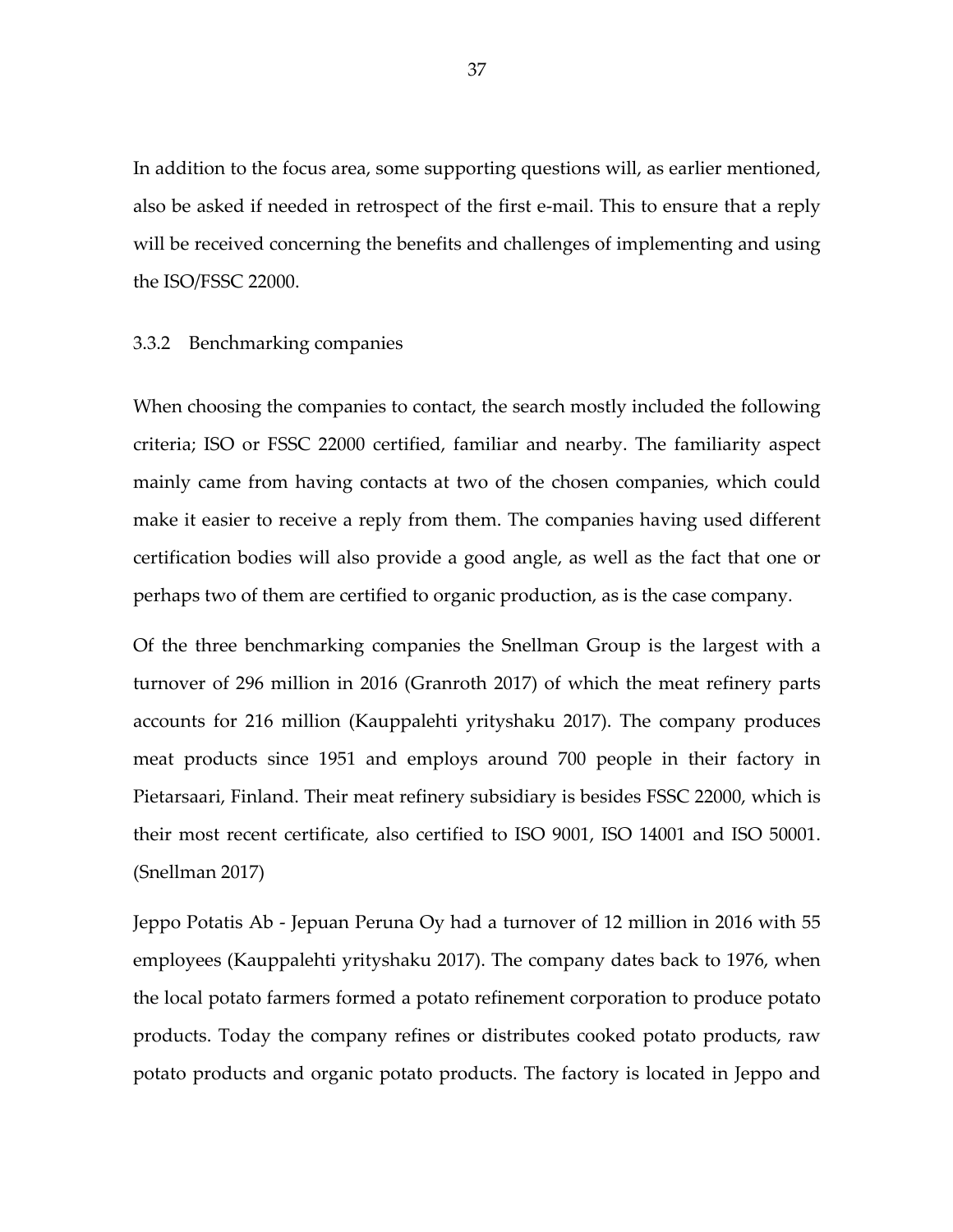Voltti, Finland, and both plants are certified to ISO 22000, since 2015 respective 2016. (Jepo 2016)

Oy E. Boström Ab is a bakery founded in 1939 which is perhaps most known for their Swiss rolls. The company employs around 30 people and had a turnover of 5 million in 2016 (Kauppalehti yrityshaku 2017). About 25 % of their production goes on export. The company is located in Lepplax, Finland, and is certified to ISO and FSSC 22000 by Bureau Veritas Finland. (Boström n.d.)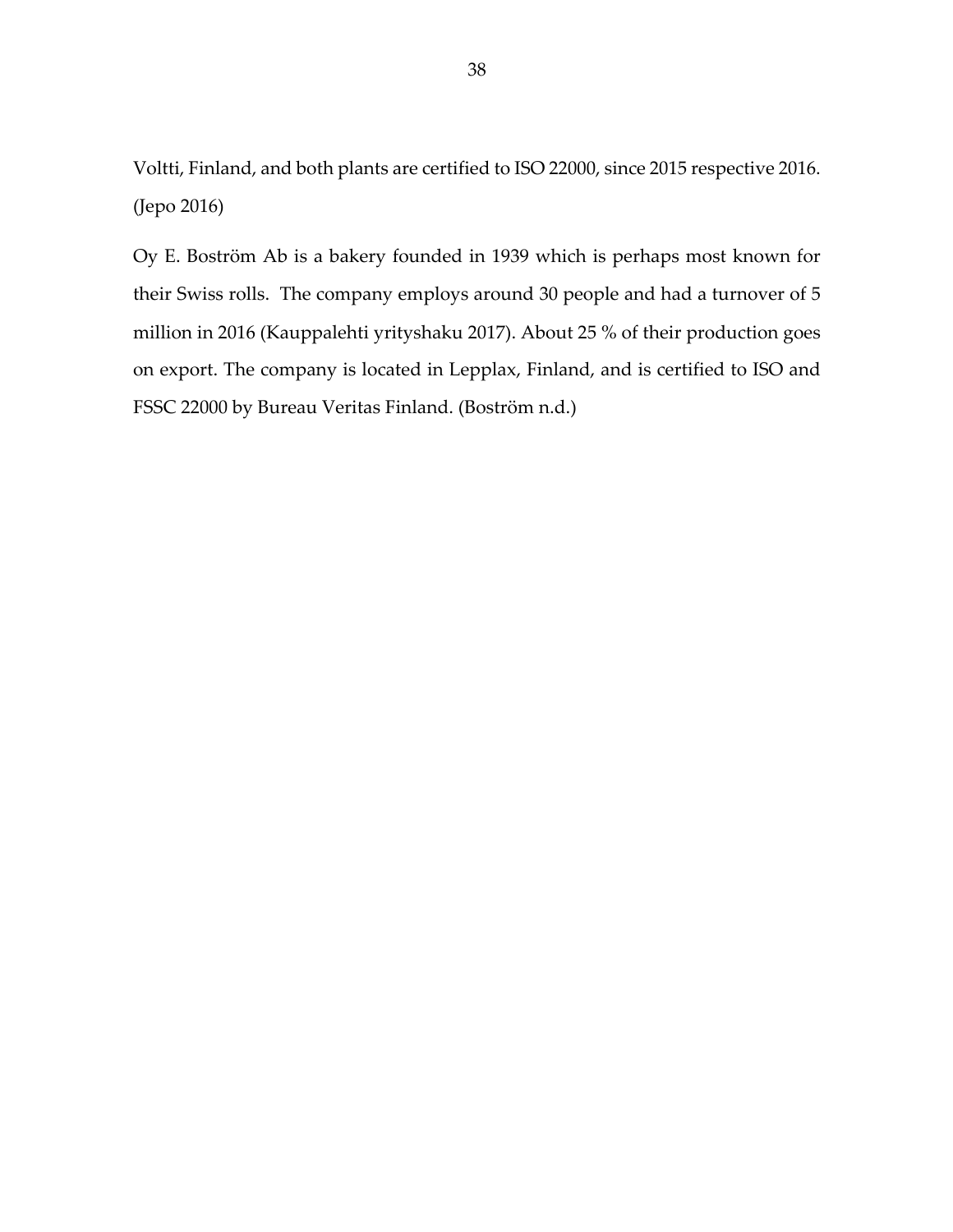# 4 RESULTS

In this part of the thesis the results of the research will be presented and the purpose of the thesis is attempted to be fulfilled. To acquire the results, the research methods described in chapter three have been used. Chapter 2.2.4 and the answers to the benchmarking questions has also been used as a framework for these results. As the literature was studied and replies to the benchmarking questions were received, it was noticed that it would be of greatest benefit for the company to have a described process of each step of acquiring the certificate. The actual requirements of the standards will not be elaborated further, since it could violate the copyright laws. Instead, descriptive documents have been created for the company alongside this thesis to assist them in the implementation. These documents will only be used internally by the company.

To create a logical setup for the reader, the benchmarking results will be presented first. Based on these and the literature review the actual process will be presented followed by quality handbook setup and the benefits and challenges found. Last, but not least, a discussion is available where the reflections concerning the topic, used methods and thereby acquired result is provided.

### 4.1 Benchmarking results

In this section the results of the benchmarking process will be presented and corresponds to the collection phase. The method for acquiring these results are explained in chapter three. Which answer belongs to which company is not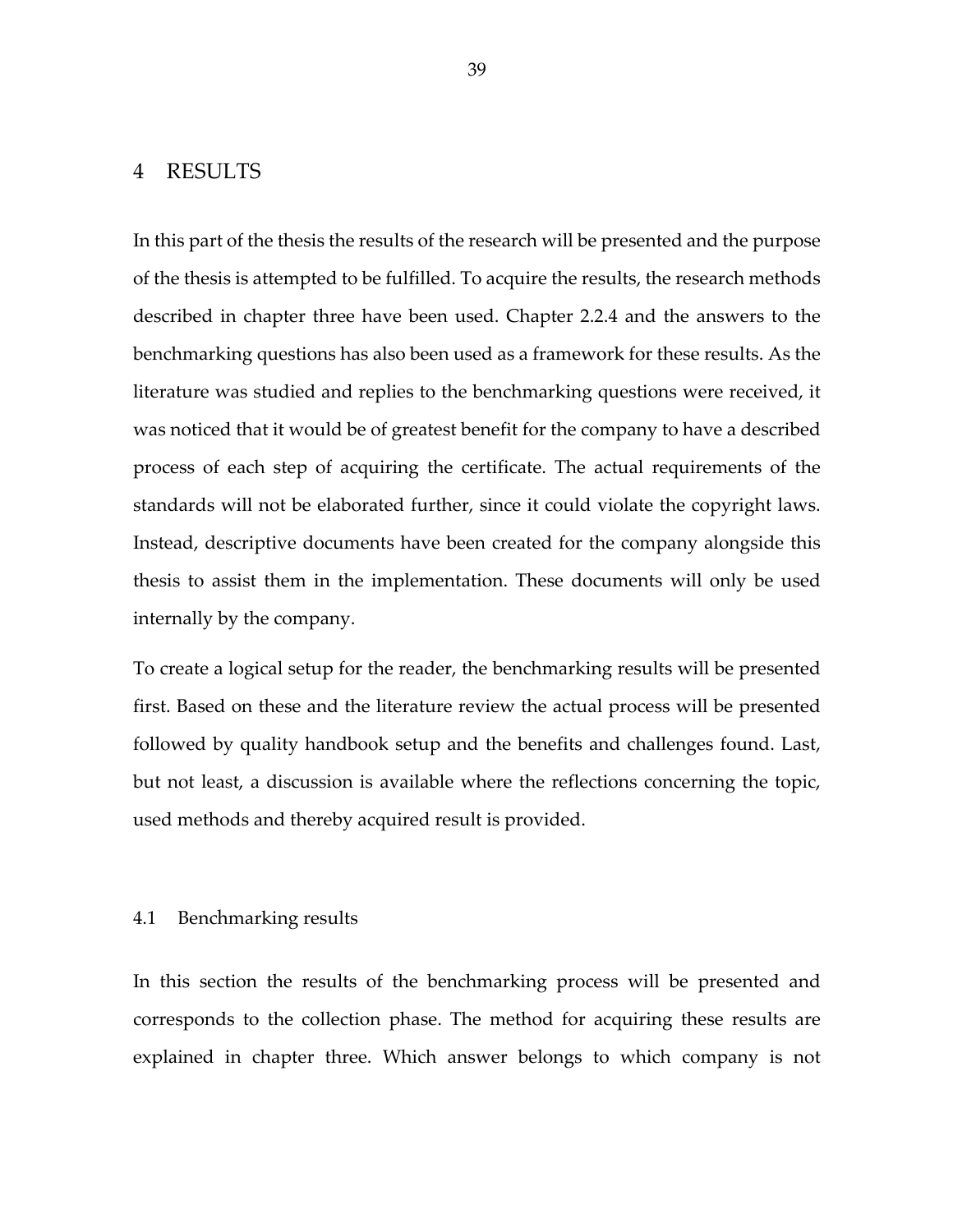important nor relevant and is, therefore, not disclosed. Of the three companies asked to participate, two replied.

# **Question number 1: Why did the company choose to certify to ISO 22000:2005 (and FSSC 22000)?**

Of the companies who replied, one stated that they prepared for what is to come, i.e. they implemented the ISO 22000 to meet any requirements from the market in advance. Also, they explained that implementing the FSMS improves the internal processes and provides a certain systematics in the business. The other company agrees with the latter and further states that the fundamental reason for them for implementing the FSSC 22000 was the customer requirements, in their case various food retailers and supermarkets. The company also chose the FSSC 22000, since it is a part of the same "family of standards" as they are previously certified to. Before the FSSC 22000 they were also certified to ISO 9001, ISO 14001 and ISO 50001.

The company certified to ISO 22000 further explains that for them, it was enough to certify to ISO 22000 since it is widely used. Some customers, e.g. Lidl, would require a BRC or FSSC 22000 certificate. Some other certificates have no CB in Finland who could perform the audit.

# **Question number 2: Could you explain the company's process from making the decision to acquire the ISO / FSSC 22000 certificate until receiving the certificate?**

One of the companies asked used a consultant to implement the FSMS. And the following points is the consultant's description of the process:

- 1. Getting acquainted with the initial data
- 2. Creating a schedule
- 3. Establishing the FST (HACCP team)
- 4. Management of the FST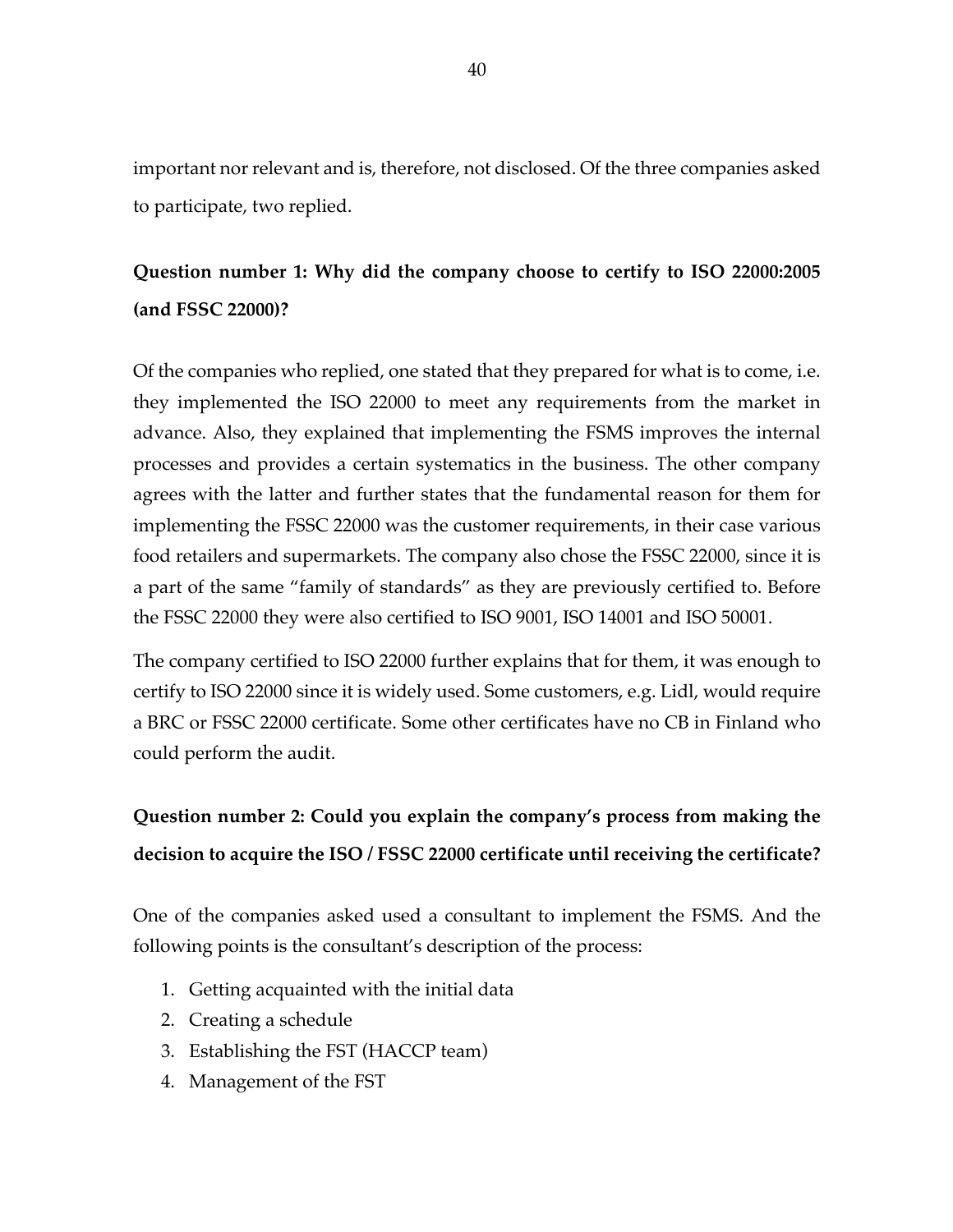- 5. Supervision of self-monitoring
- 6. Consulting visits
- 7. Training
- 8. Writing the system
- 9. Updating the self-monitoring
- 10. Reviewing customer feedback
- 11. Monitoring the implementation of sampling plan
- 12. Monitoring of legislation
- 13. Participation in inspections made by authorities
- 14. Participation in audits

In the case of this company, the above process lasted around 1,5 years, but the same scope could be done in one year.

The other company did not use a consultant, thus all activity, previous to receiving the certificate, was performed in-house. The decision to certify to the FSMS was made in the management board and after this a project team was created, which consisted of people from all levels in the organisation and led by the systems manager. When already certified to other ISO management system, they only needed to add the changes brought on by the FSMS to their current operations and instructions. After this, training was arranged for all of the employees followed by internal audits before certifying to FSSC 22000.

# **Question number 3: If you also have the certificate for organic production, how did that influence your certification process?**

Both companies replied that the certificate for organic productions is not applicable for them. One of the companies distributes organic products, but since they do not refine the product, they do not need the certificate for organic production. They only need the organic certificate.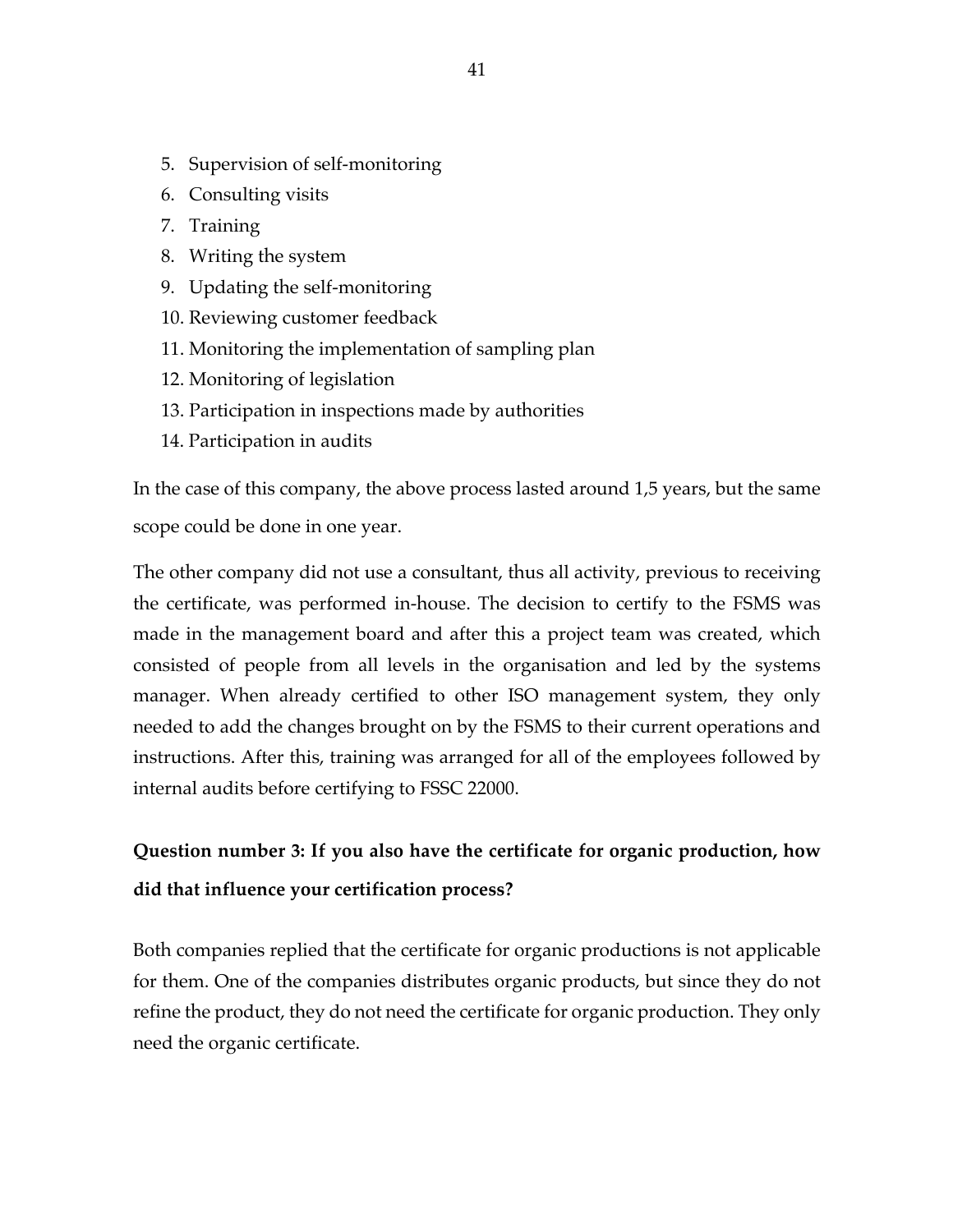#### **Question number 4: What affected your choice of certification body?**

One of the benchmarking companies replied that a request for quotation was made to four CB's: Bureau Veritas, Det Norske Veritas, Lloyds Register and Inspecta. Bureau Veritas was chosen based on good references in addition to their experience from the food industry. The other company replied that they chose the CB based on their skills and earlier experience and cooperation with the company.

# **Question number 5: How did the company set up its quality management system in practice to allow a logical setup of the documentation handling system?**

One of the companies has a separate quality management software, which was acquired solely for maintaining their QMSs. The whole system is described in the software, including the processes and related documentation. In addition to this the quality management software enables linkage to other software used in the company. The other company has integrated their QMS in the company's intranet and all documentation can be retrieved from there, except for a few paper copies.

## **Question number 6: Are there any tips and tricks that you would like to share?**

The benchmarking companies had a lot of tips and tricks to share. One of the companies recommends the use of an external consultant as he/she has knowledge about e.g. keeping internal meetings and performing internal audits. The company also use this consultant as a contact person regarding audits. Other advice received was the importance of management and personnel commitment and collaboration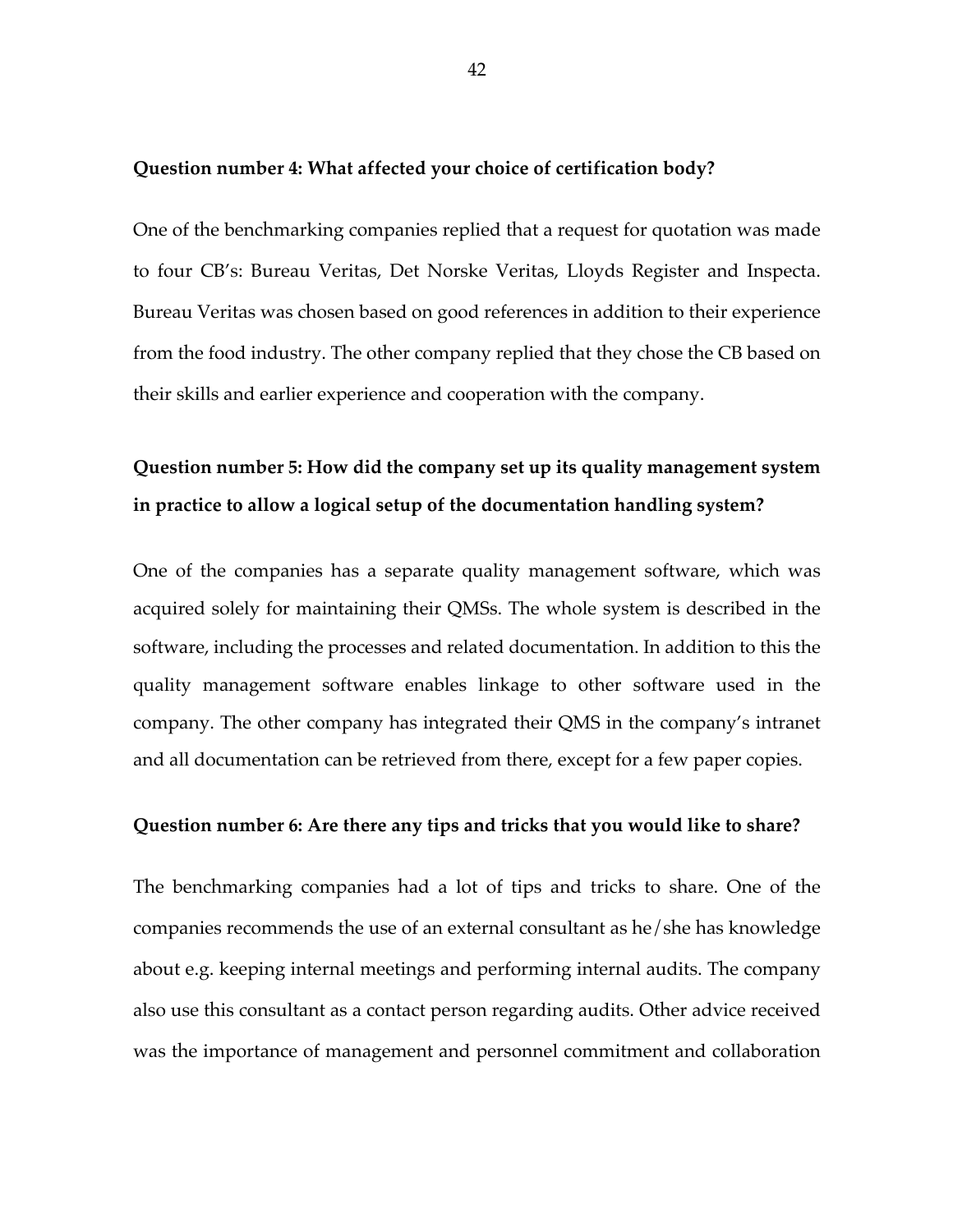regarding the FSMS. The management should be pledged to the system and internal resistance against change should be handled. The company implementing the FSMS should reserve enough time for preparing for the certification and include a wide and broad enough group of people to be included in the project, who are engaged and committed to do the required work to receive the certificate. One of the companies also pointed out that it is beneficiary to include people from all levels of the organisation and to also go through the requirements with the entire organisation. The last tip was that one should educate oneself on the system to be able to argue why certain things should be done in a certain way.

## 4.2 ISO/FSSC 22000 implementation process

Before the ISO / FSSC 22000 implementation process in Figure 7 (see also Appendix 2) was created, the implementation work had already begun by the case company. When this thesis is written they are in the process of creating, documenting and implementing way-of-working, hence the first phases of the process have already been conducted. Depending on the size of the SME-company, the phases set up in the process can vary in size and importance. For example, in a company with fifty employees the need for planning and education of the implementation project team members can be of more importance and more extensive than in a company with five employees. If the company is of micro-size, i.e. less than ten employees, the project team might only consist of two people. Depending on the financial resources and time available there might not be a fixed time schedule either, unless acquiring the certificate is crucial for making business. For the case company, the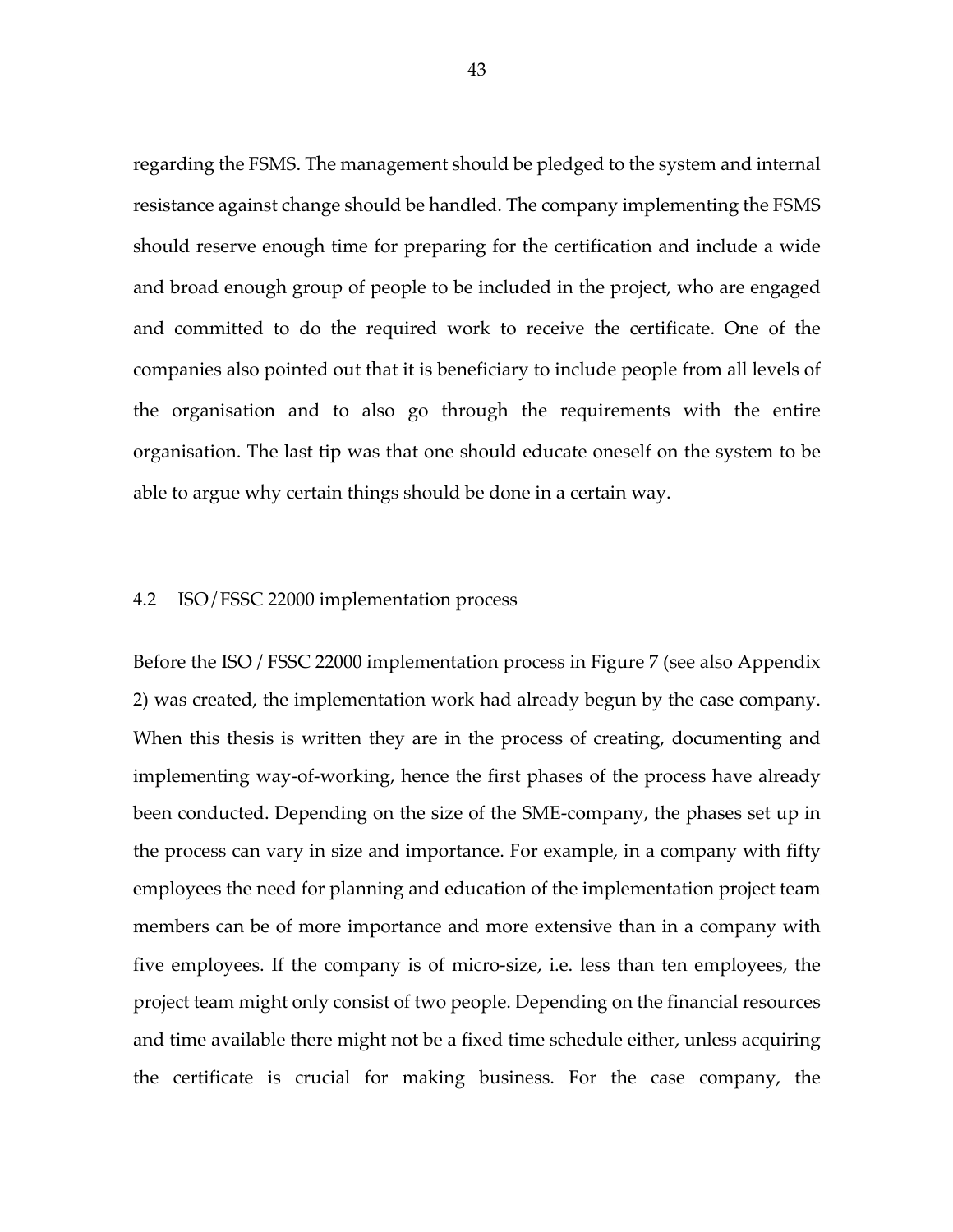implementation process is done alongside normal every day work and production, without a fixed schedule and deadline. This is possible due to high-season being during spring-time.

The overview in Figure 7 is based on literature and benchmarking results and the phases are such that they, in one way or the other, must be performed. In all the literature and in the benchmarking the message is clear: the management must be on board and make the decision to start the implementation project. It is up to the management to recognize and take action based on the need, whether it is a customer demand or a strategic move to enable entry to new markets. Both companies participating in the benchmarking described that they based their decision to implement the FSMS on customer demands and future need.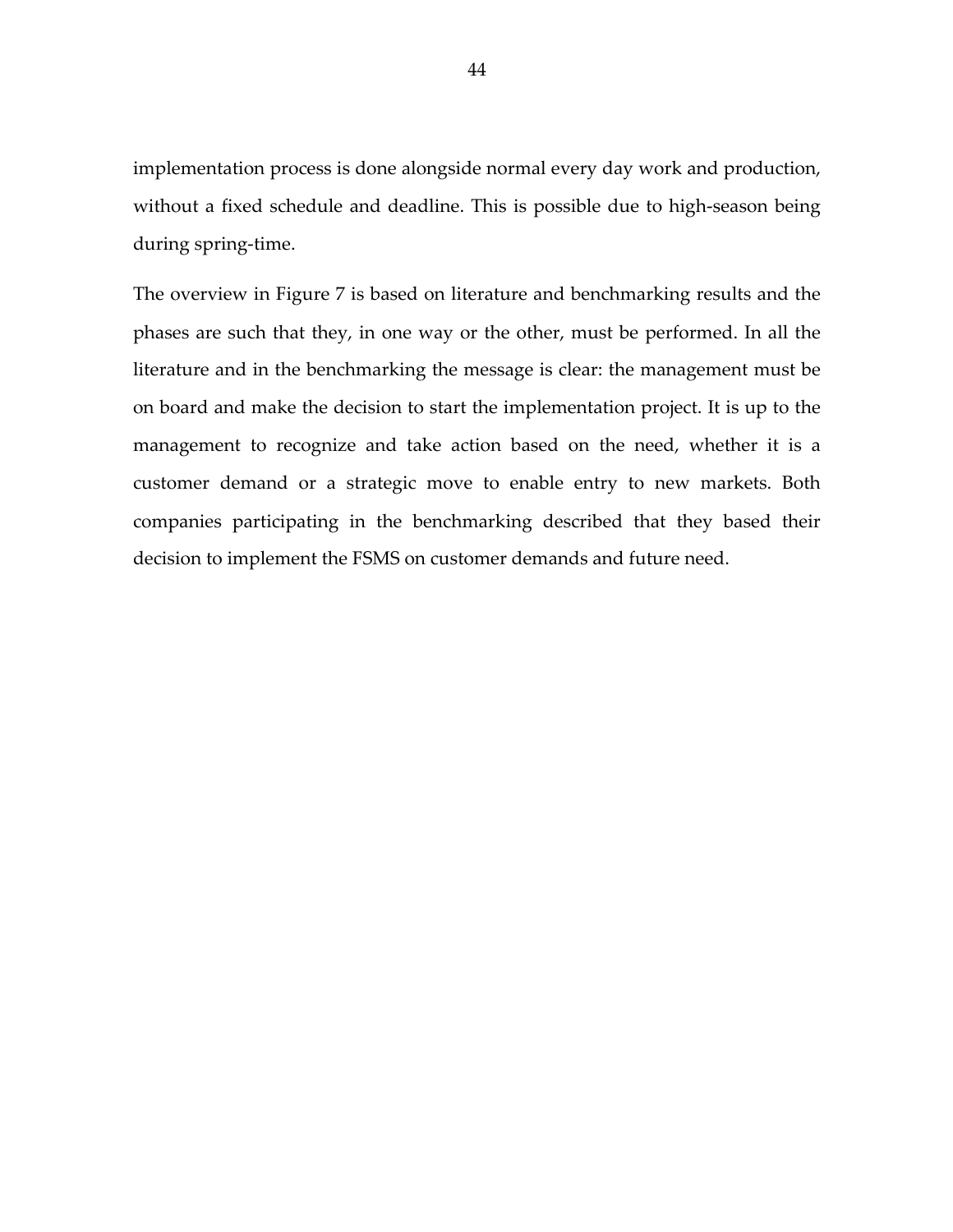

**Figure 7.** ISO/FSSC implementation process

When the need of a QMS has been recognized, the next step is to set up a team. In a large company the team would involve people from all levels of the organisation, but since the case company is of micro-size, the resources at hand was to be used; one owner and one employee. In a small organisation, the project team could also be the same as the FST team, which is the case in Arctic Birch with the addition of undersigned.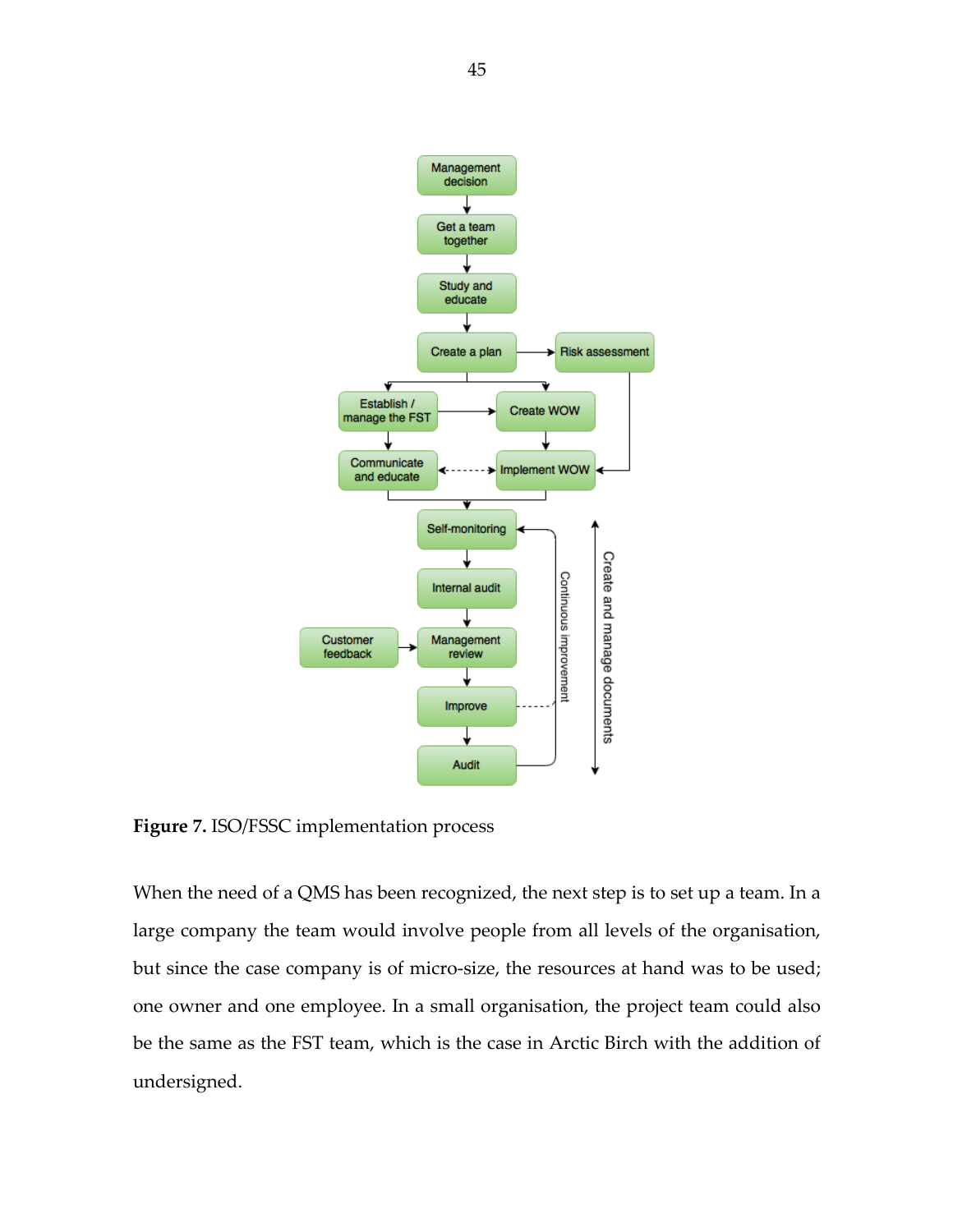During the study and educate phase the standards were studied in detail and the creation of checklists begun. Since both FST members are familiar with FSMS activities from before it was seen as enough if only one of the project team was to attend the ISO/FSSC 22000 course in Tampere, arranged by Bureau Veritas Finland.

In regards to the planning phase, no deadline has been set for implementing ISO/FSSC 22000. However, for the case company it has to be taken into account that full-scale production is currently only taking place during one month every year. Therefore, the case company should preliminary aim at performing the internal audit during production in spring 2018 and actual audit in 2019.

In the planning phase it might also be good to evaluate the risks and take actions to eliminate or reduce them already at this stage. The risk management concept in OHSAS 18001 can be used in this aspect, see Figure 8. The same risk management concept should also be used in the hazard analysis phase. In conjunction to this, it may also be beneficiary to implement a near miss report function to easier identify the risks before something happens.



**Figure 8.** Risk management (free translation of material in Bureau Veritas 2017).

If the FST and FST leader has not yet been nominated, it should be done after the planning. At this point the management should also start preparing the policy, which will be the base for the way-of-working in the company. It will also be a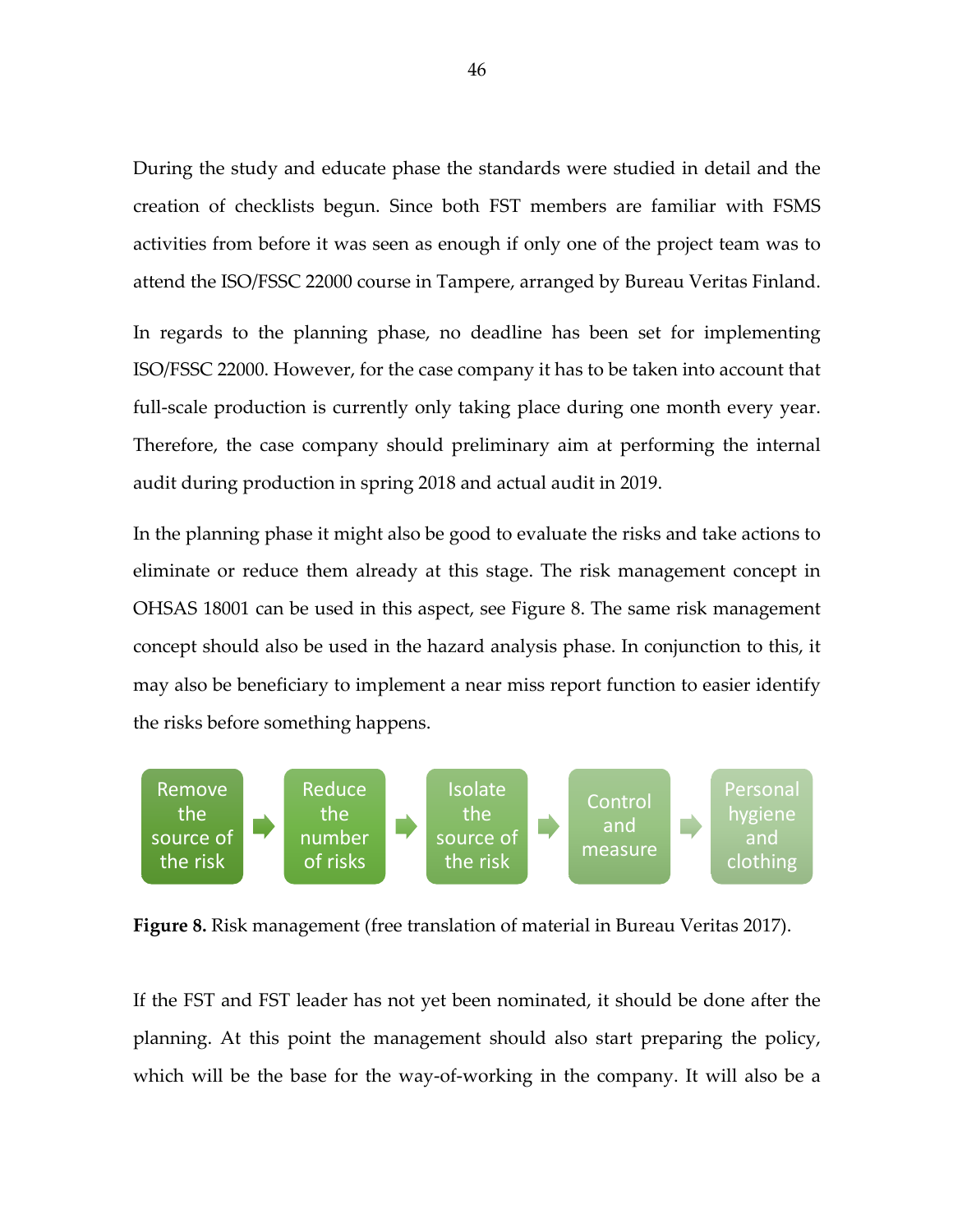guideline for the FST for what to put focus on. After the targets have been set in the policy the FST could further elaborate the way of working according to the requirements in the standard and available legislation. Certain tasks must be performed, e.g. mapping out the PRPs, conducting a hazard analysis, recognizing the CCPs and OPRPs and setting up a HACCP plan for controlling these. Appendix 3 and 4 are based on the Codex Committee on Food Hygiene (CCFH) and includes guiding processes for creating the HACCP and identifying the CCPs.

There should also be in place methods for validating and verifying self-monitoring activities as well as ways to handle suppliers, product traceability, internal and external communication, non-conformity control to name a few. All the processes and instructions should be documented and managed according to Figure 6. All the requirements are mapped out in the checklists provided solely for use by the case company.

Next is the implementation of the way-of-working simultaneously as the rest of the employees are educated on how to conform to the requirements during their work. All the employees should follow the processes and learn to perform self-monitoring activities according to their assigned responsibilities. The self-monitoring results should be stored in documents according to the decided way-of working. The selfmonitoring has already been in place in the company during last season in accordance with the certificate for organic production and Finnish food act. The HACCP was also partly developed during last season.

Next phase is the internal audit, which can basically be performed by anyone who is not directly involved in the processes. The target is to go through the process from beginning to end and see how the processes work in practice, see Figure 2. Since the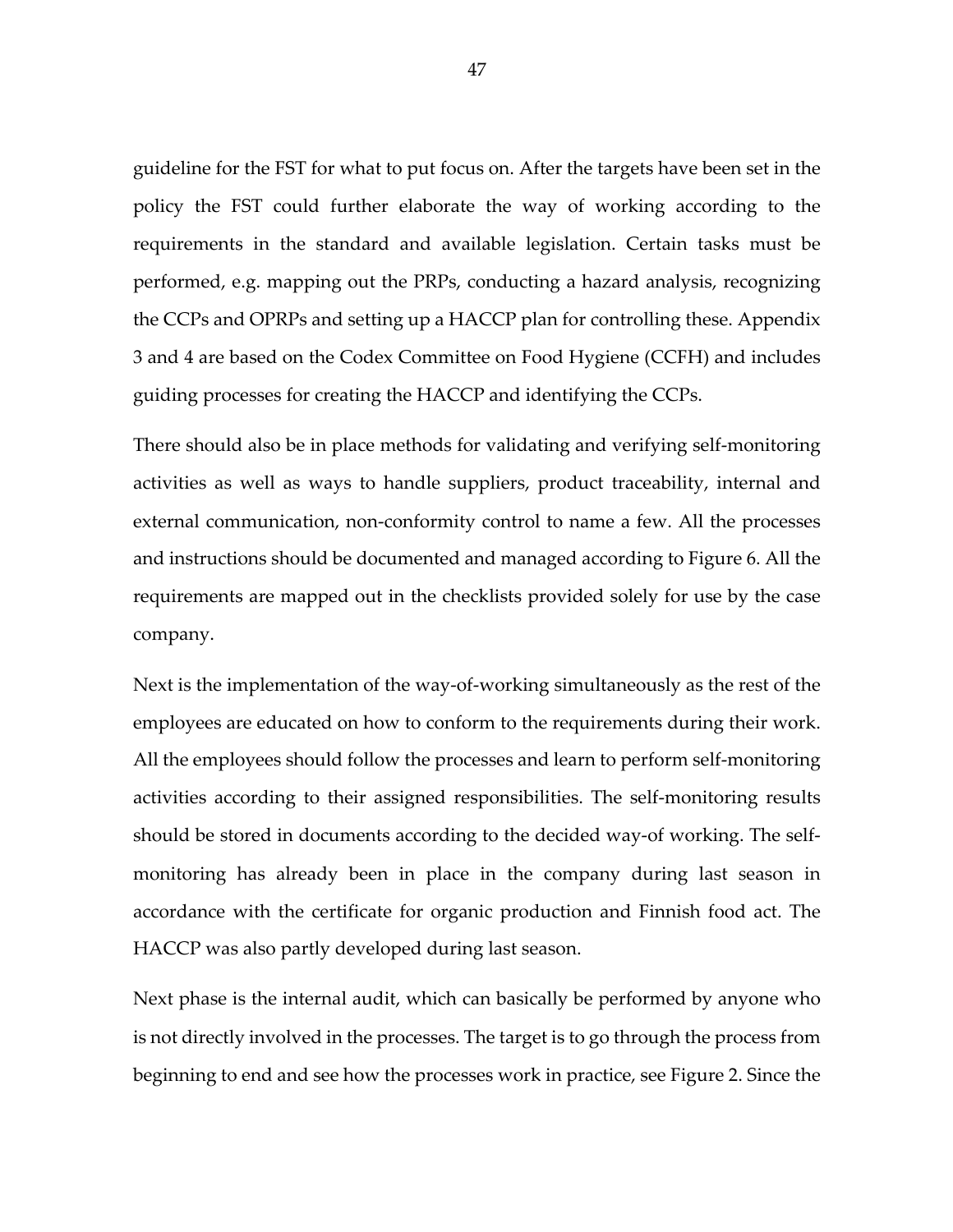case company is very small and everyone is basically included in every process, it was early on decided to use an external consultant, not involved in but familiar with the FSMS, to perform the internal audit. The aim with the internal audit is to find areas of improvement and deviations that can be brought up at the management review and corrected before the actual CB audit. During the management review the earlier conducted second party audits, i.e. customer audits, should also be reviewed and areas for improvement should be recognized in addition to solving other concerns in the system recognized by the FST. For the improvement process the P-D-C-A process presented in 2.2.3 should be used.

Latest when all of the above has been performed, the CB should be carefully selected and an audit should be scheduled. After the contract has been signed with the CB it will take up to 4-6 months before the auditing process can start. During this time, the CB identifies an auditor, which is to be suitable for the type of operations in the company. The audit usually consists of a pre-audit and the actual audit. As earlier explained, the pre-audit consists of checking that every aspect has been taken into consideration, while the audit investigates the actual activities performed.

After the audit has been completed a report will be shared with the company stating the areas for improvement. At this point the company can now also apply for the certificate. If there have been deviations found during the audit, these must be corrected before the case company can apply for and be granted the certificate.

The work does not end here. After the audit the actual improvement work can start and it is the responsibility of the CB to check that the company is striving for continuous improvement and is worthy of the certificate also in the future. The certificate is valid for three years, but every year a follow-up audit is made to ensure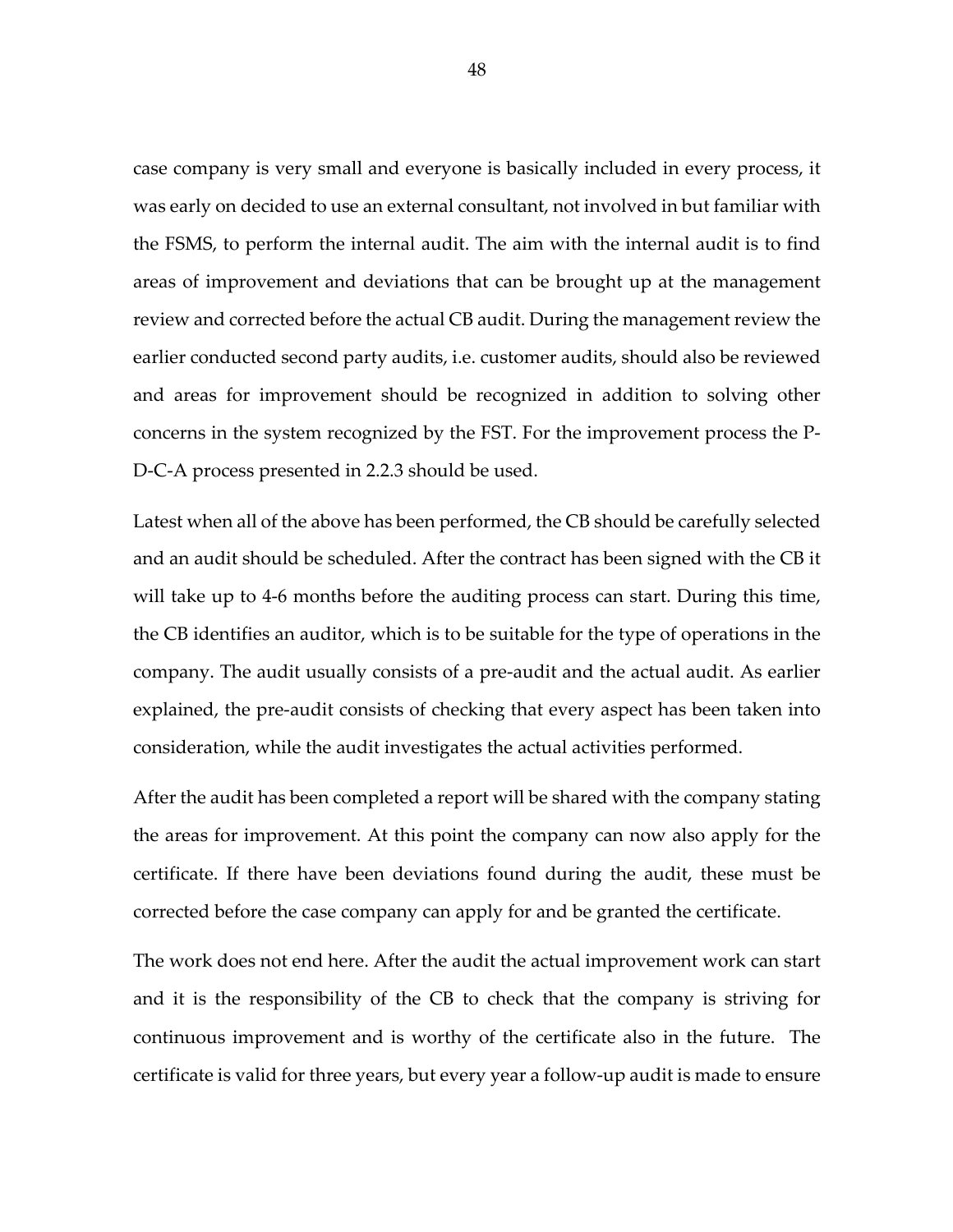the company complies with the requirements and is performing activities to improve the food safety.

### 4.3 The documentation for FSMS – Quality handbook

As earlier stated there should be a logical setup of the documentation and clear instructions on how to handle the documents during their lifetime. The documentation is an important part of the FSMS, since it provides information and evidence on how the system is setup and functions. The auditing process is useless without documentation. There have been many discussions internally within the company on how to setup the documentation system in practice. The information received during the Bureau Veritas course was that the documentation should be setup logically. One of the participants in the course explained that they had not planned this enough during their implementation, which in the end caused a lot of work to redo it. During the process of deciding on a logical setup there were many suggestions. One was to follow the setup according to the standard, however, that was found to be too complicated. Another suggestion was to base it on a first level including PRPs, CCPs, HACCP and OPRPs, but that too would cause confusion. In the end, it was decided to go for a version based on the suggested documentation layout in the Bureau Veritas course material, see Figure below.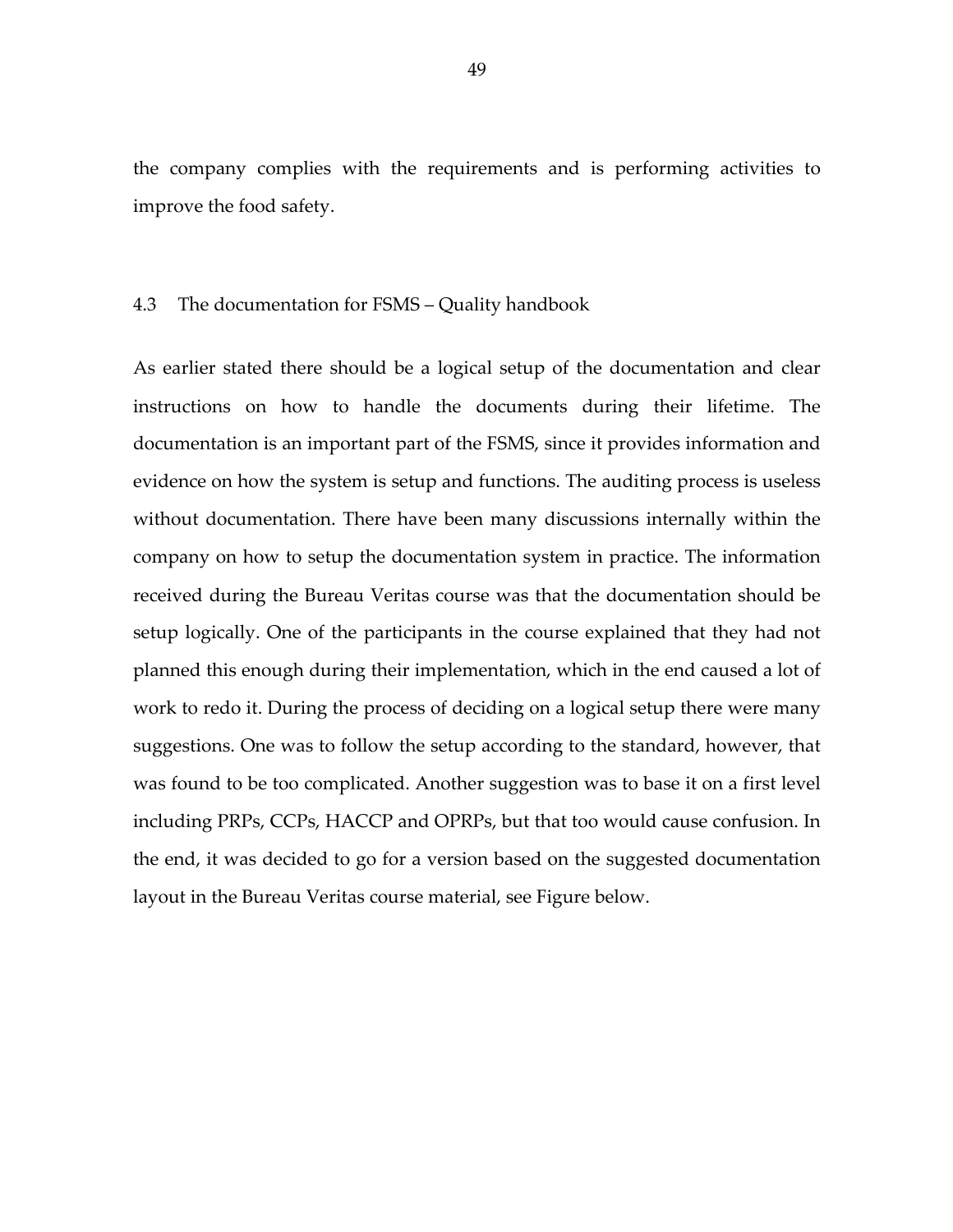

**Figure 9.** Quality handbook setup.

The basic idea with this setup is processes in the first level, work instructions in the second level and then all related documentation in the third level. This documentation should also be setup to enable easy implementation of other QMS in the future, therefore it was decided with the case company to further divide the high level of the system into management responsibility, quality management system, resource management, communication and operations. When creating this high level structure, the various requirements were taken into account as well as already existing documentation. It was found that this would be the best and most logic approach to implement the documentation part of the FSMS in the cloud services used in the company.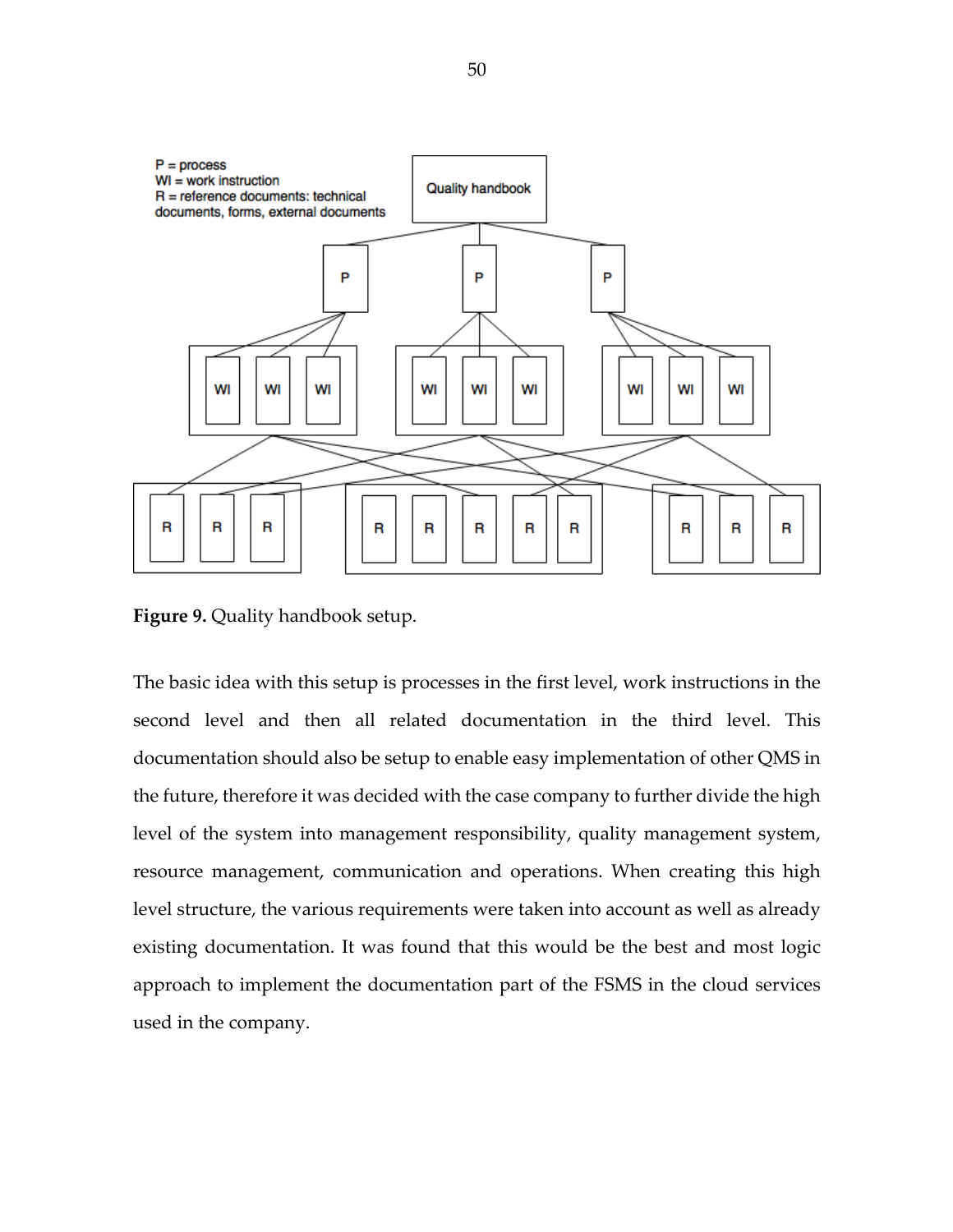The management responsibility part would consist of documentation, processes and work instructions regarding e.g. the policy statement, responsibility matrix, management review, emergency preparedness and improvement. The quality management system would include aspects concerning internal audits and document handling. The resource management part would include personnel related information and instructions, infrastructure documents and sub-supplier handling. The communication part would include documents concerning internal and external communication, where external communication would include instructions for visitors, sub-supplier training material and external product descriptions to name a few. The operations part of the documentation is the biggest and would e.g. include instructions related to the PRPs, OPRPs, CCPs, HACCP plan, handling of raw material, manufacturing, deviations and traceability.

## 4.4 Benefits and challenges for the company implementing a QMS

The main purpose of the report published in MTT Kasvu 15<sup>th</sup> edition was to bring forward the strengths and good practices of the Finnish food chain and to present a concept that is close to customer and helps in the progress of responsibility and transparency in the food chain and create added value. One part of this is presenting which QMSs related to food are used in Europe and to bring forward the benefits for the companies operating in the food chain using a QMS and the challenges which are connected to the implementation of a QMS. The QMSs mentioned in the beginning of this report are small independent QMSs; Svenskt Sigill, The Red Tractor, QS-Qaulitätssicherung and Global G.A.P.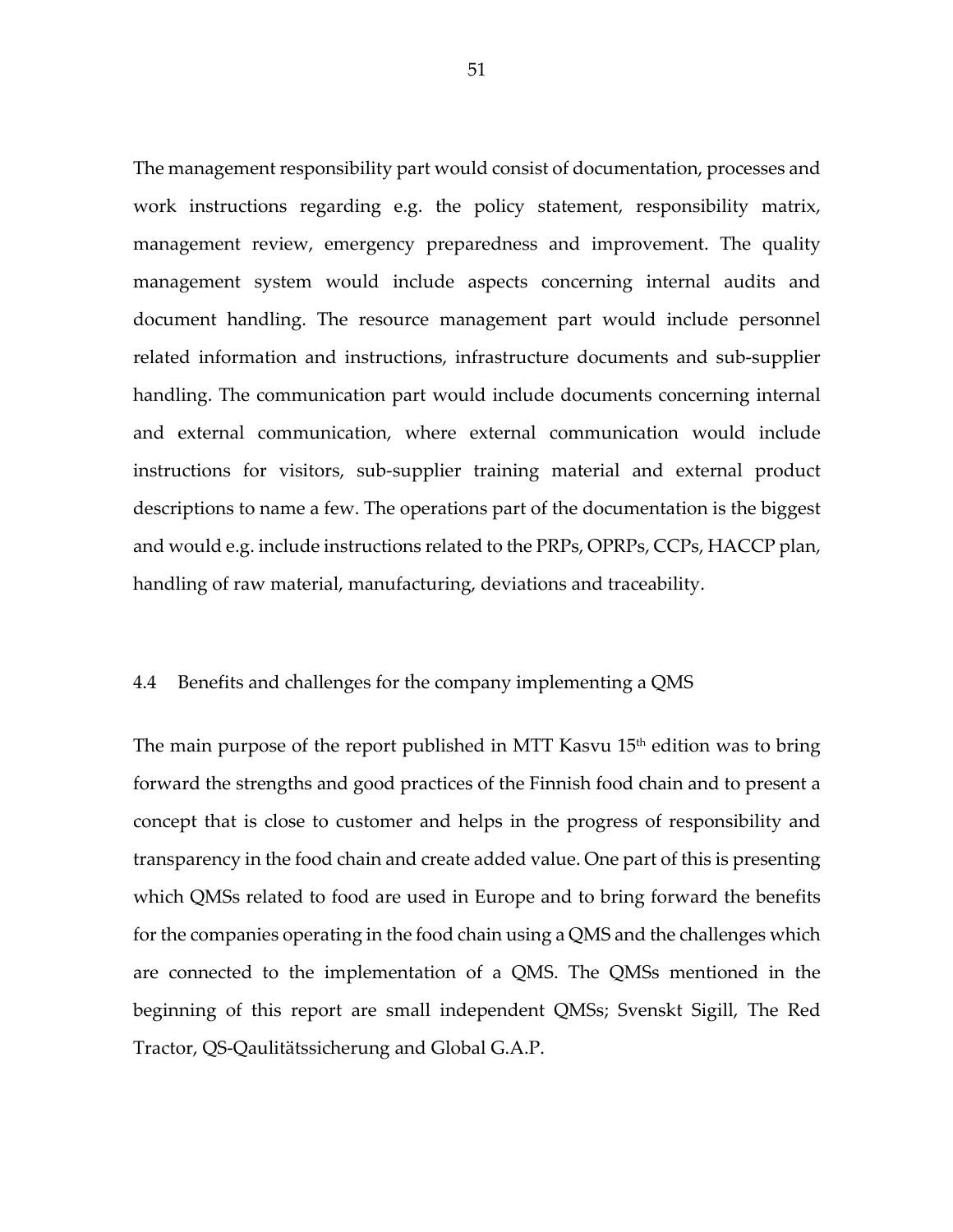According to the report, studies have shown that the biggest benefit of implementing a food related QMS is the ability to strengthen the customers trust in the company's products. Being certified to a food related QMS also maintains and improves the reputation of the company by e.g. adding more transparency in the food chain. The biggest reason for implementing a QMS is the positive affect on other parties of the food chain, especially retail. It is more likely that a company implements a QMS if it is related to their transactional targets. All benefits are presented in Table 3 along with the challenges.

The challenges in implementing a food related QMS is very much a result of the actual benefits. The biggest of these challenges are the one related to resources, mainly financial such. The total sum of implementing an international standard can be very high and cause the company to suffer on the market due to the QMS being too unknown. In some cases, the company may also experience it as the investment being higher than the return of the investment. This may be the case if two QMS are implemented simultaneously and their differences can cause difficulties fulfilling the requirements of both. The additional challenges, according to the report in MTT Kasvu, is visualised in Table 3 below.

**Table 3.** Benefits and challenges of the quality systems in the food chain (Kotro, et al 2011).

| <b>Benefits</b>                              | <b>Challenges</b>                     |
|----------------------------------------------|---------------------------------------|
| Maintains and improves the reputation of the | The information about the benefits in |
| company                                      | respect to the costs                  |
| Strengthens consumer trust                   | The lack of training                  |
| Improves the transparency of the food chain  | Resistance for change                 |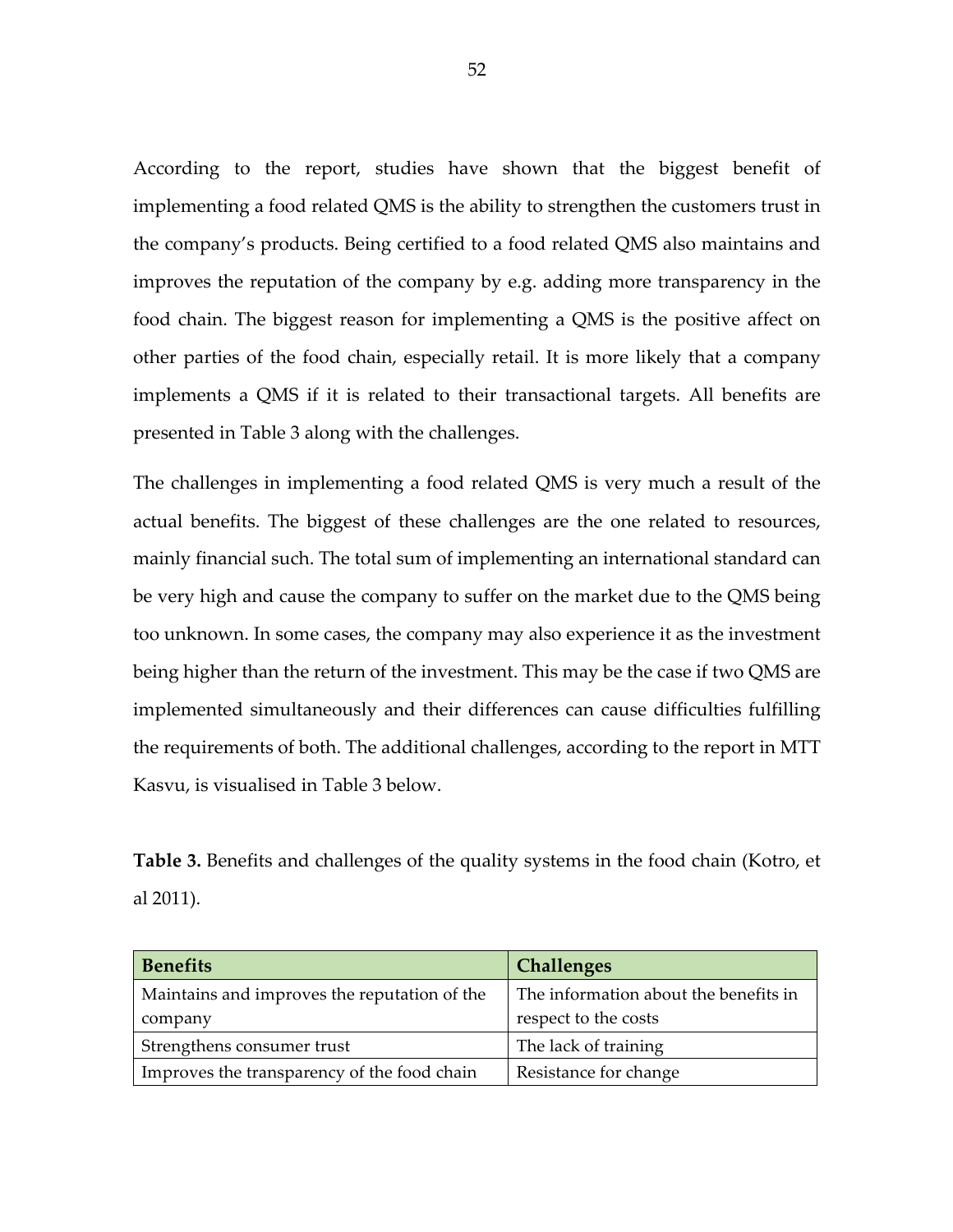| Helps with maintaining and increasing the                                                     | Understanding the importance of                                    |
|-----------------------------------------------------------------------------------------------|--------------------------------------------------------------------|
| market shares                                                                                 | documentation                                                      |
| Helps with entering new markets                                                               | Lack of confidence in third party<br>certifications                |
| Acts as an instrument for developing the<br>business                                          | The time-consuming familiarisation<br>and implementation           |
| Acts as an instrument for controlling the<br>beginning of the food chain                      | The insufficient knowledge of quality<br>management in small firms |
| Acts as an instrument for positioning,<br>segmenting and diversifying in the food<br>industry | Alignment of costs                                                 |
| Improves customer satisfaction                                                                | The collective tendency of the system                              |
| Decreases quality costs                                                                       |                                                                    |
| Improves the employee relationships                                                           |                                                                    |
| Has a positive impact on other operations in<br>the food chain                                |                                                                    |
| Helps communication about products' safety<br>and remembering the quality features.           |                                                                    |
| Improves the knowledge about quality among<br>the employees                                   |                                                                    |
| Decreases production costs                                                                    |                                                                    |
| Increases the competitive advantage                                                           |                                                                    |

Based on the answers provided to the benchmarking questions the biggest benefits identified includes meeting customer demands, meeting market demands and improving internal processes. Another benefit of implementing ISO 22000 is that it is internationally recognized and known by many, which enables trust even though the company is not known. Another benefit is by being positive towards customer audits the company will receive advice that is free of charge and will help the company to improve their operations and further comply with customer demands. As earlier stated the results of the customer audits should also be taken into account during the management review.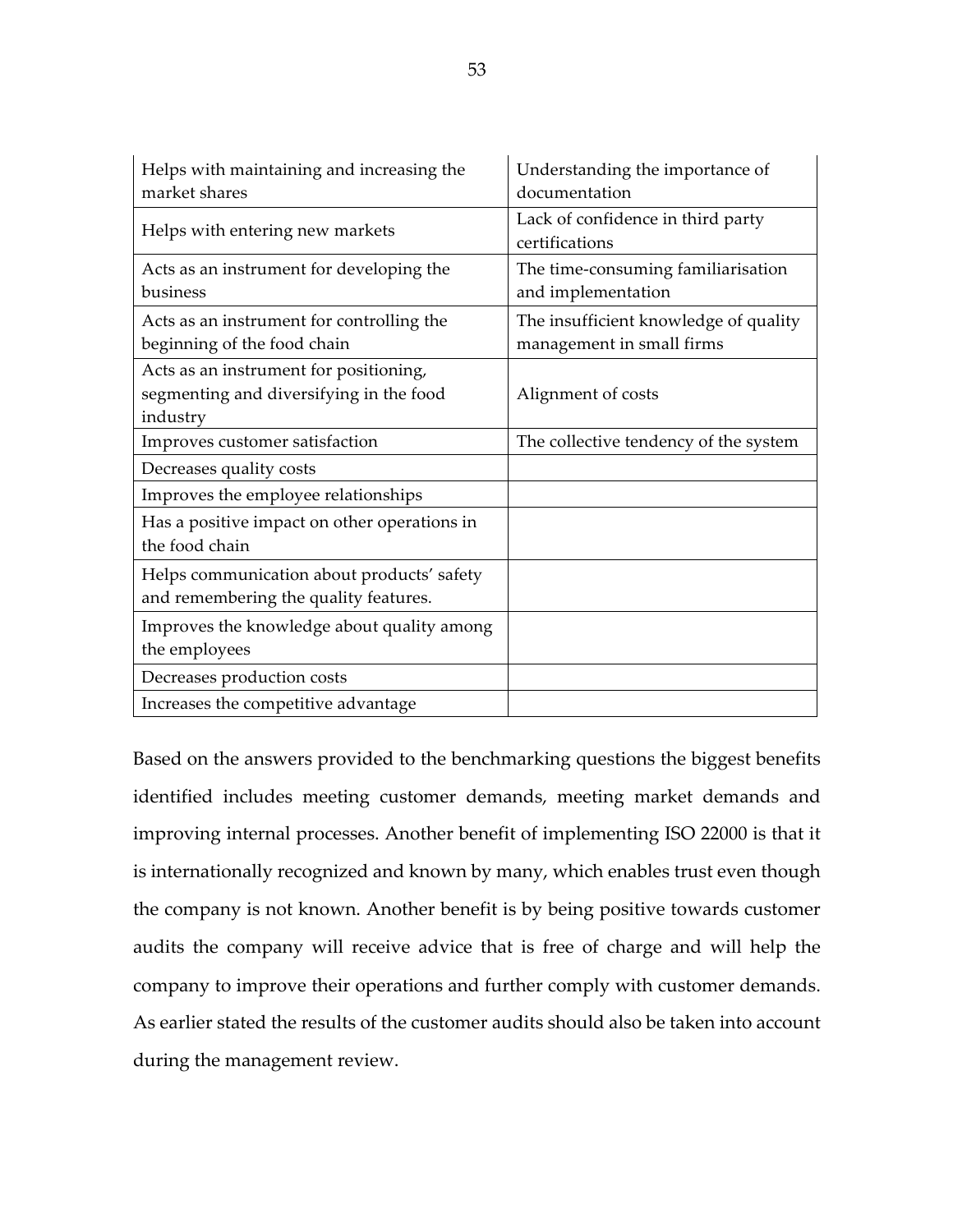In regards to the challenges it became quite apparent that getting the management and employees involved is the biggest challenge and should therefore be emphasized and taken into account throughout the implementation process. Another challenge might be the lack of resources, however in the one of the benchmarking companies, they solved this by using an external resource to supervise and assist in the implementation project. The company implementing the QMS may also find that there is some resistance internally and this should be suitably dealt with, either through education or by being able to argue why it is important that things are done in a certain way.

#### 4.5 Discussion

The FSMS implementation process created was made based on literature and benchmarking results. The process is on quite high level and the reason for this is the copyright law on a purchased product. Instead of presenting the actual requirements it was chosen to in parallel with the process create guidelines for the case company in form of checklists. This was a good idea, since the thesis would then not state something that is already presented in the actual standards.

The documentation part has been discussed over and over again at the case company and the challenge for them lies in having a logical setup of the system. The benchmarking did not help as much as foreseen, since it seems to be well baked in with the rest of the benchmarking companies' documentation and not a separate part. On the other hand, the answers provided a good idea to foresee future implementation of QMSs and prepare the documentation setup with that in mind.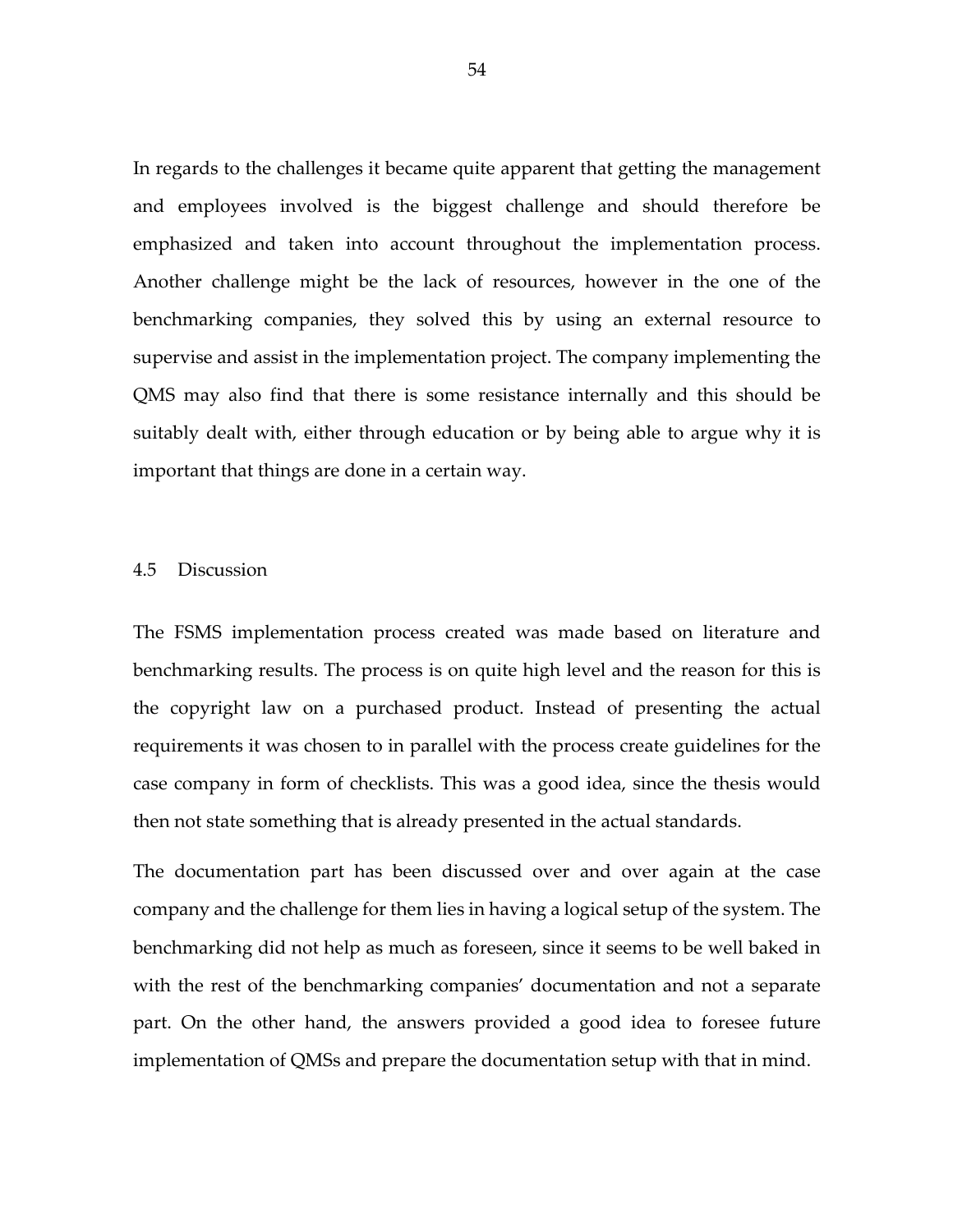As the benchmarking questions were developed it was pointed out that going into specifics would not be of value. By presenting the questions on a higher level, the answers provided much needed information about the actual certification process as well, which in the creation of the results was a huge benefit and provided much added value.

The literature review for presenting the benefits and challenges was very useful, however slightly outdated. The writers could have included also the ISO QMSs, but for some reason chose to go on a deeper level with smaller independent systems. On the other hand, when comparing with the benchmarking results, the benefits and challenges seem to be the same independent of the type of certificate. In the literature and the answers, the benefits are the same, i.e. the possibility to enter new markets, to improve company processes and meeting customer demands. In regards to the literature stating that the benefits would create decreased quality and production costs, this is the case on a long-term. However, as the theory in 2.2.5 told, it could be hard for a SME to think long-term due to lack of resources. With this benchmarking it is hoped to create better relationship with other actors on the food market to improve the common benefit of "leaning on each other" for advice.

The challenges presented in the literature review might be regarded as outdated, when one challenge was the insufficient knowledge of QMS in small firms. QMS has since 2011 become more popular than ever and there is indeed a small boom going on. The same thoughts can be applied when literature states that there is lack of confidence in third party certifications. The confidence has probably grown a lot during the last decade or so, especially when it comes to certificates for ISO standards. The common features with the benchmarking answers are the challenge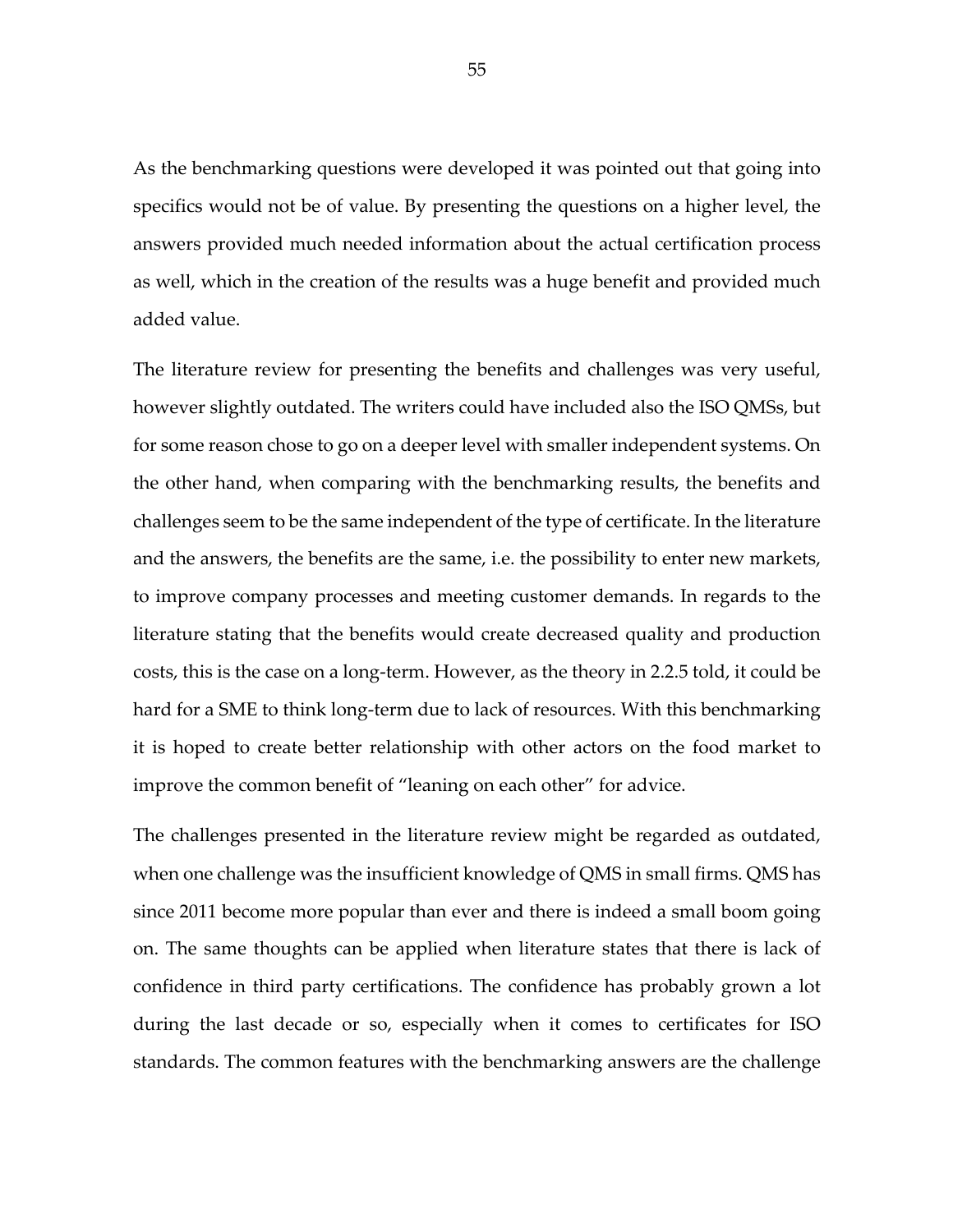of getting the management and employees involved as well as finding the resources to get the QMS implemented, hence this will also be pointed out to the case company.

In the theory it was stated that local regulations should be taken into consideration. In the results part there was not much emphasis on this, since the case company has already been audited several times by Evira and displayed their conformity to the legislation through them.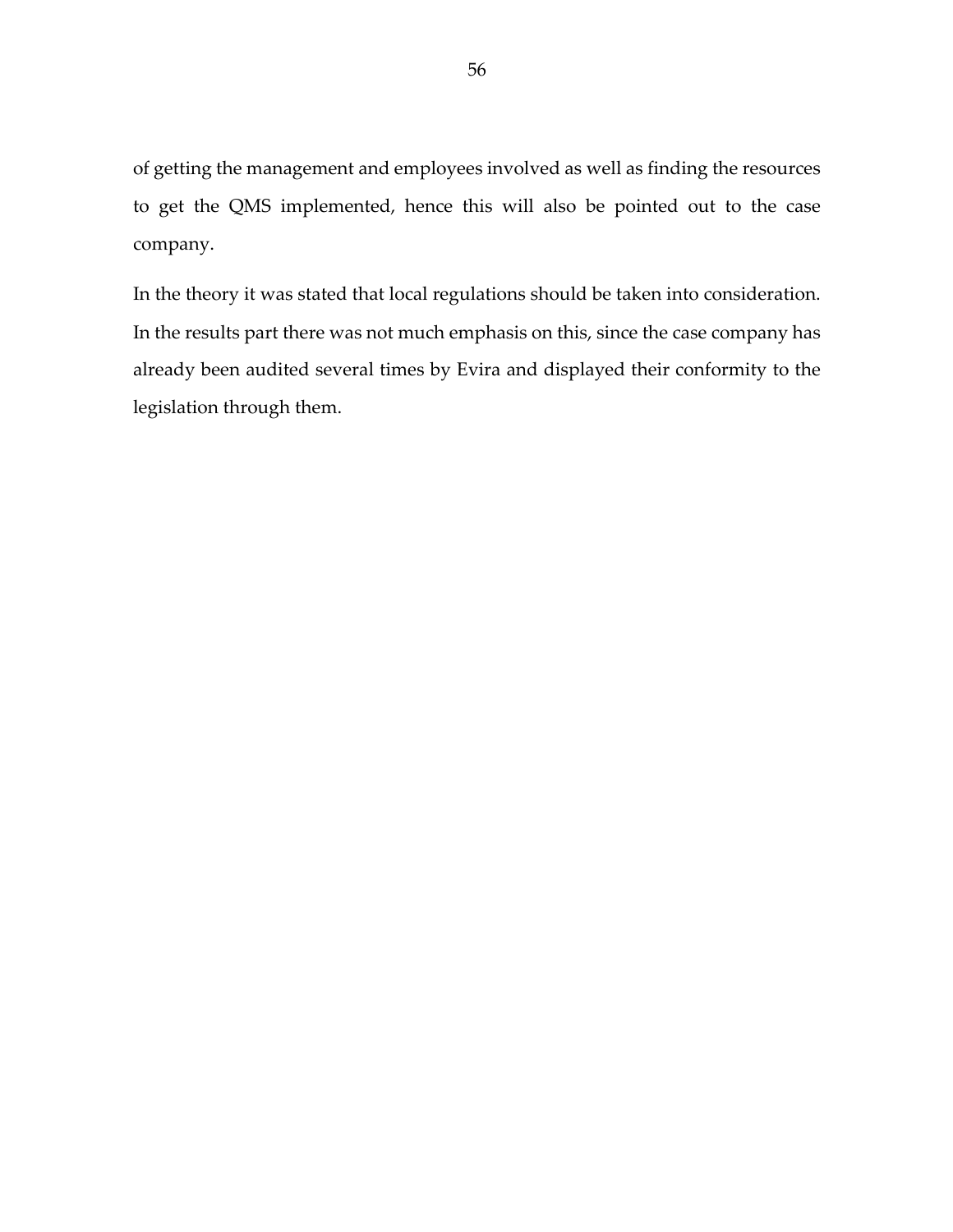# 5 CONCLUSIONS

In this chapter I will conclude my thesis and point out some aspects and advise towards the case company. The benefits of using a thesis writer will also be pointed out. I will also reflect somewhat on the use of method and how the theory was applied as well as areas for further research on the topic as well as for the case company. The conclusions will end with final thoughts and include a review of an article written about QMS a decade ago.

## 5.1 Use of method

The methods used for reaching the results in this thesis felt like a logical way to go. The course in Tampere in March was a huge asset and provided much inside information that one would not normally get. The literature review was almost mandatory in this kind of research since the QMS is based on a standard. Again, the course and the ISO/ICT checklist gave a much needed complement to the standard. The benchmarking part was also beneficial, however, in the end I gained much more information about the actual process than on the benefits and challenges. I believe that the MTT journal together with the benchmarking results was a much bigger asset in this case and confirmed the already known suspicions.

During the whole benchmarking process, I followed the phases presented in the theory besides the actual adapting and reviewing phases. This is something that the case company should continue with and therefore the benchmarking process used in this thesis will not be completely finalised.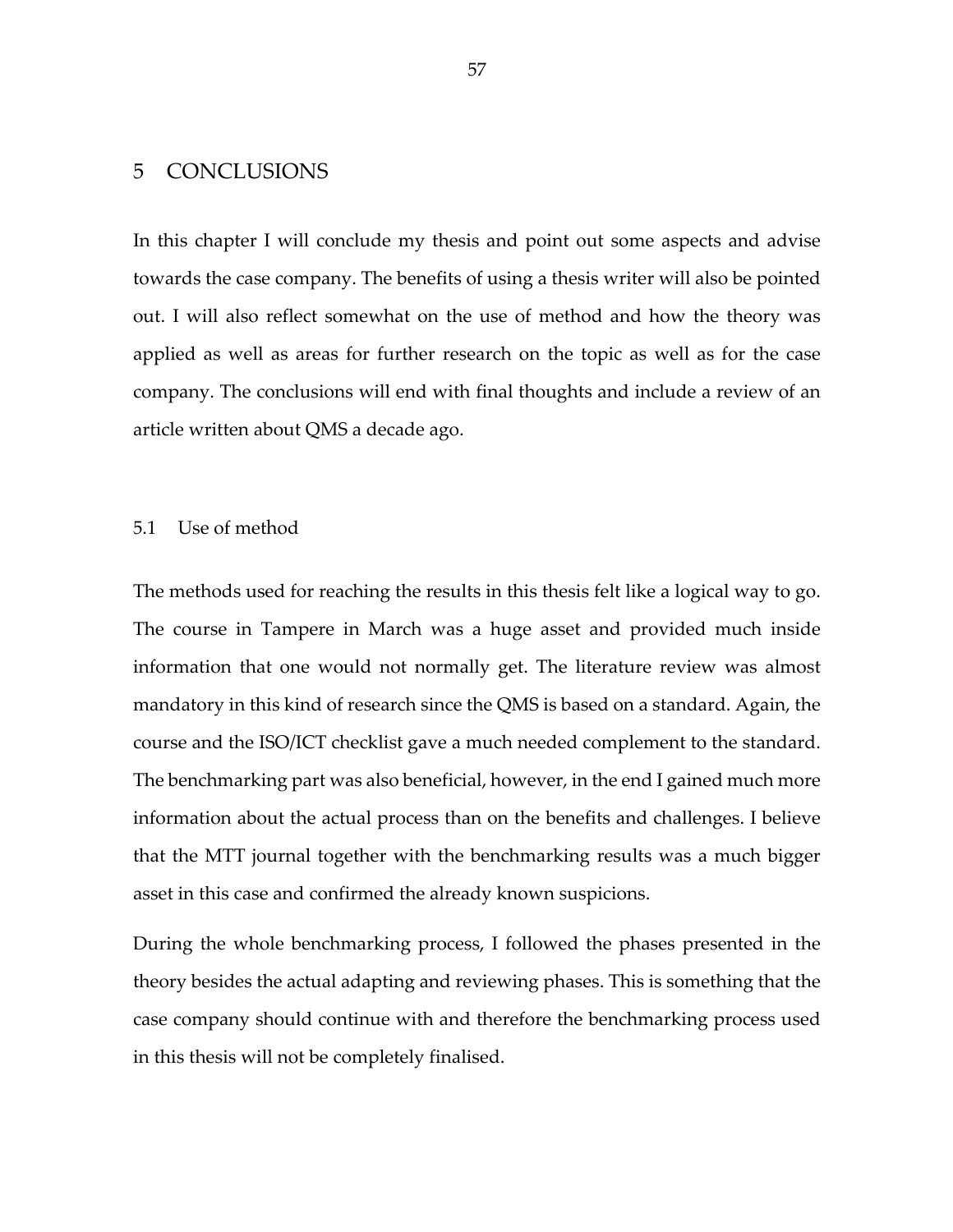#### 5.2 Benefits for the company

The company did not have the sufficient amount of personnel resources to go through all the material and themselves develop their own process. During the time of the course in Tampere the company was fully busy with preparing for the high season. In this case it was the perfect opportunity to involve a thesis writer.

During this process I have become aware of many aspects that are important in the implementation process, but the most important one is perhaps if they decide to go for the FSSC 22000 certificate. The supplier refining some of Arctic Birch's products would in my interpretation be forced to be audited under the FSSC 22000 as well when it comes to the Arctic Birch products. The FSSC sees all products that are manufactured through a common process as one and the refining process would be regarded as an outsourced service and therefore included in the certification scope. My advice to the company is to start small and further develop the ISO to FSSC when and if they see fit. As described in 2.2.4 the auditing process for upgrading from ISO 22000 to FSSC 22000 is quite similar to a re-certification audit.

Another thing that I have learned is that even though the ISO standard is very comprehensive one should not get stressed about all the requirements. Many of them are such that they are already a part of the Finnish legislation. One should also remember to keep things as simple as possible, since it will make the operations in the company and the auditing process much easier on everyone. Even though the standard is comprehensive does not mean that you should make the QMS more extensive than needed. Always use common sense.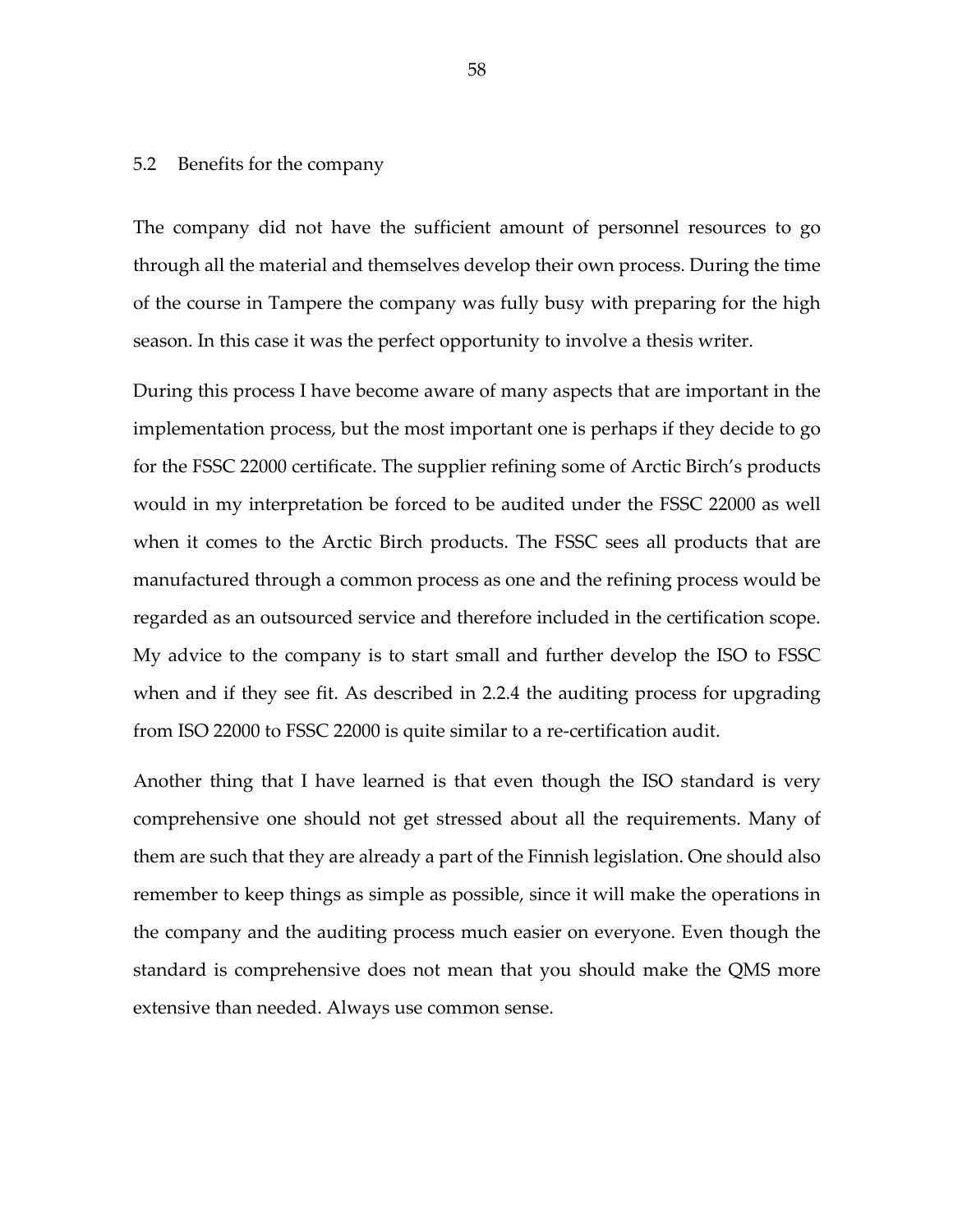## 5.3 Further research

When writing this thesis, I came across some information regarding SMEs and QMSs and the challenges that are exceptionally large for small companies. It would be interesting to go deeper into this and find out how to solve this. The Garowski-Denis article gave an interesting approach called *"strength in numbers"* and it would be interesting to see if this would make it easier for SME's to implement FSMS in the future. The financial resources might not be large enough to hire a consultant.

Another thing that might be of interest to the company as well is the large amount of QMS available. Depending on the country you are selling to there might be additional QMS requirements made by the grossers. For example, some retailers might require the seller to be BRC and/or IFS certified, which are food quality and safety standards explicitly developed by retailers. These are good to have in mind in case a customer presents additional demands on the company.

#### 5.4 Final thoughts

The interest and the occurrence of QMS have become more and more common during the last decades. When coming across the amount of theses and dissertations written on the topic in the Tritonia library database alone there are almost 290 publications since 1987 using keyword "Quality system" in Swedish, Finnish and English language. Most of these publications are from the 2000's which gives an indication that this is when the popularity of the quality systems started to ramp up. (Tritonia, n.d.)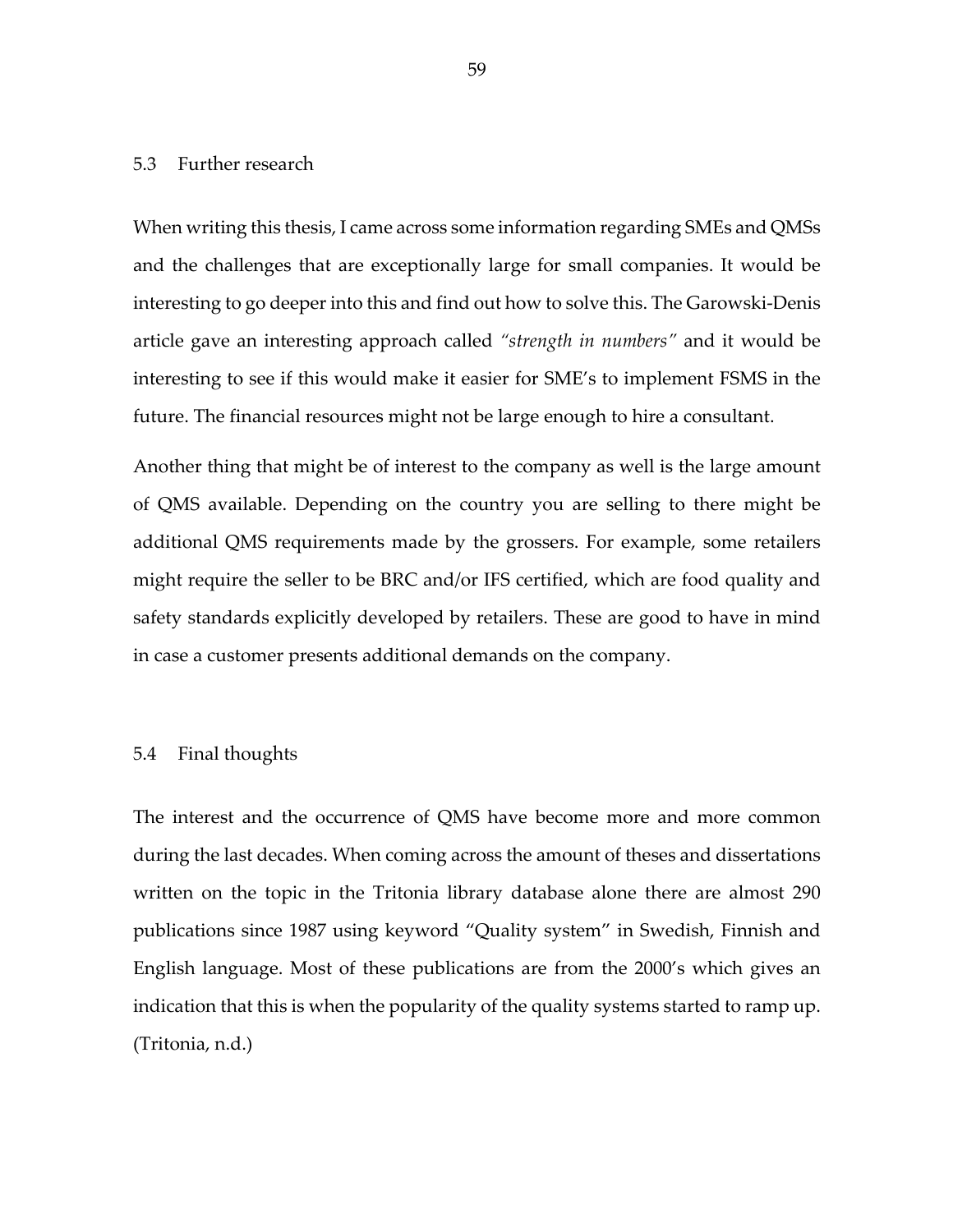In 2009 an article was published by Martina Frisk in Kvalitetsmagasinet website, where an expert named Nils Brunsson expressed his view that quality systems are not for everyone. The article was called "Quality systems – trend with downsides" (free translation from the Swedish article name *"Kvalitetssystem – en trend med baksidor"*). The main point in the article is that quality systems may not be suitable for everyone, since implementing a standardized quality system can risk causing an administrative burden for the company, at least in the implementation phase. According to Brunsson the organization is buying themselves an expensive authority to gain respect and a good reputation even though the quality system may not exactly be suitable for their operations. This criticism was more in the perspective of schools and government agencies and not so much directed to private manufacturing companies. (Frisk, 2009)

In any case, things must have changed since 2009. Whether or not you are buying yourself a good reputation, there are regular controls that the quality system is followed and thus it demands the company to comply with the requirements to have a good quality way of working that is continuously improved. This is what creates the international reputation of the company on the market, since most quality systems are globally acknowledged, e.g. ISO has members in 162 countries (ISO, n.d.). In the article (Frisk, 2009) Brunsson also pointed out that the quality thinking may very well be on its way of becoming a matter of course, if not already, within all kind of organizations in the future.

After 2009 several of the QMS has been updated, as they too follow the process of continuous improvement. The QMS are getting clearer in turns of concepts and structures becoming more uniform. The updated ISO 22000, which is to be published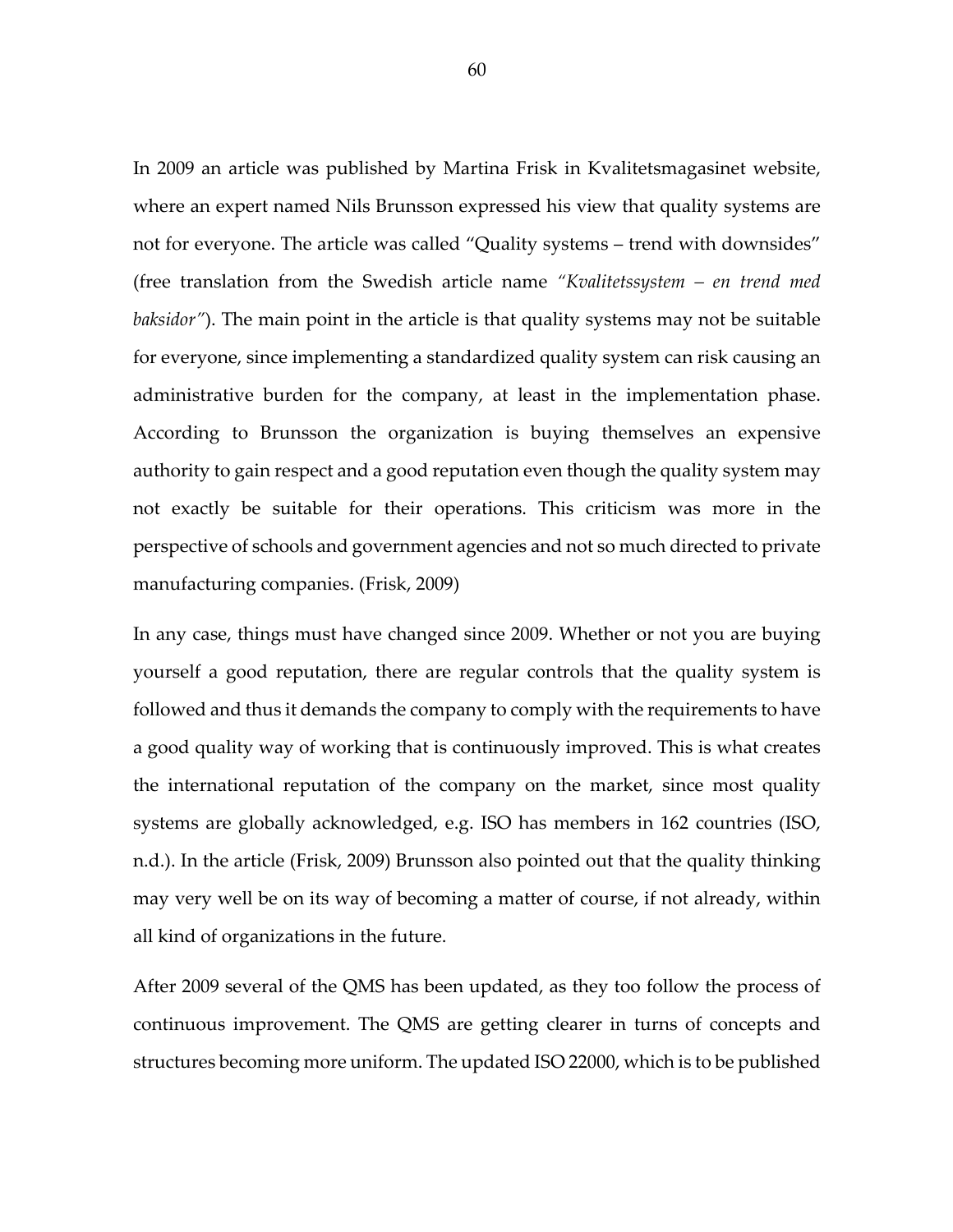during 2018, will have the same high level structure as for ISO 9001, which in turn would make it easier for companies to implement ISO 9001 in retrospect.

## 5.5 Thanks

I would like to point out that without the financial support made available by the company for attending the Bureau Veritas course and purchasing the standards it would not have been possible to do the job. The material used for creating the TS 22002-1:2009 and FSSC 22000 checklist and the importance of attending the course was the foundation for this thesis. I would like to thank Samuel Granholm, Kim Finne and Magdalena Gammal for all the support so far in the process. Even though the thesis work ends here I will continue to work together with the company to acquire the certificate.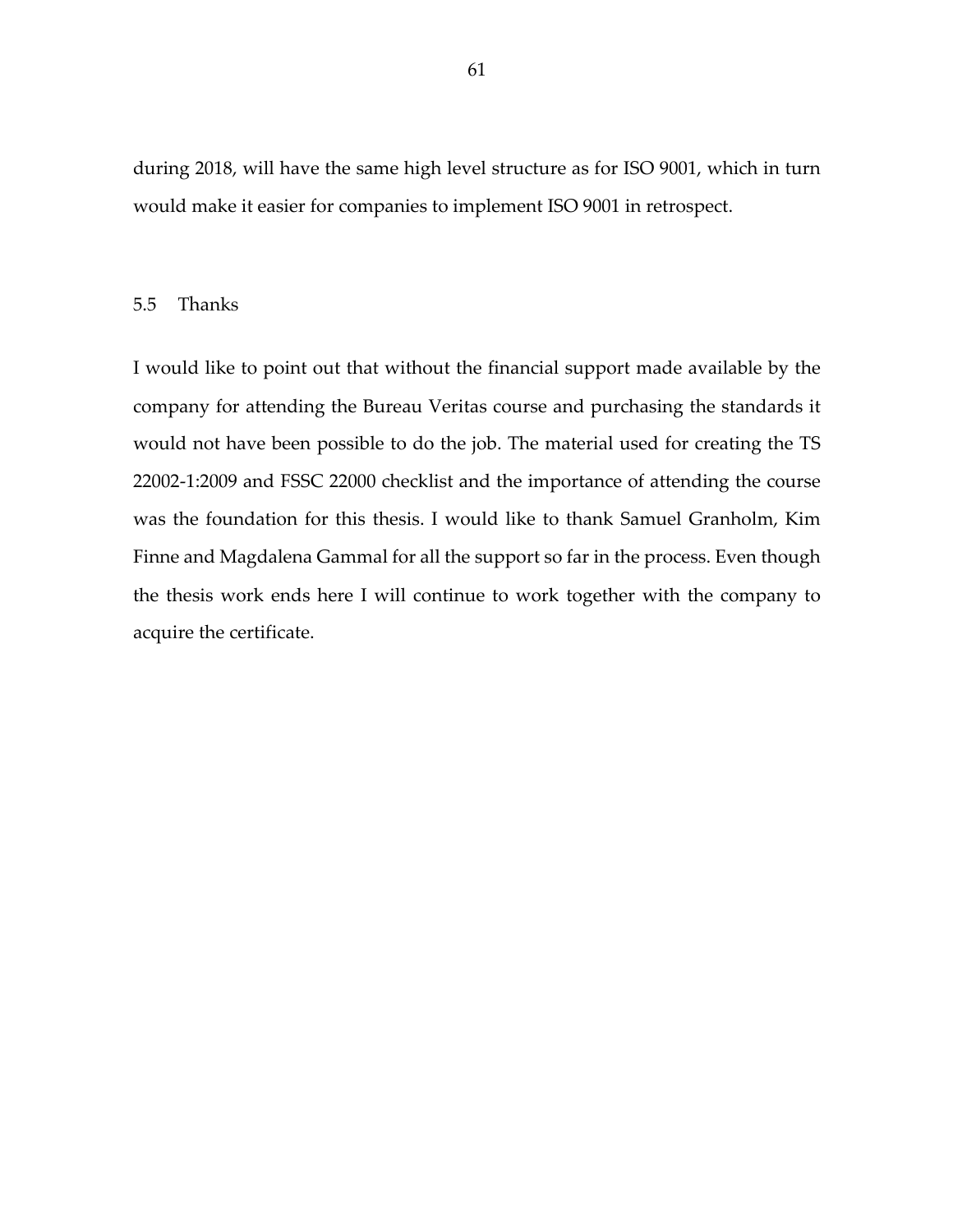# 6 LIST OF REFERENCES

- American Society for Quality (n.d.). *What Is a Quality Management System (QMS)? - ISO 9001 & Other Quality Management Systems* [online] [cited 9.9.2017]. Available from Internet: <URL: http://asq.org/learn-about-quality/qualitymanagement-system/>
- Boström (n.d.). *Boström* [online] [cited 24.9.2017]. Available from Internet: <URL: http://www.bostrom.fi>
- Bureau Veritas Finland (2017). *Elintarviketurvallisuuden Hallintajärjestelmä ISO/FSSC 22000 vaatimukset*. Tampere: Bureau Veritas Finland. Course material 15.3.2017.
- Codex Committee on Food Hygiene (2003). CAC/RCP 1-1969: General Principles of Food Hygiene. General Principles of Food Hygiene, 4. Codex Alimentarius.
- Det Norske Veritas (2017). *Sertifiointiprocessi* [online] [cited 23.9.2017]. Available from Internet: <URL: https://www.dnvgl.fi/sertifiointi/Johtamisjarjestelmat/tie-sertifiointiin.html>
- Eko Nu! (n.d.). *Eko Nu! - För Ekobranschen i Svenskfinland* [online] [cited 2.9.2017]. Available from Internet: <URL: http://www.ekonu.fi/reko-2/>
- Evira (2016). *Livsmedel: Tillsyn* [online] [cited 15.9.2017]. Available from Internet: <URL: https://www.evira.fi/sv/om-evira/omoss/verksamhet/tillsyn/tillsynsarrangemang/livsmedel/>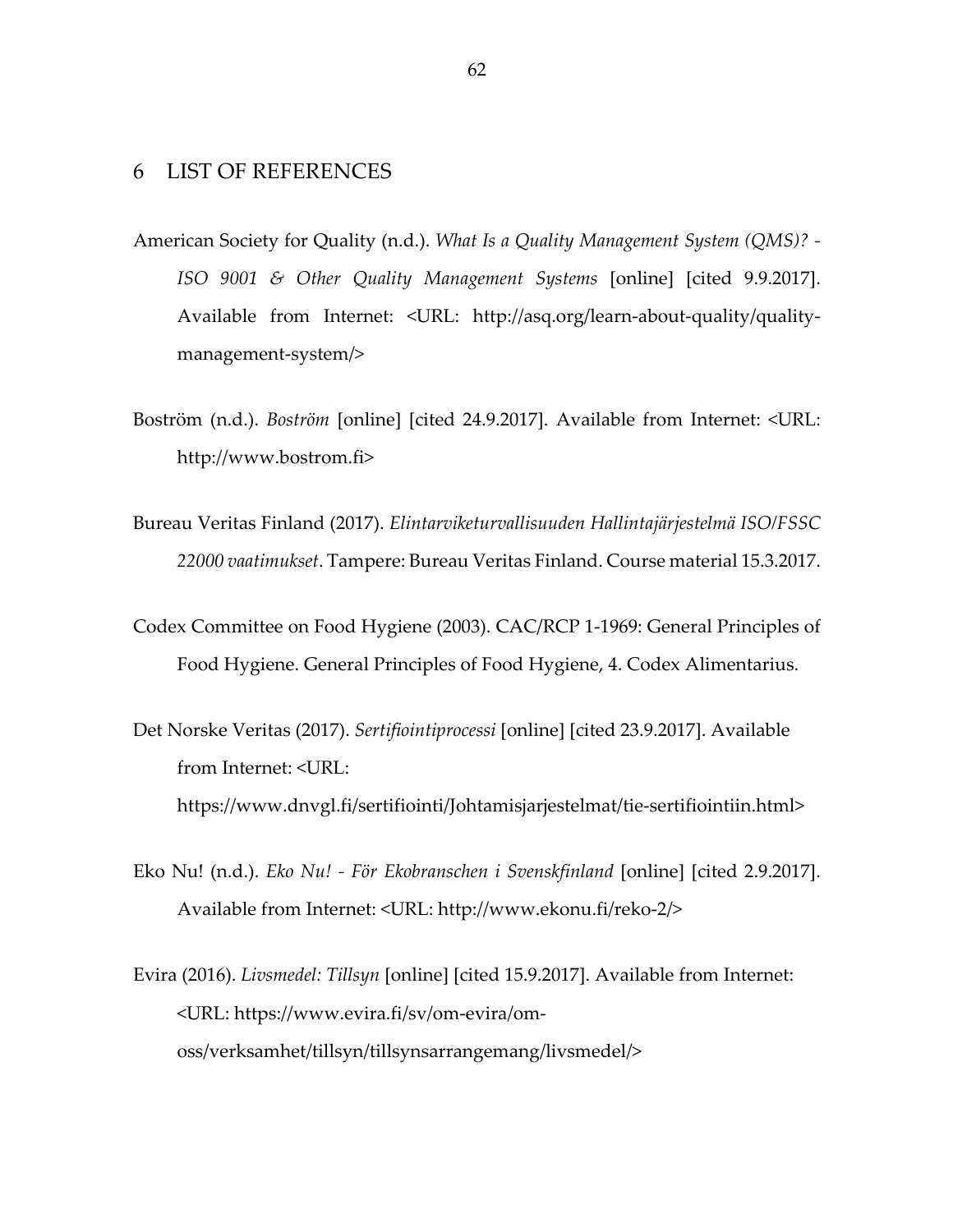- Evira (2016). *Tillsyn* [online] [cited 15.9.2017]. Available from Internet: <URL: https://www.evira.fi/sv/om-evira/om-oss/verksamhet/tillsyn/>
- European Commission (2015). *User guide to the SME Definition* [online]*.* Luxembourg: Publications Office of the European Union. Available from Internet: <URL: http://ec.europa.eu/DocsRoom/documents/15582/attachments/1/translations>
- Frisk, M. (2009, 11 18). Kvalitetsmagasinet. *Kvalitetssystem – Trend Med Baksidor*  [online] [cited 9.9.2017]. Available from Internet: <URL: http://kvalitetsmagasinet.se/kvalitetssystem-trend-med-baksidor/>

Food Act 13.1.2006/23.

- FSSC 22000 (2017). *Scheme* [online] [cited 24.9.2017]. Available from Internet: <URL: http://www.fssc22000.com/documents/standards/downloads.xml?lang=en>
- FSSC 22000 (2017). *Design* [online] [cited 17.9.2017]. Available from Internet: <URL: http://www.fssc22000.com/documents/standards/design.xml?lang=en>
- FSSC 22000 (2017). *Ensuring Consumer Trust in the Supply of Safe Food & Drinks* [online] [cited 9.9.2017]. Available from Internet: <URL: http://www.fssc22000.com/documents/home.xml?lang=en>
- Gasiorowski-Denis, E. (2015). The Big Business of Small Companies. In: *ISOfocus - The gateway to International standards - The small-business advantage*, 7-12. 109th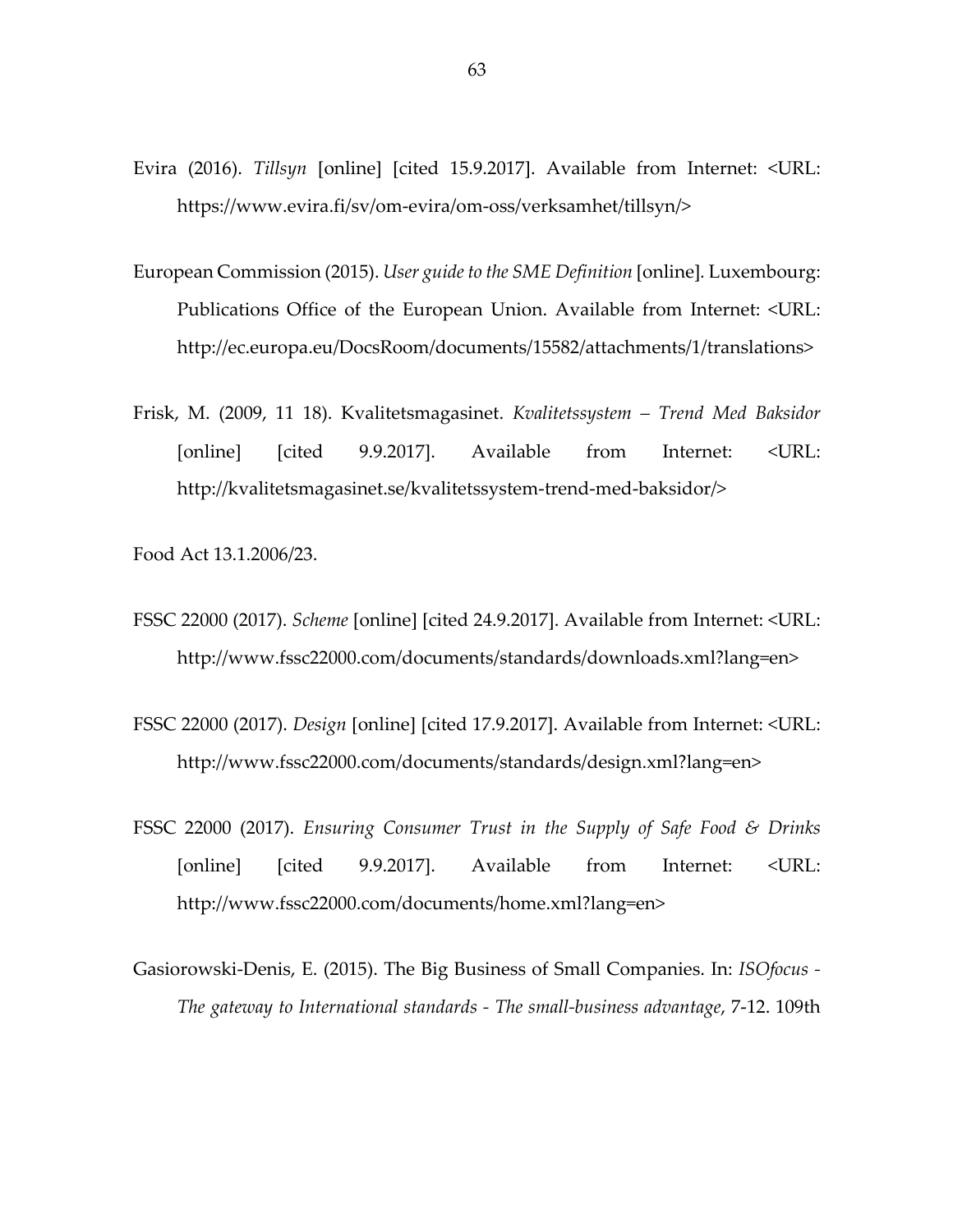Ed. Maria Lazarte, Sandrine Tranchard. International Organization for Standardization.

- Granroth, Petter (2017). Vasabladet. *Bättre Resultat För Snellmans* [online] [cited 24.9.2017]. Available from Internet: <URL: http://www.vasabladet.fi/Artikel/Visa/138133>
- International Organization for Standardization (ISO) (n.d.). *About ISO* [online] [cited 15.9.2017]. Available from Internet: <URL: https://www.iso.org/about-us.html>
- International Organization for Standardization (ISO) (n.d.). *ISO 22000 Family - Food safety management* [online] [cited 17.9.2017]. Available from Internet: <URL: https://www.iso.org/iso-22000-food-safety-management.html>
- International Organization for Standardization (ISO) (n.d.). *ISO 22000 revision*  [online] [cited 17.9.2017]. Available from Internet: <URL: https://www.iso.org/iso-22000-revision.html>
- International Organization for Standardisation (ISO) (2005). *ISO 22000 - Food Safety Management Systems.* 1st Ed. International Organization for Standardisation.
- International Organization for Standardization (ISO) (2017). *ISO and Food - Great Things Happen When the World Agrees* [online]. Vernier, Geneva, Switzerland. Available from Internet: <URL: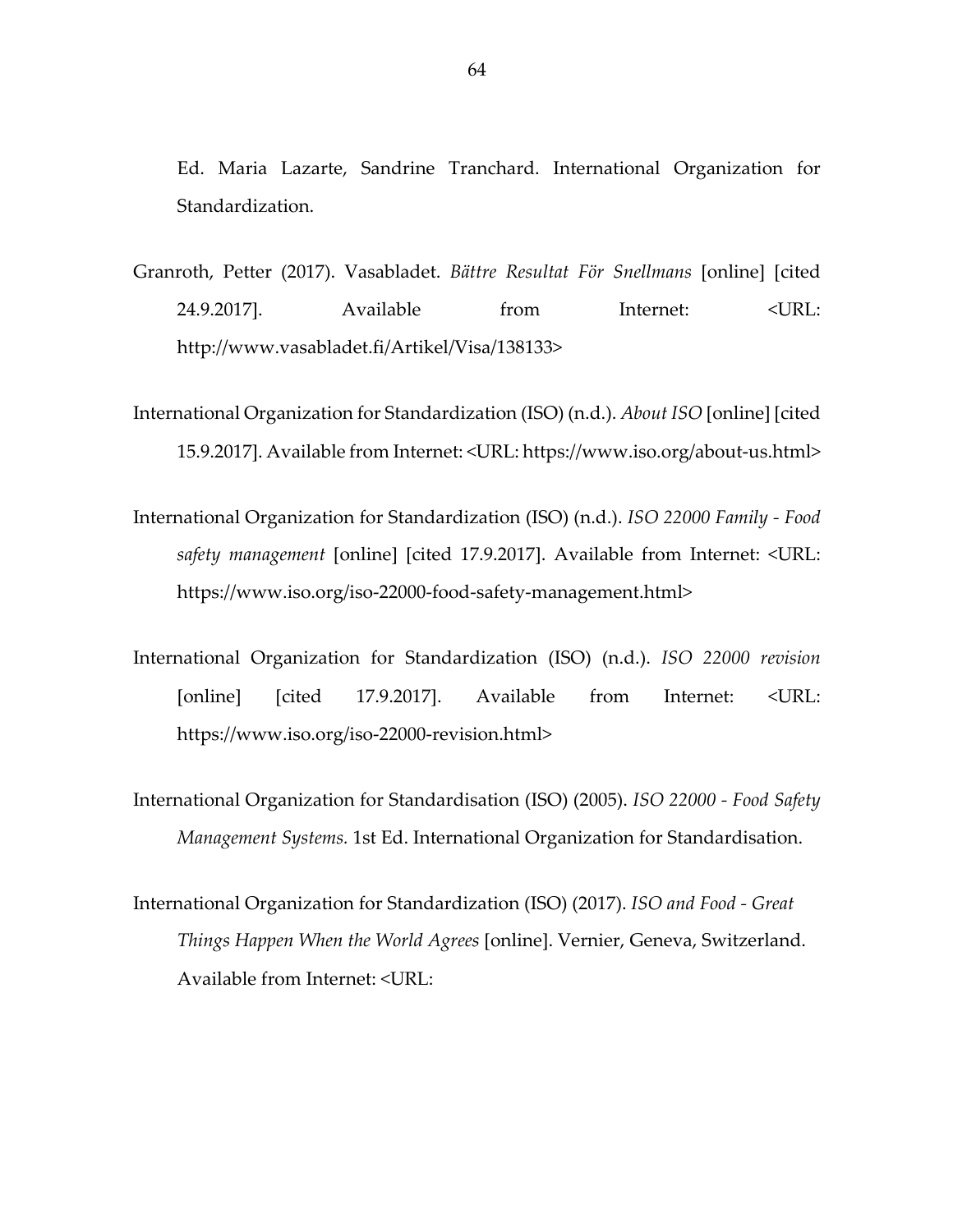https://www.iso.org/files/live/sites/isoorg/files/archive/pdf/en/iso\_and\_food\_ en.pdf>

- ISO & ITC. (2007). *ISO 22000 Food Safety Management Systems - An Easy-To-Use Checklist for Small Business - Are You Ready?* Switzerland: ISO & International Trace Centre UNCTAD/WTO.
- Jepo (2016). *Jepo* [online] [cited 24.9.2017]. Available from Internet: <URL: https://www.jepo.fi>
- Kauppalehti yrityshaku (2017). *Yrityshaku* [online] [cited 24.9.2017]. Available from Internet: <URL: https://www.kauppalehti.fi/5/i/yritykset/yrityshaku/?\_ga=2.201970389.537501 058.1506240473- 2063369730.1498582064&\_gac=1.251323058.1506241338.EAIaIQobChMItonRlL K91gIVXYGyCh1kbg-TEAAYASABEgIVbPD\_BwE>
- Kotro, J., Jalkanen, L., Latvala, T., Kumpulainen, K., Järvinen, M., & Forsman-Hugg, S. (2011). *Mistä Suomalainen Ruokaketju Voi Olla Ylpeä? Näkemyksiä Suomalaisen Ruokaketjun Lisäarvotekijöistä* [online]. MTT Kasvu 15*.* Jokinen, Finland. Available from Internet: <URL: http://urn.fi/URN:ISBN:978-952-487-315-4>
- Lassheikki, K., Skogster, H., & Söderström, M. (2016). *Kasvisten Laatujärjestelmien Valintaopas* [online]. 1st Ed. Puutarhaliitto-Trädgårdsförbundet ry, Helsinki. Available from Internet: <URL: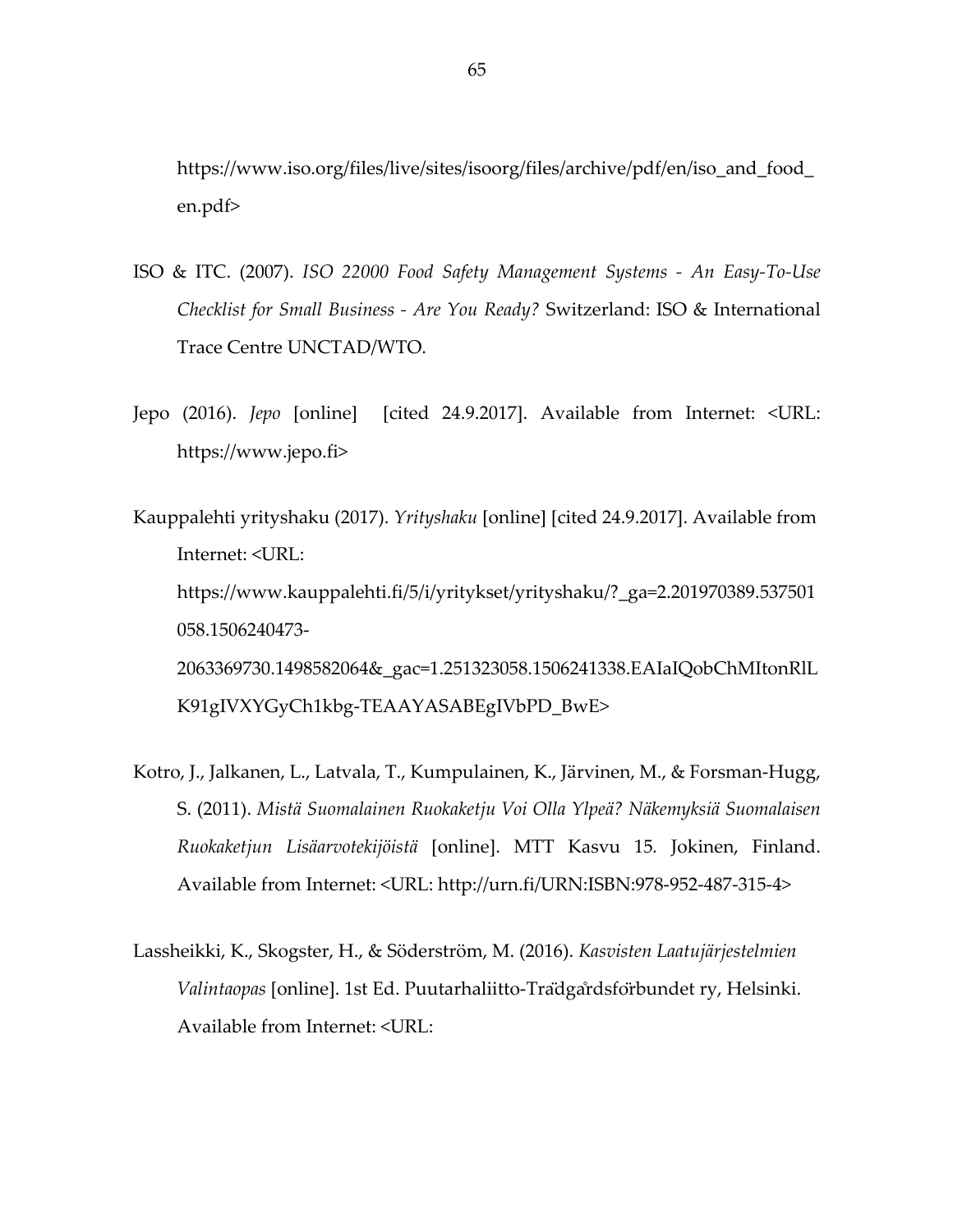http://www.pty.fi/fileadmin/user\_upload/tiedostot/Julkaisut/Muut\_julkaisut/ Kasvisten\_laatujarjestelmien\_valintaopas\_2016.pdf>

- Livsmedelssäkerhetsverket Evira (2008). *HACCP-SYSTEM, Principer och Tillämpning (Eviras Anvisning 10002/2)* [online]*.* Helsingfors, Finland. Available from Internet: <URL: https://www.evira.fi/globalassets/tietoa-evirasta/lomakkeetja-ohjeet/omavalvonta/haccp\_10002.pdf>.
- Microsoft (n.d.). *What Is Document Management?* [online] [cited 30.8.2017]. Available from Internet: <URL: https://msdn.microsoft.com/enus/library/dd163514.aspx>
- Oakland, J.S. (2014). *Total Quality Management and Operational Excellence*. 4th Ed. New York: Routledge.
- Snellman (2017). *Snellman* [online] [cited 24.9.2017]. Available from Internet: <URL: www.snellman.fi>

Tritonia (n.d.). *Tritonia Finna* [online]. Available from Internet: <URL: https://tritonia.finna.fi/Search/Results?sort=main\_date\_str+asc&hiddenFilters  $%5B\%5D =$ building%3A%220%2FNRL%2F%22&lookfor=kvalitetssystem&type=AllField s&filter%5B%5D=%7Eformat%3A%220%2FThesis%2F%22>

Wiggins, B. (2000). *Effective Document Management: Unlocking Corporate Knowledge.* 2nd Ed. Hapshire: Gower Publishing Limited.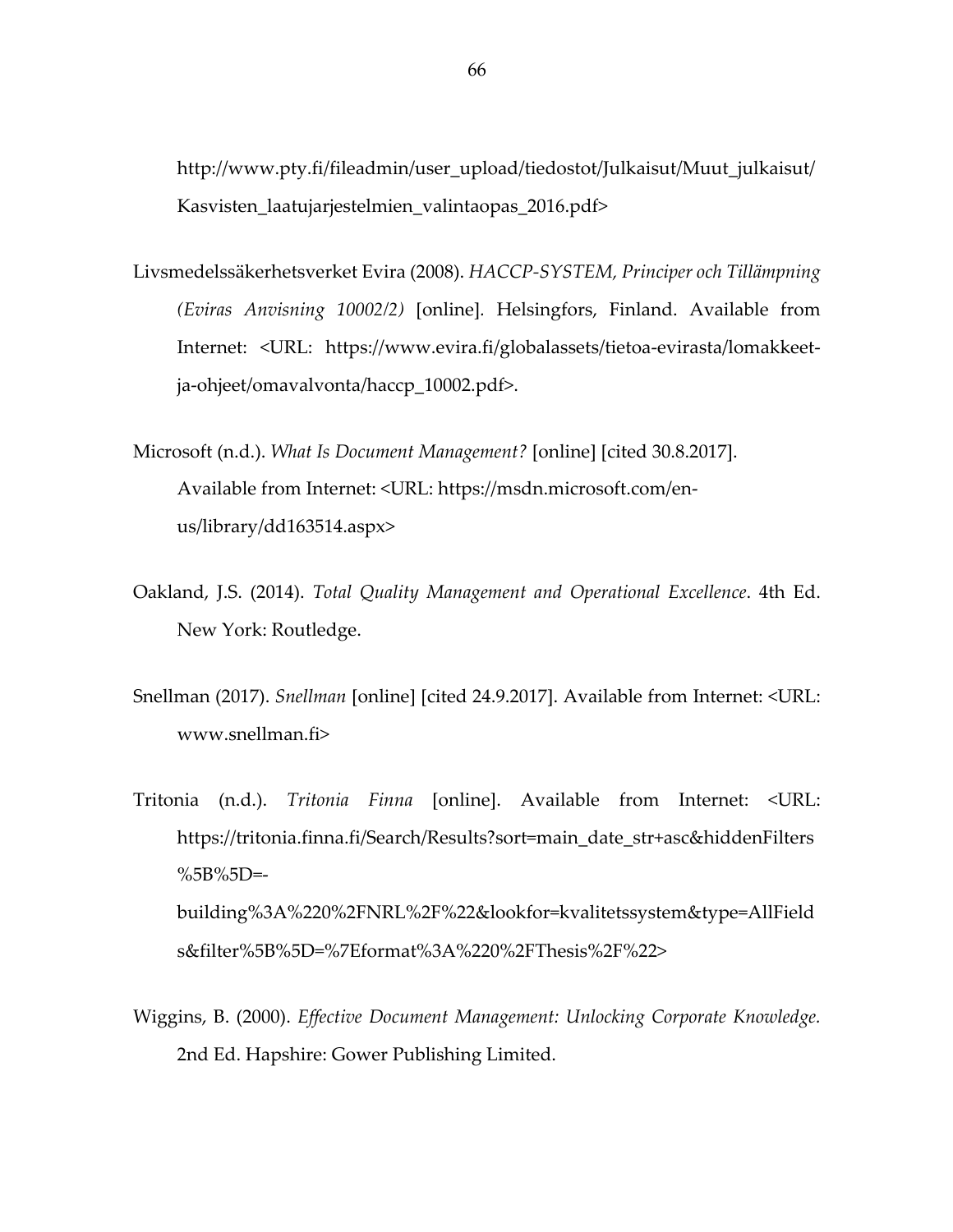# 7 APPENDICES

APPENDIX 1: Benchmarking questions

APPENDIX 2: FSMS implementation process

APPENDIX 3: Logical sequence for application of HACCP (Codex Committee on Food Hygiene (CCFH), 2003)

APPENDIX 4: Example of decision tree to identify CCPs (Codex Committee on Food Hygiene (CCFH), 2003)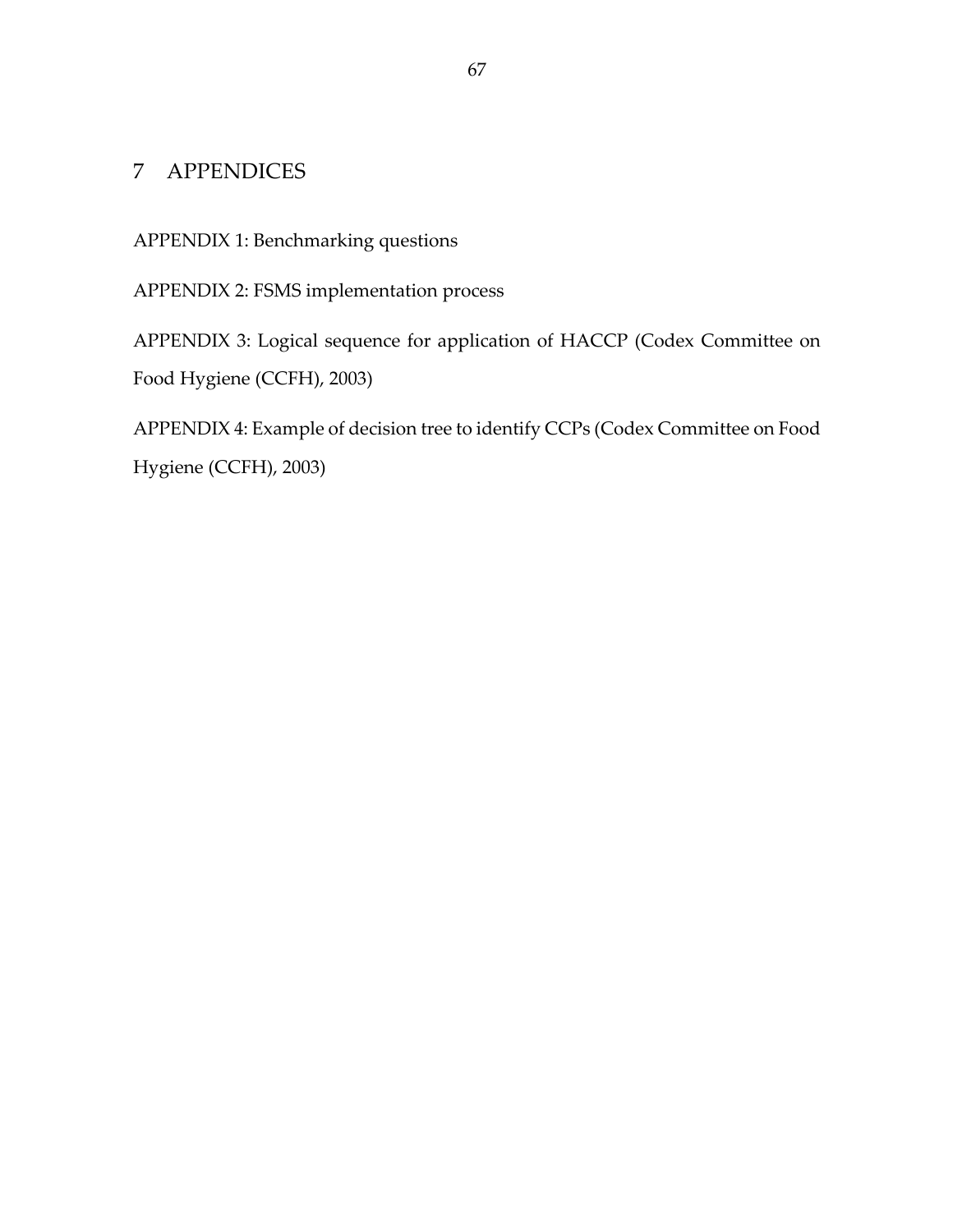# Main questions:

- 1. EN: Why did the company choose to certify to ISO 22000:2005 (and FSSC 22000)? SE: Varför valde företaget att certifiera sig enligt ISO 22000:2005 (och FSSC 22000)? FI: Miksi yritys valitsi ISO 22000:2005 (ja FSSC 22000) sertifikaatin?
- 2. EN: Could you explain the company's process from making the decision to acquire the ISO / FSSC 22000 certificate until receiving the certificate? SE: Kan ni förklara förfarandet, från det att ni bestämde er för att certifiera er, tills dess att ni erhöll certifikatet för ISO / FSSC 22000? FI: Voisitteko kuvailla yrityksen prosessia, ennen kuin saitte ISO / FSSC 22000-sertifikaatin?
- 3. EN: If you also have the certificate for organic production, how did that influence your certification process? SE: Om ni även är eko-certifierade, hur påverkade det er sertifieringsprocess? FI: Jos teillä on luomu-sertifikaatti, miten se vaikutti sertifiointiprosessiin?
- 4. EN: What affected your choice of certification body? SE: Vilka faktorer påverkade ert val av certifieringsorgan? FI: Mitkä tekijät vaikuttivat sertifiointilaitoksen valintaan?
- 5. EN: How did the company set up its quality management system in practice to allow a logical setup of the documentation handling system? SE: Hur satte företaget upp sitt kvalitetshanteringssystem i praktiken för att skapa ett logiskt dokumenthanteringssystemet? FI: Kuinka yritys perusti laatujärjestelmän, jolla mahdollistetaan asiakirjojen looginen hallintajärjestelmä?
- 6. EN: Are there any tips and tricks that you would like to share?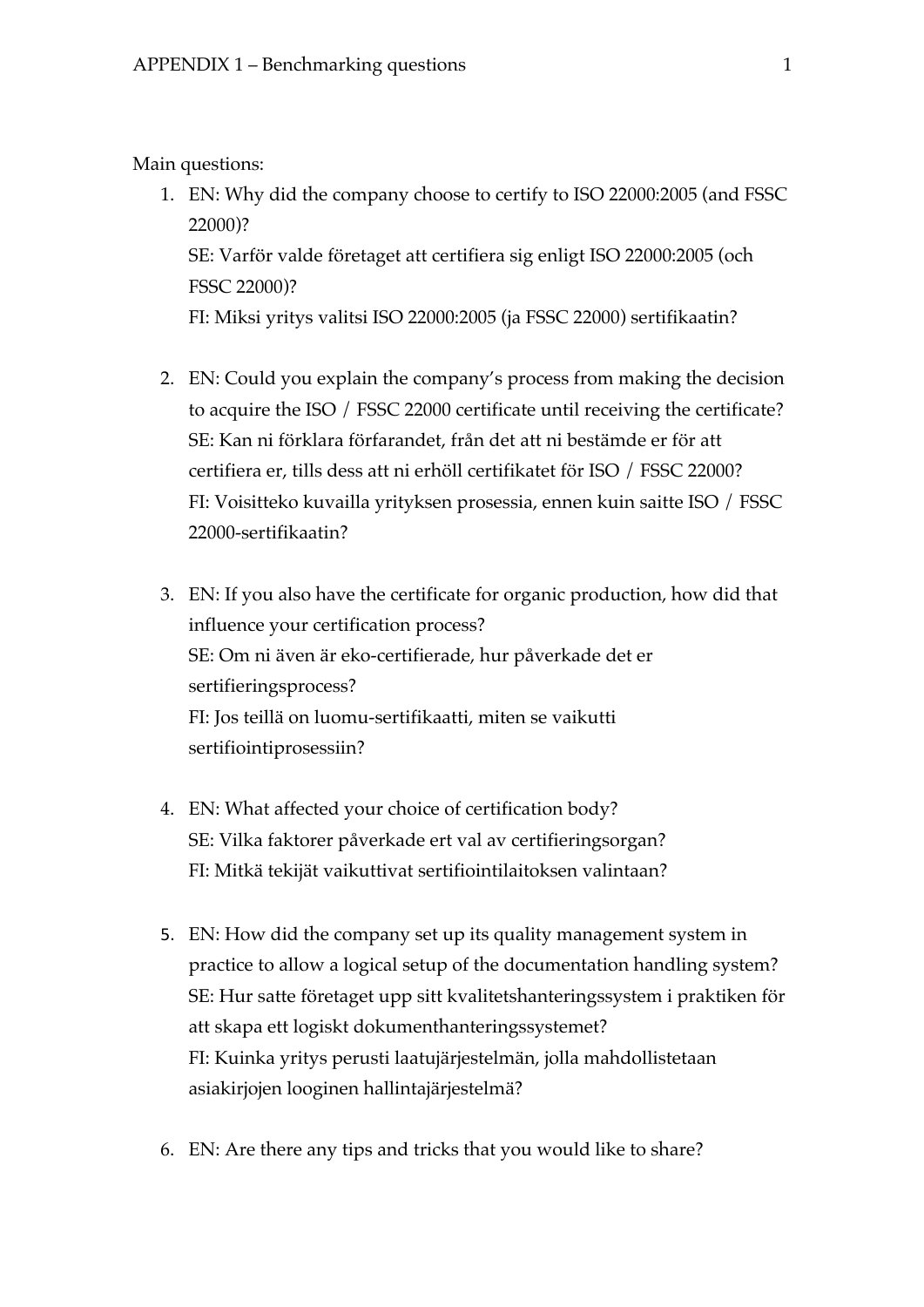SE: Har ni några goda råd att dela med er? FI: Onko teillä hyviä neuvoja, mistä haluatte kertoa meille?

Directional questions (if seen as needed a second mail will be sent including these):

- 1. EN: Greatest benefits of implementing ISO/FSSC 22000? SE: Största fördelarna med att införa ISO/FSSC 22000? FI: Mitkä ovat suurimmat edut ISO / FSSC 22000 -sertifikaatin käyttöönotossa?
- 2. EN: Greatest challenges of implementing ISO/FSSC 22000? SE: Största utmaningarna med att införa ISO/FSSC 22000? FI: Mitkä ovat suurimmat haasteet ISO / FSSC 22000:n käyttöönotossa?
- 3. EN: Are there any drawbacks of implementing ISO/FSSC 22000? SE: Finns det några nackdelar med att införa ISO/FSSC 22000? FI: Onko ISO / FSSC 22000:n käyttöönotossa ongelmia/haittoja?
- 4. EN: How did the company experience the actual certification audit from the class? SE: Hur upplevde företaget själva sertifieringsauditeringen? FI: Kuinka yritys koki sertifiointitarkastuksen?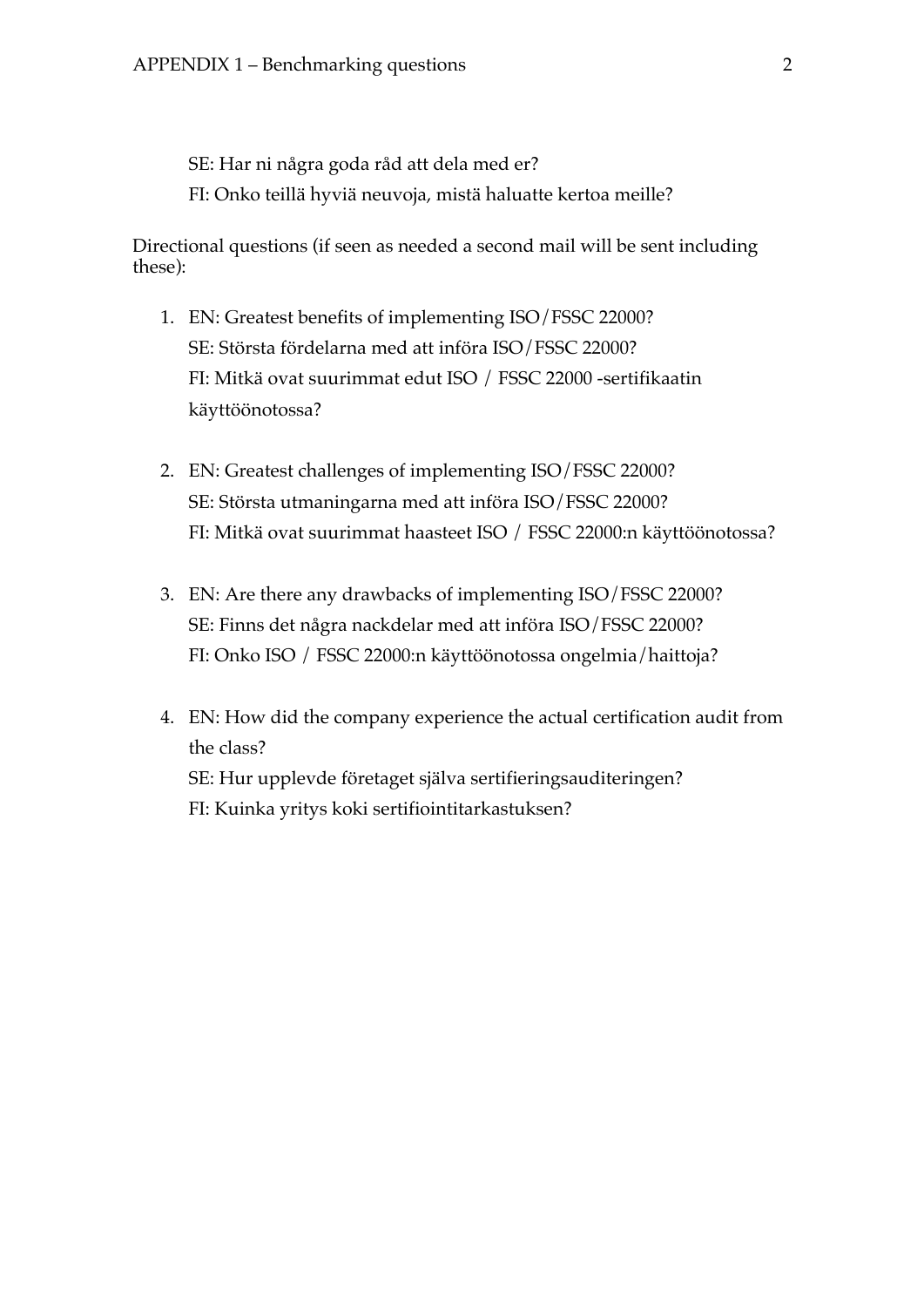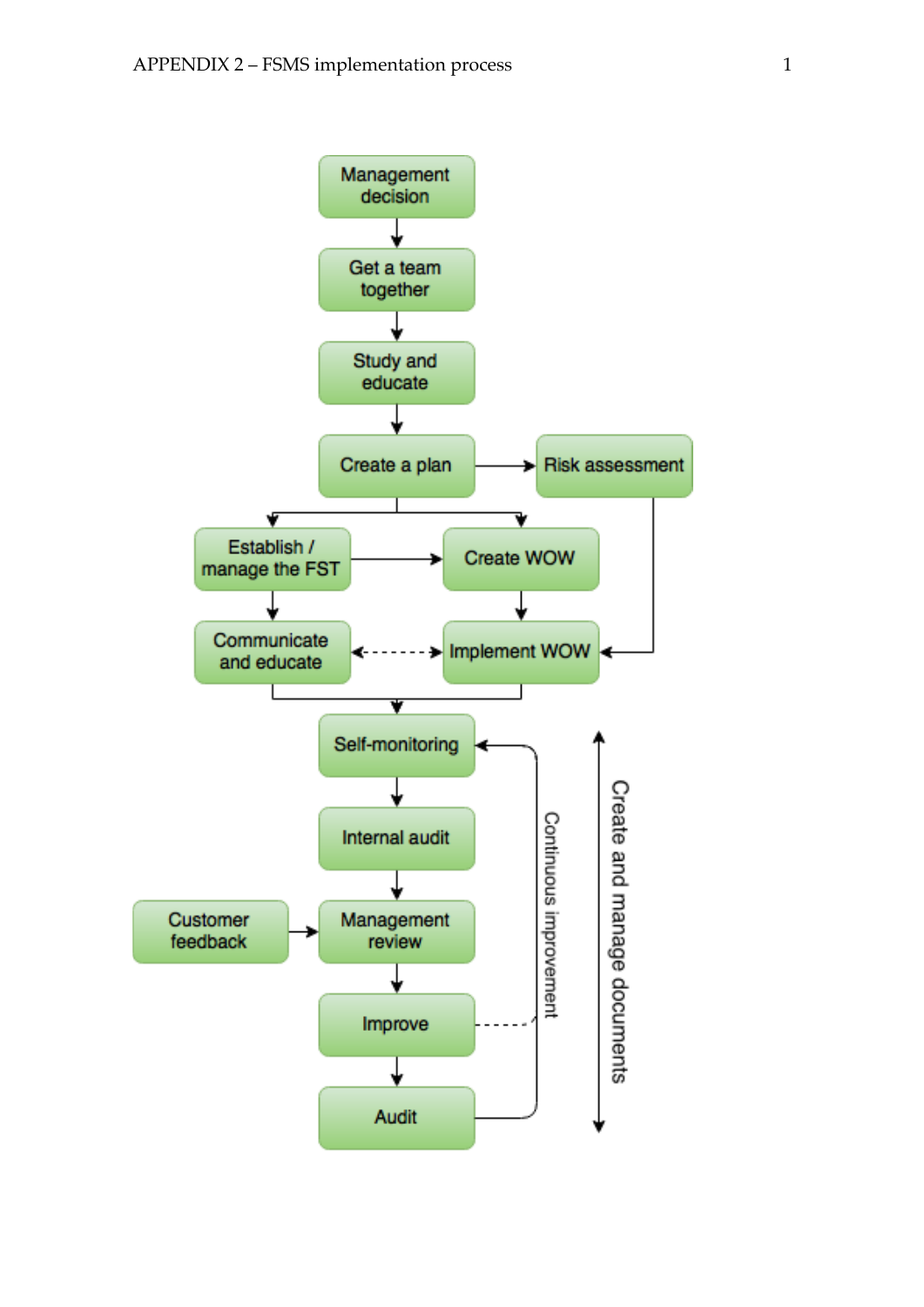